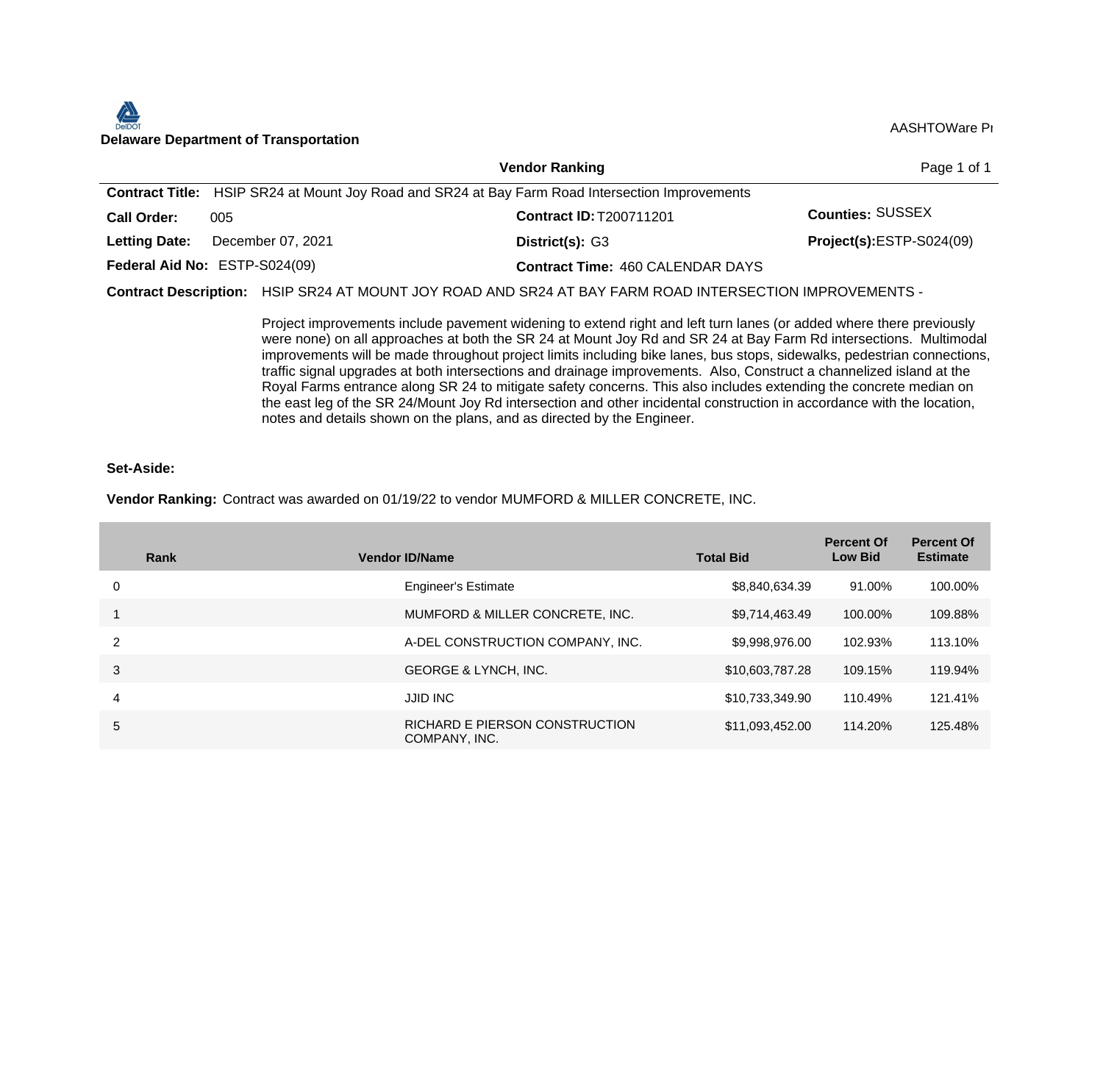Page 1 of 51<br>Delaware Department of Transportation **AASHTOWare Properties AASHTOWare Properties**<br>Delaware Department of Transportation

**Tabulation of Bids**

Page 1 of 51

| <b>Contract Title:</b>                       |                                                  |                                  | HSIP SR24 at Mount Joy Road and SR24 at Bay FarmContractsHOtion Improveryent 201 |                   |                                               |                   | <b>SUSSEX</b><br><b>Counties:</b>              |                   |
|----------------------------------------------|--------------------------------------------------|----------------------------------|----------------------------------------------------------------------------------|-------------------|-----------------------------------------------|-------------------|------------------------------------------------|-------------------|
| Line No / Item ID<br><b>Item Description</b> |                                                  | <b>Engineer's Estimate</b>       |                                                                                  |                   | (1) MUMFORD & MILLER<br><b>CONCRETE, INC.</b> |                   | (2) A-DEL CONSTRUCTION<br><b>COMPANY, INC.</b> |                   |
|                                              | Alt Set / Alt Member                             | <b>Quantity and Units</b>        | <b>Unit Price</b>                                                                | <b>Ext Amount</b> | <b>Unit Price</b>                             | <b>Ext Amount</b> | <b>Unit Price</b>                              | <b>Ext Amount</b> |
| <b>SECTION:</b>                              | 0001                                             | Project General Contractor Items | <b>Cat Alt Set:</b>                                                              |                   | <b>Cat Alt Member:</b>                        |                   | LCC:                                           |                   |
| 0010                                         | 201000                                           | (1)                              | 110,000.00000                                                                    | 110,000.00        | 117,000.00000                                 | 117,000.00        | 170,000.00000                                  | 170,000.00        |
|                                              | <b>CLEARING AND GRUBBING</b>                     | LS                               |                                                                                  |                   |                                               |                   |                                                |                   |
| 0020                                         | 202000                                           | 29,000.000                       | 16.68000                                                                         | 483,720.00        | 18.00000                                      | 522,000.00        | 20.00000                                       | 580,000.00        |
| <b>EXCAVATION AND</b><br><b>EMBANKMENT</b>   |                                                  | <b>CY</b>                        |                                                                                  |                   |                                               |                   |                                                |                   |
| 0030                                         | 202003                                           | 1,123.000                        | 24.31000                                                                         | 27,300.13         | 22,00000                                      | 24,706.00         | 30.00000                                       | 33,690.00         |
|                                              | UNDERCUT EXCAVATION                              | <b>CY</b>                        |                                                                                  |                   |                                               |                   |                                                |                   |
| 0040                                         | 204000                                           | 200.000                          | 99.18000                                                                         | 19,836.00         | 66.00000                                      | 13,200.00         | 100.00000                                      | 20,000.00         |
| <b>TEST HOLE</b>                             |                                                  | <b>CY</b>                        |                                                                                  |                   |                                               |                   |                                                |                   |
| 0050                                         | 209001                                           | 35.000                           | 46.21000                                                                         | 1,617.35          | 40.00000                                      | 1,400.00          | 50.00000                                       | 1,750.00          |
| BORROW, TYPE A                               |                                                  | <b>CY</b>                        |                                                                                  |                   |                                               |                   |                                                |                   |
| 0060                                         | 209002                                           | 30.000                           | 58.43000                                                                         | 1,752.90          | 40.00000                                      | 1,200.00          | 50.00000                                       | 1,500.00          |
| <b>BORROW, TYPE B</b>                        |                                                  | <b>CY</b>                        |                                                                                  |                   |                                               |                   |                                                |                   |
| 0070                                         | 209006                                           | 100.000                          | 32.98000                                                                         | 3,298.00          | 38.00000                                      | 3,800.00          | 38.50000                                       | 3,850.00          |
| <b>BORROW, TYPE F</b>                        |                                                  | CY                               |                                                                                  |                   |                                               |                   |                                                |                   |
| 0080                                         | 211000                                           | (1)                              | 50,000.00000                                                                     | 50,000.00         | 25,800.00000                                  | 25,800.00         | 69,000.00000                                   | 69,000.00         |
|                                              | <b>REMOVAL OF STRUCTURES</b><br>AND OBSTRUCTIONS | <b>LS</b>                        |                                                                                  |                   |                                               |                   |                                                |                   |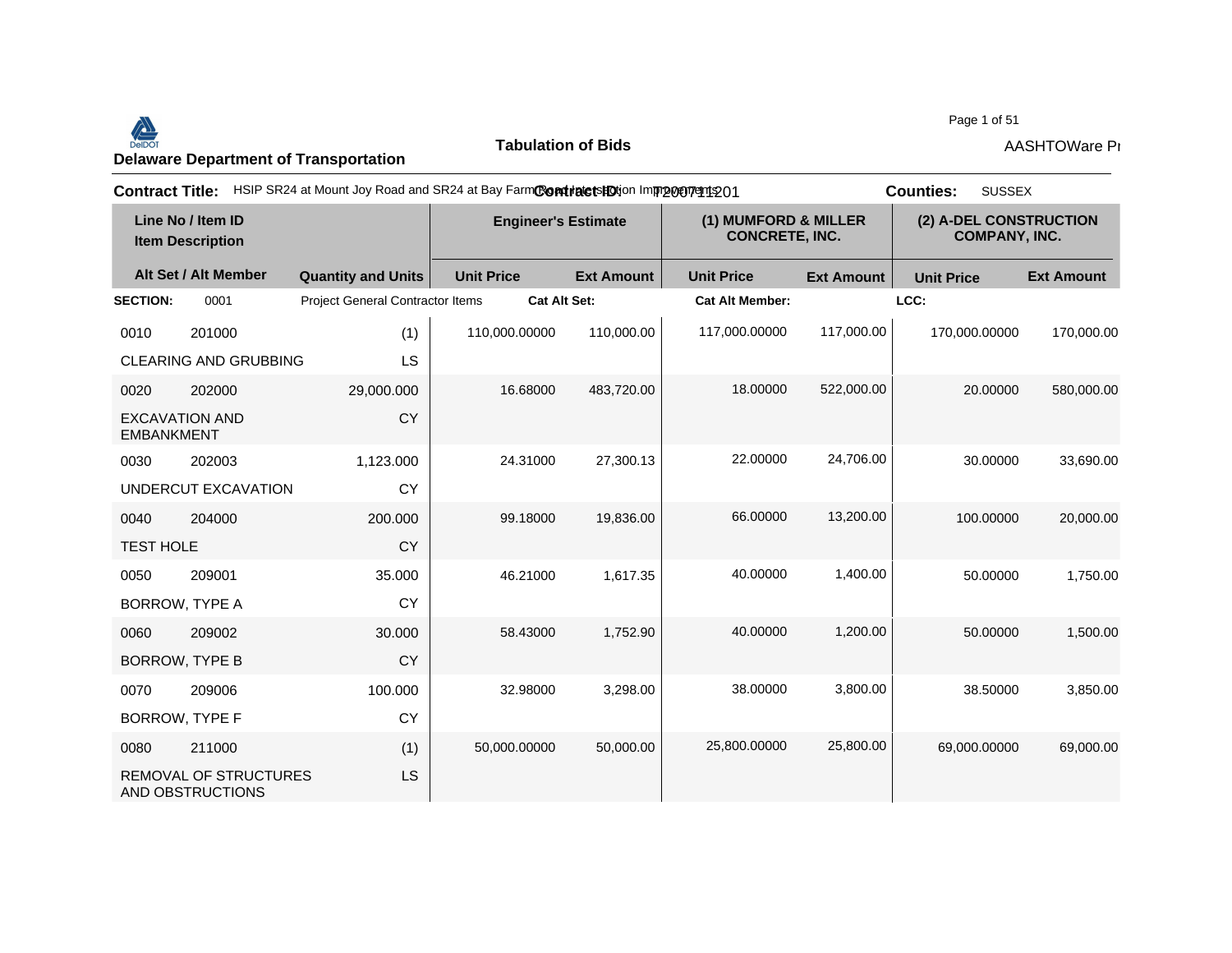#### Page 2 of 51<br>Delaware Department of Transportation **AASHTOWare Properties AASHTOWare Properties**<br>Delaware Department of Transportation

**Tabulation of Bids**

| <b>Contract Title:</b>                       |                                                                     | HSIP SR24 at Mount Joy Road and SR24 at Bay FarmContratetsHDtion Improcurent 201 |                     |                   |                                               |                   | <b>SUSSEX</b><br><b>Counties:</b>              |                   |
|----------------------------------------------|---------------------------------------------------------------------|----------------------------------------------------------------------------------|---------------------|-------------------|-----------------------------------------------|-------------------|------------------------------------------------|-------------------|
| Line No / Item ID<br><b>Item Description</b> |                                                                     | <b>Engineer's Estimate</b>                                                       |                     |                   | (1) MUMFORD & MILLER<br><b>CONCRETE, INC.</b> |                   | (2) A-DEL CONSTRUCTION<br><b>COMPANY, INC.</b> |                   |
|                                              | Alt Set / Alt Member                                                | <b>Quantity and Units</b>                                                        | <b>Unit Price</b>   | <b>Ext Amount</b> | <b>Unit Price</b>                             | <b>Ext Amount</b> | <b>Unit Price</b>                              | <b>Ext Amount</b> |
| <b>SECTION:</b>                              | 0001                                                                | <b>Project General Contractor Items</b>                                          | <b>Cat Alt Set:</b> |                   | <b>Cat Alt Member:</b>                        |                   | LCC:                                           |                   |
| 0090                                         | 211001                                                              | 898.000                                                                          | 21.18000            | 19,019.64         | 15.40000                                      | 13,829.20         | 19.50000                                       | 17,511.00         |
| <b>SIDEWALK</b>                              | REMOVAL OF PORTLAND<br><b>CEMENT CONCRETE</b><br>PAVEMENT, CURB AND | SY                                                                               |                     |                   |                                               |                   |                                                |                   |
| 0100                                         | 301001                                                              | 8,924.000                                                                        | 59.79000            | 533,565.96        | 63.10000                                      | 563,104.40        | 72.00000                                       | 642,528.00        |
| COURSE, TYPE B                               | <b>GRADED AGGREGATE BASE</b>                                        | CY                                                                               |                     |                   |                                               |                   |                                                |                   |
| 0110                                         | 301002                                                              | 117.000                                                                          | 86.59000            | 10,131.03         | 82.90000                                      | 9,699.30          | 99.00000                                       | 11,583.00         |
|                                              | <b>GRADED AGGREGATE BASE</b><br>COURSE, TYPE B, PATCHING            | <b>CY</b>                                                                        |                     |                   |                                               |                   |                                                |                   |
| 0120                                         | 401015                                                              | 5,621.000                                                                        | 75.85000            | 426,352.85        | 84.50000                                      | 474,974.50        | 85.00000                                       | 477,785.00        |
|                                              | SUPERPAVE TYPE B, PG 70-22                                          | <b>TON</b>                                                                       |                     |                   |                                               |                   |                                                |                   |
| 0130                                         | 401021                                                              | 8,438.000                                                                        | 90.87000            | 766,761.06        | 78.30000                                      | 660,695.40        | 70.00000                                       | 590,660.00        |
| 64-22                                        | SUPERPAVE TYPE BCBC, PG                                             | <b>TON</b>                                                                       |                     |                   |                                               |                   |                                                |                   |
| 0140                                         | 401029                                                              | 62.000                                                                           | 162.26000           | 10,060.12         | 135.00000                                     | 8,370.00          | 146.50000                                      | 9,083.00          |
| 22, PATCHING                                 | SUPERPAVE TYPE C, PG 64-                                            | <b>TON</b>                                                                       |                     |                   |                                               |                   |                                                |                   |
| 0150                                         | 401030                                                              | 91.000                                                                           | 134.52000           | 12,241.32         | 127.00000                                     | 11,557.00         | 106.00000                                      | 9,646.00          |
| 22, PATCHING                                 | SUPERPAVE TYPE B, PG 64-                                            | <b>TON</b>                                                                       |                     |                   |                                               |                   |                                                |                   |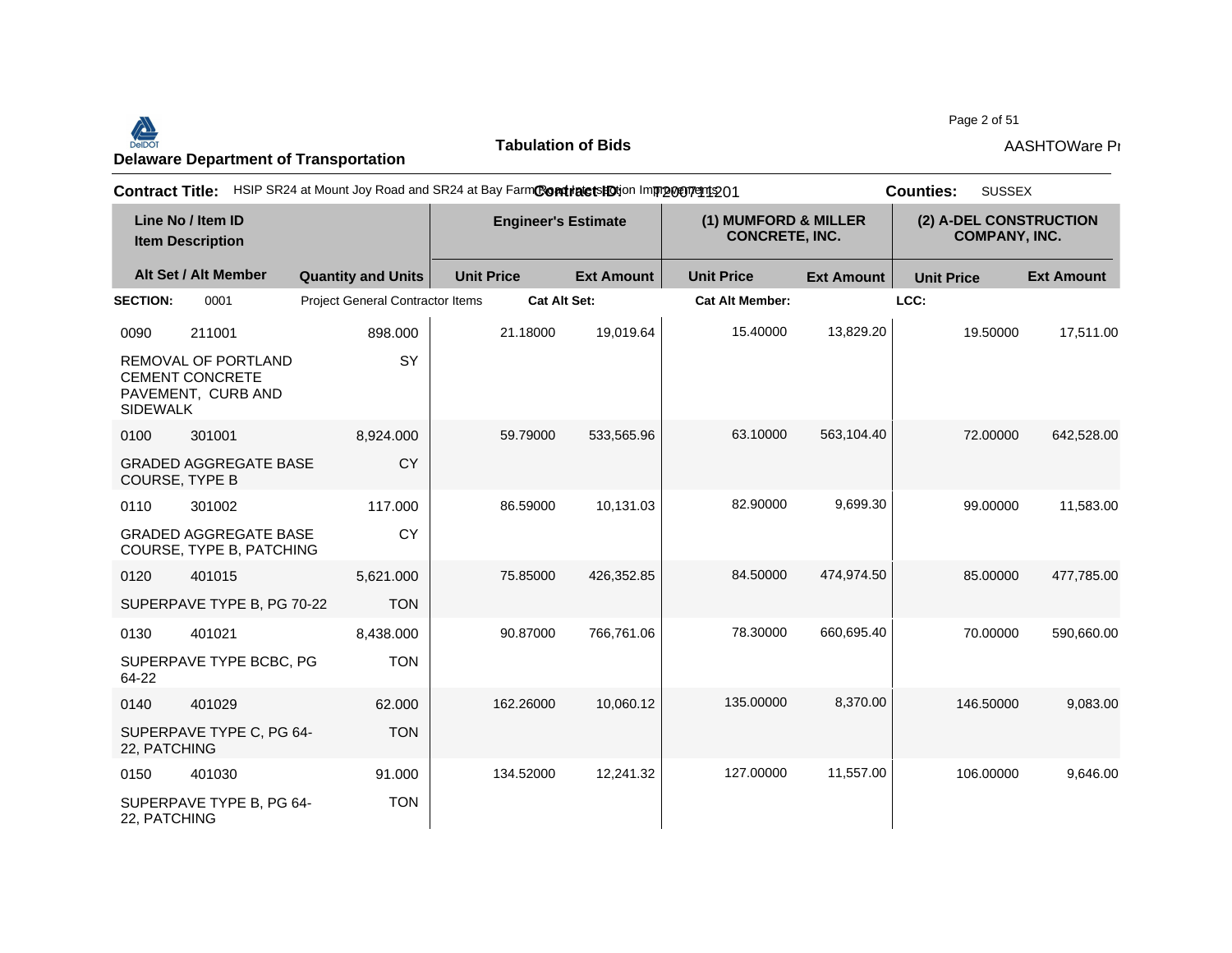#### <u>Delaware Department of Transportation</u><br>Delaware Department of Transportation **AASHTOWare Provision 4.5 Revision 4.5 Revision 1.5 Revision 4.5 Revision**<br>Delaware Department of Transportation

**Tabulation of Bids**

Page 3 of 51

| <b>Contract Title:</b>                       |                                                           | HSIP SR24 at Mount Joy Road and SR24 at Bay FarmCondinate to HO in mpp on mangement 201 |                     |                   |                                               |                   | <b>SUSSEX</b><br><b>Counties:</b>              |                   |
|----------------------------------------------|-----------------------------------------------------------|-----------------------------------------------------------------------------------------|---------------------|-------------------|-----------------------------------------------|-------------------|------------------------------------------------|-------------------|
| Line No / Item ID<br><b>Item Description</b> |                                                           | <b>Engineer's Estimate</b>                                                              |                     |                   | (1) MUMFORD & MILLER<br><b>CONCRETE, INC.</b> |                   | (2) A-DEL CONSTRUCTION<br><b>COMPANY, INC.</b> |                   |
|                                              | Alt Set / Alt Member                                      | <b>Quantity and Units</b>                                                               | <b>Unit Price</b>   | <b>Ext Amount</b> | <b>Unit Price</b>                             | <b>Ext Amount</b> | <b>Unit Price</b>                              | <b>Ext Amount</b> |
| <b>SECTION:</b>                              | 0001                                                      | Project General Contractor Items                                                        | <b>Cat Alt Set:</b> |                   | <b>Cat Alt Member:</b>                        |                   | LCC:                                           |                   |
| 0160                                         | 401031                                                    | 136.000                                                                                 | 144.86000           | 19,700.96         | 120.00000                                     | 16,320.00         | 90.50000                                       | 12,308.00         |
| 64-22, PATCHING                              | SUPERPAVE TYPE BCBC, PG                                   | <b>TON</b>                                                                              |                     |                   |                                               |                   |                                                |                   |
| 0170                                         | 401037                                                    | 506.000                                                                                 | 97.79000            | 49,481.74         | 91.00000                                      | 46.046.00         | 81.50000                                       | 41,239.00         |
| 22, WEDGE                                    | SUPERPAVE TYPE B, PG 64-                                  | <b>TON</b>                                                                              |                     |                   |                                               |                   |                                                |                   |
| 0180                                         | 401045                                                    | 7,891.000                                                                               | 84.25000            | 664,816.75        | 90.60000                                      | 714,924.60        | 92.75000                                       | 731,890.25        |
|                                              | SUPERPAVE TYPE C, PG 70-22<br>(NON-CARBONATE STONE)       | <b>TON</b>                                                                              |                     |                   |                                               |                   |                                                |                   |
| 0190                                         | 601031                                                    | 524.000                                                                                 | 57.95000            | 30,365.80         | 45.00000                                      | 23,580.00         | 55.00000                                       | 28,820.00         |
|                                              | <b>REINFORCED CONCRETE</b><br>PIPE, 12" CLASS IV          | LF                                                                                      |                     |                   |                                               |                   |                                                |                   |
| 0200                                         | 601032                                                    | 1,256.000                                                                               | 63.56000            | 79,831.36         | 47.50000                                      | 59,660.00         | 55.00000                                       | 69,080.00         |
|                                              | REINFORCED CONCRETE<br>PIPE, 15", CLASS IV                | LF                                                                                      |                     |                   |                                               |                   |                                                |                   |
| 0210                                         | 601033                                                    | 256.000                                                                                 | 81.97000            | 20,984.32         | 53.00000                                      | 13,568.00         | 58.00000                                       | 14,848.00         |
|                                              | REINFORCED CONCRETE<br>PIPE, 18", CLASS IV                | LF                                                                                      |                     |                   |                                               |                   |                                                |                   |
| 0220                                         | 601115                                                    | 339.000                                                                                 | 200.00000           | 67,800.00         | 87.00000                                      | 29,493.00         | 95.00000                                       | 32,205.00         |
| <b>CLASS IV</b>                              | <b>REINFORCED CONCRETE</b><br>ELLIPTICAL PIPE, 14" X 23", | LF                                                                                      |                     |                   |                                               |                   |                                                |                   |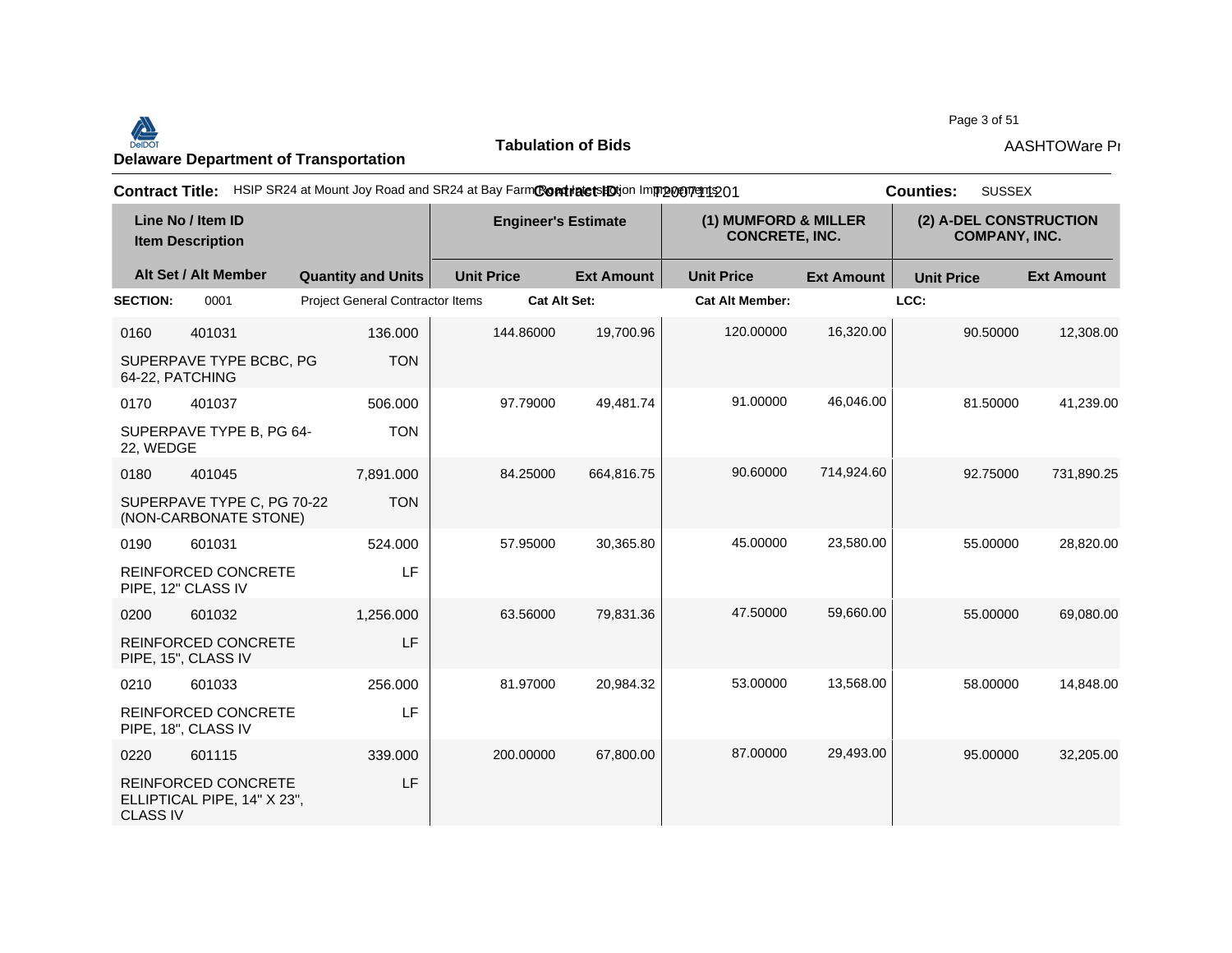#### Page 4 of 51<br>Delaware Department of Transportation **AASHTOWare Properties AASHTOWare Properties**<br>Delaware Department of Transportation

**Tabulation of Bids**

Page 4 of 51

| <b>Contract Title:</b>                       |                                                       |                                         | HSIP SR24 at Mount Joy Road and SR24 at Bay FarmContractsHOtion Improveryent 201 |                   |                                               |                   | <b>SUSSEX</b><br><b>Counties:</b>              |                   |
|----------------------------------------------|-------------------------------------------------------|-----------------------------------------|----------------------------------------------------------------------------------|-------------------|-----------------------------------------------|-------------------|------------------------------------------------|-------------------|
| Line No / Item ID<br><b>Item Description</b> |                                                       | <b>Engineer's Estimate</b>              |                                                                                  |                   | (1) MUMFORD & MILLER<br><b>CONCRETE, INC.</b> |                   | (2) A-DEL CONSTRUCTION<br><b>COMPANY, INC.</b> |                   |
|                                              | Alt Set / Alt Member                                  | <b>Quantity and Units</b>               | <b>Unit Price</b>                                                                | <b>Ext Amount</b> | <b>Unit Price</b>                             | <b>Ext Amount</b> | <b>Unit Price</b>                              | <b>Ext Amount</b> |
| <b>SECTION:</b>                              | 0001                                                  | <b>Project General Contractor Items</b> | <b>Cat Alt Set:</b>                                                              |                   | <b>Cat Alt Member:</b>                        |                   | LCC:                                           |                   |
| 0230                                         | 601140                                                | 4.000                                   | 1.200.00000                                                                      | 4.800.00          | 414.00000                                     | 1,656.00          | 1.100.00000                                    | 4,400.00          |
|                                              | <b>REINFORCED CONCRETE</b><br>FLARED END SECTION, 12" | <b>EACH</b>                             |                                                                                  |                   |                                               |                   |                                                |                   |
| 0240                                         | 601141                                                | 22,000                                  | 967.63000                                                                        | 21,287.86         | 730.00000                                     | 16,060.00         | 1,100.00000                                    | 24,200.00         |
|                                              | <b>REINFORCED CONCRETE</b><br>FLARED END SECTION, 15" | <b>EACH</b>                             |                                                                                  |                   |                                               |                   |                                                |                   |
| 0250                                         | 601142                                                | 3.000                                   | 1,154.14000                                                                      | 3,462.42          | 870.00000                                     | 2,610.00          | 1,200.00000                                    | 3,600.00          |
|                                              | <b>REINFORCED CONCRETE</b><br>FLARED END SECTION, 18" | <b>EACH</b>                             |                                                                                  |                   |                                               |                   |                                                |                   |
| 0260                                         | 602001                                                | 2.000                                   | 3,043.98000                                                                      | 6,087.96          | 2,780.00000                                   | 5,560.00          | 3,335.00000                                    | 6,670.00          |
|                                              | DRAINAGE INLET, 24" X 24"                             | <b>EACH</b>                             |                                                                                  |                   |                                               |                   |                                                |                   |
| 0270                                         | 602003                                                | 6.000                                   | 3,654.73000                                                                      | 21,928.38         | 2,680.00000                                   | 16,080.00         | 3,750.00000                                    | 22,500.00         |
|                                              | DRAINAGE INLET, 34" X 24"                             | <b>EACH</b>                             |                                                                                  |                   |                                               |                   |                                                |                   |
| 0280                                         | 602004                                                | 4.000                                   | 4,049.89000                                                                      | 16,199.56         | 3,320.00000                                   | 13,280.00         | 4,135.00000                                    | 16,540.00         |
|                                              | DRAINAGE INLET, 48" X 30"                             | <b>EACH</b>                             |                                                                                  |                   |                                               |                   |                                                |                   |
| 0290                                         | 602012                                                | 4.000                                   | 7,975.38000                                                                      | 31,901.52         | 5,520.00000                                   | 22,080.00         | 6,425.00000                                    | 25,700.00         |
|                                              | DRAINAGE INLET, SPECIAL                               | <b>EACH</b>                             |                                                                                  |                   |                                               |                   |                                                |                   |
| 0300                                         | 602100                                                | 1.000                                   | 500.00000                                                                        | 500.00            | 311.00000                                     | 311.00            | 395.00000                                      | 395.00            |
| GRATE(S)                                     | REPLACE DRAINAGE INLET                                | <b>EACH</b>                             |                                                                                  |                   |                                               |                   |                                                |                   |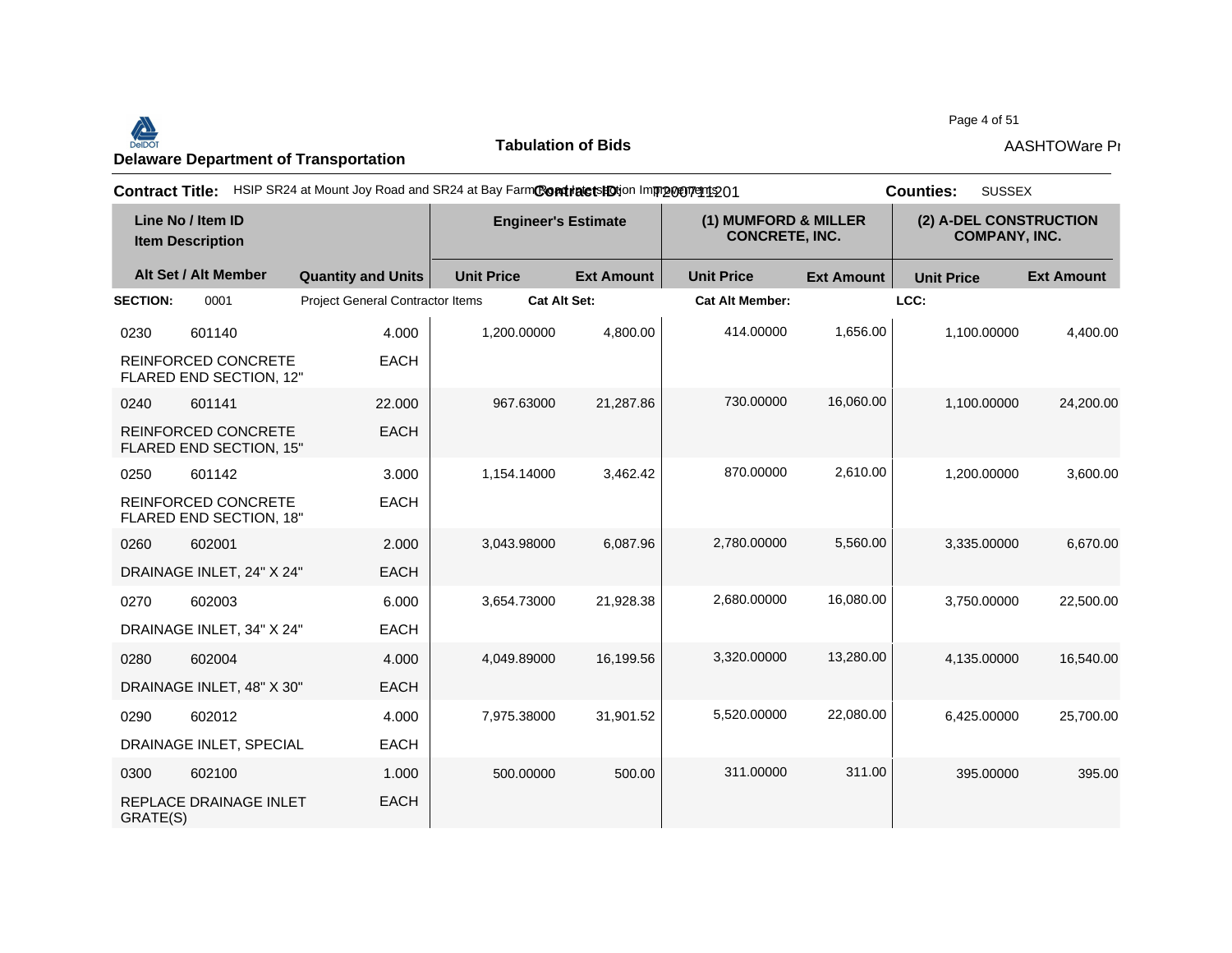#### Page 5 of 51<br>Delaware Department of Transportation **AASHTOWare Properties AASHTOWare Properties**<br>Delaware Department of Transportation

**Tabulation of Bids**

Page 5 of 51

| <b>Contract Title:</b>                       |                                                           | HSIP SR24 at Mount Joy Road and SR24 at Bay FarmContratetsHOtion Improceptedto1 |                            |                   |                                               |                   | <b>SUSSEX</b><br><b>Counties:</b>              |                   |
|----------------------------------------------|-----------------------------------------------------------|---------------------------------------------------------------------------------|----------------------------|-------------------|-----------------------------------------------|-------------------|------------------------------------------------|-------------------|
| Line No / Item ID<br><b>Item Description</b> |                                                           |                                                                                 | <b>Engineer's Estimate</b> |                   | (1) MUMFORD & MILLER<br><b>CONCRETE, INC.</b> |                   | (2) A-DEL CONSTRUCTION<br><b>COMPANY, INC.</b> |                   |
|                                              | Alt Set / Alt Member                                      | <b>Quantity and Units</b>                                                       | <b>Unit Price</b>          | <b>Ext Amount</b> | <b>Unit Price</b>                             | <b>Ext Amount</b> | <b>Unit Price</b>                              | <b>Ext Amount</b> |
| <b>SECTION:</b>                              | 0001                                                      | <b>Project General Contractor Items</b>                                         | <b>Cat Alt Set:</b>        |                   | <b>Cat Alt Member:</b>                        |                   | LCC:                                           |                   |
| 0310                                         | 602101                                                    | 3.000                                                                           | 271.25000                  | 813.75            | 260.00000                                     | 780.00            | 350.00000                                      | 1,050.00          |
| FRAME(S)                                     | REPLACE DRAINAGE INLET                                    | <b>EACH</b>                                                                     |                            |                   |                                               |                   |                                                |                   |
| 0320                                         | 602130                                                    | 3.000                                                                           | 1,186.01000                | 3,558.03          | 1,300.00000                                   | 3,900.00          | 1,360.00000                                    | 4,080.00          |
|                                              | ADJUSTING AND REPAIRING<br><b>EXISTING DRAINAGE INLET</b> | <b>EACH</b>                                                                     |                            |                   |                                               |                   |                                                |                   |
| 0330                                         | 602132                                                    | 1.000                                                                           | 1,126.28000                | 1,126.28          | 1,358.00000                                   | 1,358.00          | 1,475.00000                                    | 1,475.00          |
|                                              | ADJUSTING AND REPAIRING<br><b>EXISTING MANHOLE</b>        | <b>EACH</b>                                                                     |                            |                   |                                               |                   |                                                |                   |
| 0340                                         | 602133                                                    | 1.000                                                                           | 720.79000                  | 720.79            | 960.00000                                     | 960.00            | 800.00000                                      | 800.00            |
| <b>JUNCTION BOX</b>                          | <b>REPAIRING EXISTING</b>                                 | <b>EACH</b>                                                                     |                            |                   |                                               |                   |                                                |                   |
| 0350                                         | 602502                                                    | 3.000                                                                           | 2,188.70000                | 6,566.10          | 1,100.00000                                   | 3,300.00          | 1,935.00000                                    | 5,805.00          |
|                                              | <b>CONVERTING EXISTING</b><br>CATCH BASIN TO MANHOLE      | <b>EACH</b>                                                                     |                            |                   |                                               |                   |                                                |                   |
| 0360                                         | 615515                                                    | 2.000                                                                           | 3,000.00000                | 6.000.00          | 7.500.00000                                   | 15,000.00         | 2.225.00000                                    | 4,450.00          |
|                                              | RIDE SHELTER INSTALLATION                                 | <b>EACH</b>                                                                     |                            |                   |                                               |                   |                                                |                   |
| 0370                                         | 701010                                                    | 164.000                                                                         | 40.65000                   | 6,666.60          | 44.00000                                      | 7,216.00          | 40.00000                                       | 6,560.00          |
|                                              | PORTLAND CEMENT<br><b>CONCRETE CURB, TYPE 1-2</b>         | LF                                                                              |                            |                   |                                               |                   |                                                |                   |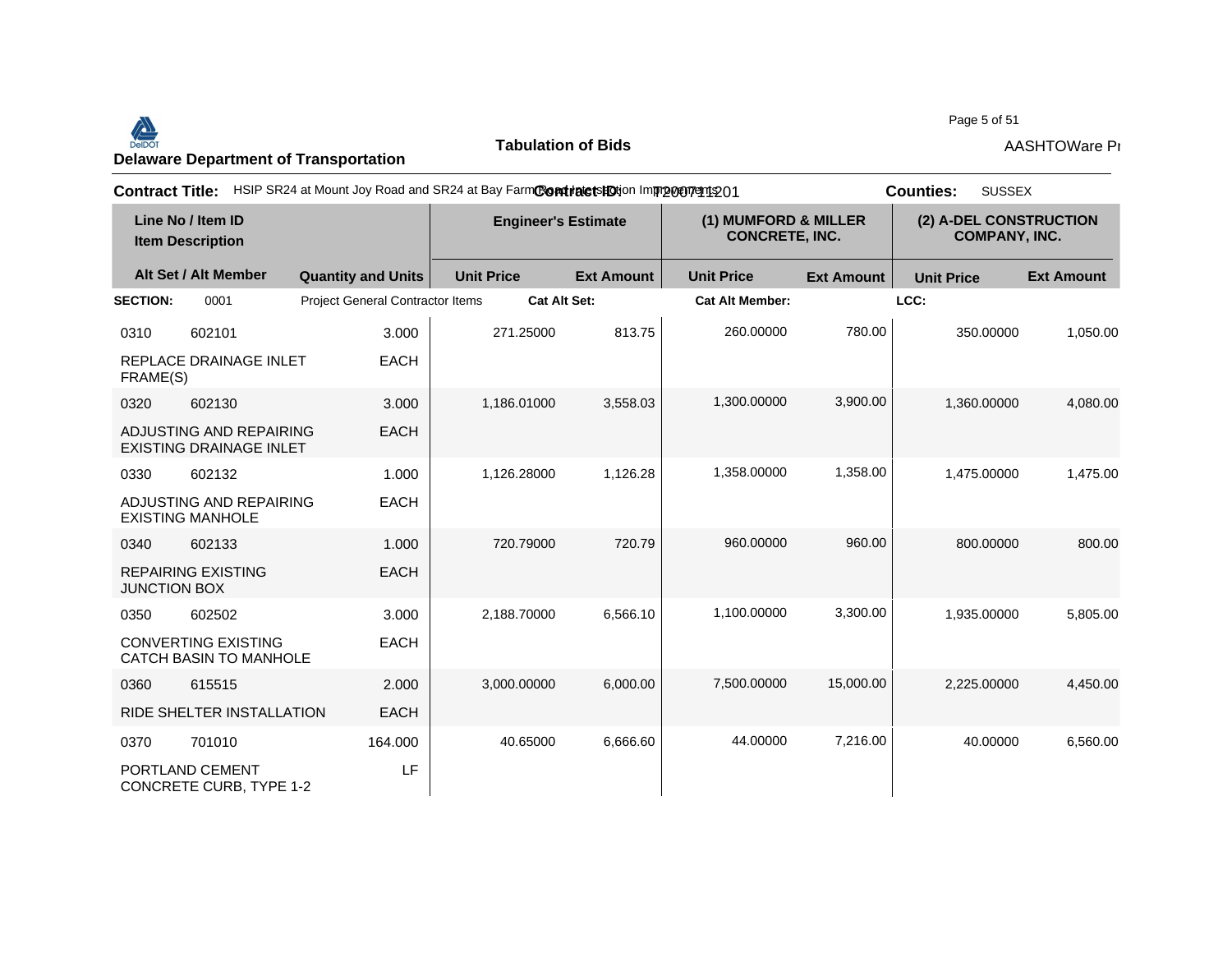#### <u>Delaware Department of Transportation</u><br>Delaware Department of Transportation **AASHTOWare Provision 4.5 Revision 4.5 Revision 1.5 Revision 4.5 Revision**<br>Delaware Department of Transportation

**Tabulation of Bids**

Page 6 of 51

| <b>Contract Title:</b>                       |                                                                                 | HSIP SR24 at Mount Joy Road and SR24 at Bay FarmContratetsHDtion Improceptedto1 |                            |                     |                                               |                   | <b>Counties:</b><br><b>SUSSEX</b>              |                   |
|----------------------------------------------|---------------------------------------------------------------------------------|---------------------------------------------------------------------------------|----------------------------|---------------------|-----------------------------------------------|-------------------|------------------------------------------------|-------------------|
| Line No / Item ID<br><b>Item Description</b> |                                                                                 |                                                                                 | <b>Engineer's Estimate</b> |                     | (1) MUMFORD & MILLER<br><b>CONCRETE, INC.</b> |                   | (2) A-DEL CONSTRUCTION<br><b>COMPANY, INC.</b> |                   |
|                                              | Alt Set / Alt Member                                                            | <b>Quantity and Units</b>                                                       | <b>Unit Price</b>          | <b>Ext Amount</b>   | <b>Unit Price</b>                             | <b>Ext Amount</b> | <b>Unit Price</b>                              | <b>Ext Amount</b> |
| <b>SECTION:</b>                              | 0001                                                                            | <b>Project General Contractor Items</b>                                         |                            | <b>Cat Alt Set:</b> | <b>Cat Alt Member:</b>                        |                   | LCC:                                           |                   |
| 0380                                         | 701011                                                                          | 91.000                                                                          | 46.35000                   | 4,217.85            | 44.00000                                      | 4,004.00          | 40.00000                                       | 3,640.00          |
|                                              | PORTLAND CEMENT<br><b>CONCRETE CURB, TYPE 1-4</b>                               | LF                                                                              |                            |                     |                                               |                   |                                                |                   |
| 0390                                         | 701014                                                                          | 1,526.000                                                                       | 34.58000                   | 52,769.08           | 39.00000                                      | 59,514.00         | 30.00000                                       | 45,780.00         |
|                                              | PORTLAND CEMENT<br>CONCRETE CURB, TYPE 2                                        | LF                                                                              |                            |                     |                                               |                   |                                                |                   |
| 0400                                         | 701017                                                                          | 8,565.000                                                                       | 21.89000                   | 187,487.85          | 32.50000                                      | 278,362.50        | 28.00000                                       | 239,820.00        |
|                                              | <b>INTEGRAL PORTLAND</b><br><b>CEMENT CONCRETE CURB</b><br>AND GUTTER, TYPE 1-6 | LF                                                                              |                            |                     |                                               |                   |                                                |                   |
| 0410                                         | 701018                                                                          | 1,851.000                                                                       | 38.67000                   | 71,578.17           | 34.70000                                      | 64,229.70         | 30.00000                                       | 55,530.00         |
|                                              | <b>INTEGRAL PORTLAND</b><br><b>CEMENT CONCRETE CURB</b><br>AND GUTTER, TYPE 1-8 | LF                                                                              |                            |                     |                                               |                   |                                                |                   |
| 0420                                         | 701025                                                                          | 10.000                                                                          | 33.49000                   | 334.90              | 66.00000                                      | 660.00            | 50.00000                                       | 500.00            |
| <b>MODIFIED</b>                              | PORTLAND CEMENT<br><b>CONCRETE CURB TYPE 2</b>                                  | LF                                                                              |                            |                     |                                               |                   |                                                |                   |
| 0430                                         | 701032                                                                          | 11.000                                                                          | 1,357.34000                | 14,930.74           | 1,980.00000                                   | 21,780.00         | 1,100.00000                                    | 12,100.00         |
|                                              | CURB OPENING, 4' OPENING                                                        | <b>EACH</b>                                                                     |                            |                     |                                               |                   |                                                |                   |
| 0440                                         | 701510                                                                          | 54.000                                                                          | 500.00000                  | 27,000.00           | 3.400.00000                                   | 183,600.00        | 3.250.00000                                    | 175,500.00        |
|                                              | <b>CURB/SIDEWALK OPENING</b>                                                    | <b>EACH</b>                                                                     |                            |                     |                                               |                   |                                                |                   |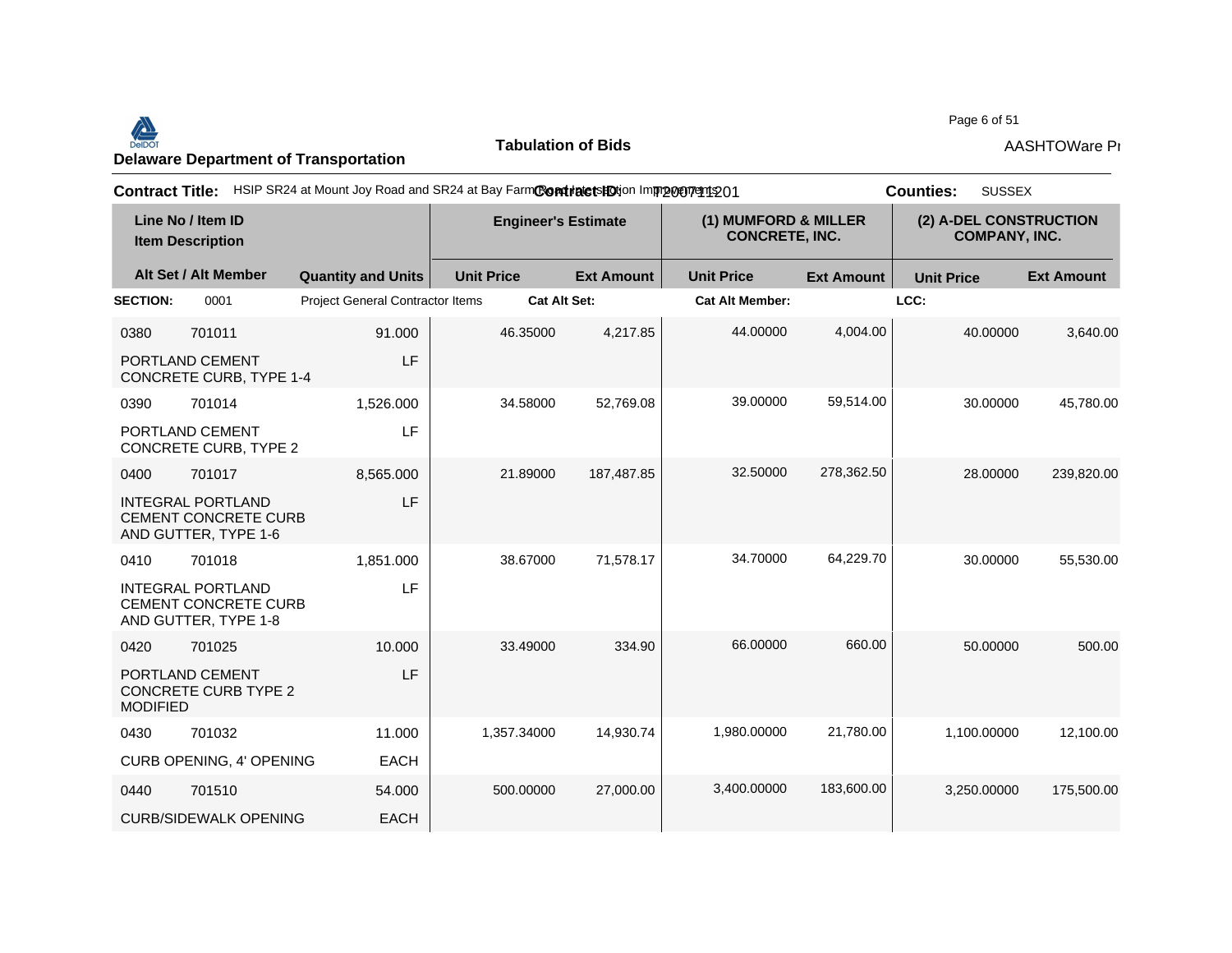

**Tabulation of Bids**

Page 7 of 51

| <b>Contract Title:</b>                       |                                                 | HSIP SR24 at Mount Joy Road and SR24 at Bay FarmContratetsHDtion Improcurent 201 |                     |                                               |                        |                                                | <b>SUSSEX</b><br><b>Counties:</b> |                   |
|----------------------------------------------|-------------------------------------------------|----------------------------------------------------------------------------------|---------------------|-----------------------------------------------|------------------------|------------------------------------------------|-----------------------------------|-------------------|
| Line No / Item ID<br><b>Item Description</b> |                                                 | <b>Engineer's Estimate</b>                                                       |                     | (1) MUMFORD & MILLER<br><b>CONCRETE, INC.</b> |                        | (2) A-DEL CONSTRUCTION<br><b>COMPANY, INC.</b> |                                   |                   |
|                                              | Alt Set / Alt Member                            | <b>Quantity and Units</b>                                                        | <b>Unit Price</b>   | <b>Ext Amount</b>                             | <b>Unit Price</b>      | <b>Ext Amount</b>                              | <b>Unit Price</b>                 | <b>Ext Amount</b> |
| <b>SECTION:</b>                              | 0001                                            | Project General Contractor Items                                                 | <b>Cat Alt Set:</b> |                                               | <b>Cat Alt Member:</b> |                                                | LCC:                              |                   |
| 0450                                         | 702000                                          | 3,690.000                                                                        | 30.43000            | 112,286.70                                    | 33.00000               | 121,770.00                                     | 26.50000                          | 97,785.00         |
| <b>ISLANDS</b>                               | <b>TRIANGULAR CHANNELIZING</b>                  | <b>SF</b>                                                                        |                     |                                               |                        |                                                |                                   |                   |
| 0460                                         | 705001                                          | 39,984.000                                                                       | 10.29000            | 411,435.36                                    | 9.87000                | 394,642.08                                     | 10.00000                          | 399,840.00        |
|                                              | PORTLAND CEMENT<br><b>CONCRETE SIDEWALK, 4"</b> | <b>SF</b>                                                                        |                     |                                               |                        |                                                |                                   |                   |
| 0470                                         | 705002                                          | 3,255.000                                                                        | 13.17000            | 42,868.35                                     | 11.50000               | 37,432.50                                      | 11.00000                          | 35,805.00         |
|                                              | PORTLAND CEMENT<br>CONCRETE SIDEWALK, 6"        | <b>SF</b>                                                                        |                     |                                               |                        |                                                |                                   |                   |
| 0480                                         | 705005                                          | 1,119.000                                                                        | 15.43000            | 17.266.17                                     | 12.80000               | 14,323.20                                      | 15.00000                          | 16,785.00         |
|                                              | PORTLAND CEMENT<br><b>CONCRETE SIDEWALK, 8"</b> | <b>SF</b>                                                                        |                     |                                               |                        |                                                |                                   |                   |
| 0490                                         | 705007                                          | 220,000                                                                          | 36.53000            | 8,036.60                                      | 41.25000               | 9,075.00                                       | 30.00000                          | 6,600.00          |
| <b>SYSTEM</b>                                | <b>SIDEWALK SURFACE</b><br>DETECTABLE WARNING   | <b>SF</b>                                                                        |                     |                                               |                        |                                                |                                   |                   |
| 0500                                         | 705008                                          | 2,662.000                                                                        | 24.65000            | 65.618.30                                     | 37.30000               | 99,292.60                                      | 22.50000                          | 59.895.00         |
| TYPE 1                                       | PEDESTRIAN CONNECTION,                          | <b>SF</b>                                                                        |                     |                                               |                        |                                                |                                   |                   |
| 0510                                         | 706000                                          | 5.000                                                                            | 320.65000           | 1,603.25                                      | 275.00000              | 1,375.00                                       | 350.00000                         | 1,750.00          |
| <b>MONUMENT</b>                              |                                                 | <b>EACH</b>                                                                      |                     |                                               |                        |                                                |                                   |                   |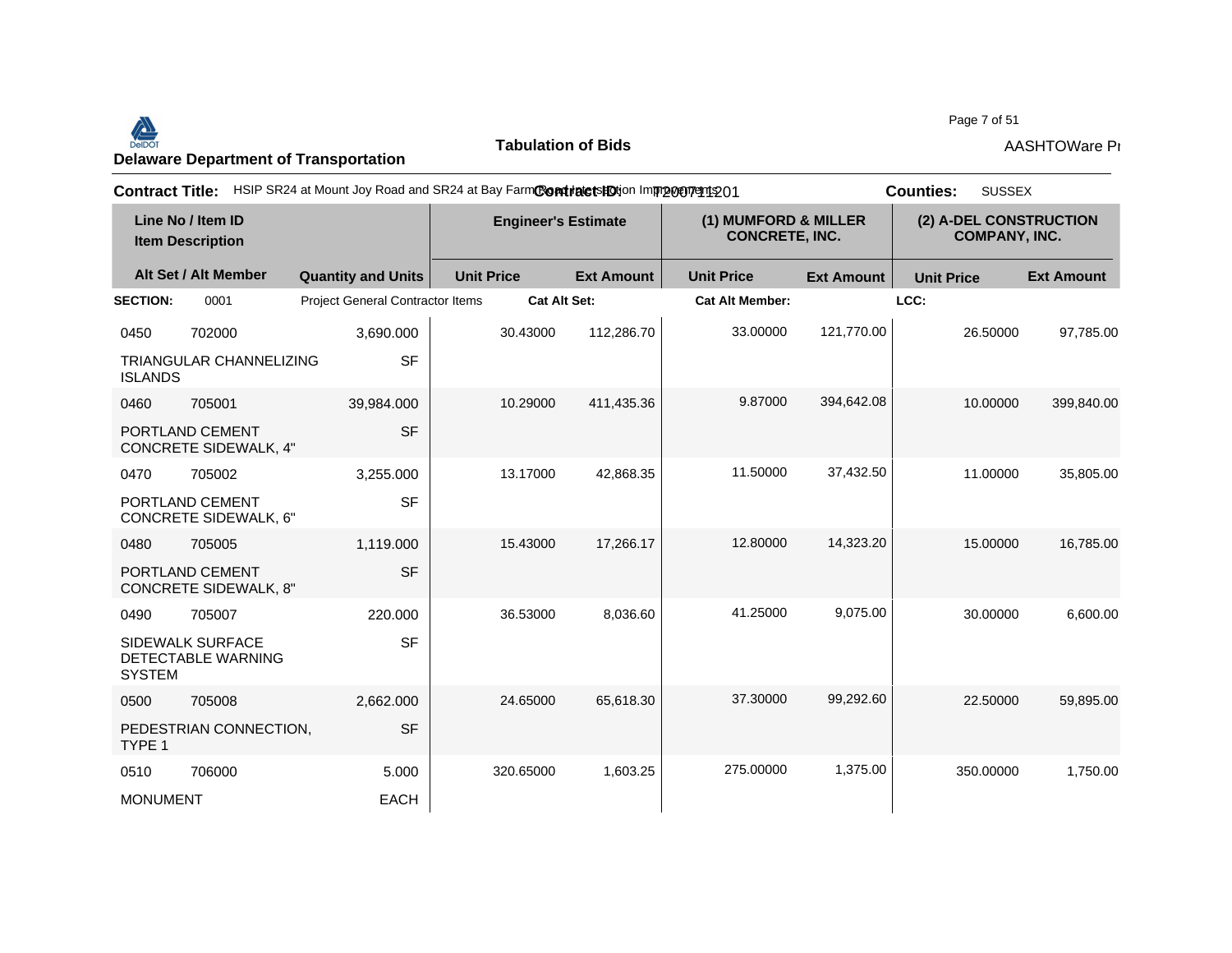#### Page 8 of 51<br>Delaware Department of Transportation **AASHTOWare Properties AASHTOWare Properties**<br>Delaware Department of Transportation

**Tabulation of Bids**

Page 8 of 51

| <b>Contract Title:</b>                                               |                                         | HSIP SR24 at Mount Joy Road and SR24 at Bay FarmContratetsHDtion Improcurent 201 |                            |                        |                                               | <b>SUSSEX</b><br><b>Counties:</b> |                                                |  |
|----------------------------------------------------------------------|-----------------------------------------|----------------------------------------------------------------------------------|----------------------------|------------------------|-----------------------------------------------|-----------------------------------|------------------------------------------------|--|
| Line No / Item ID<br><b>Item Description</b>                         |                                         |                                                                                  | <b>Engineer's Estimate</b> |                        | (1) MUMFORD & MILLER<br><b>CONCRETE, INC.</b> |                                   | (2) A-DEL CONSTRUCTION<br><b>COMPANY, INC.</b> |  |
| Alt Set / Alt Member                                                 | <b>Quantity and Units</b>               | <b>Unit Price</b>                                                                | <b>Ext Amount</b>          | <b>Unit Price</b>      | <b>Ext Amount</b>                             | <b>Unit Price</b>                 | <b>Ext Amount</b>                              |  |
| <b>SECTION:</b><br>0001                                              | <b>Project General Contractor Items</b> | <b>Cat Alt Set:</b>                                                              |                            | <b>Cat Alt Member:</b> |                                               | LCC:                              |                                                |  |
| 0520<br>706500                                                       | 66.000                                  | 109.26000                                                                        | 7,211.16                   | 66.00000               | 4,356.00                                      | 50.00000                          | 3,300.00                                       |  |
| RIGHT-OF-WAY MARKER,<br><b>CAPPED REBAR</b>                          | <b>EACH</b>                             |                                                                                  |                            |                        |                                               |                                   |                                                |  |
| 0530<br>707001                                                       | 124.000                                 | 65.25000                                                                         | 8,091.00                   | 77.00000               | 9,548.00                                      | 68.00000                          | 8,432.00                                       |  |
| RIPRAP, R-4                                                          | SY                                      |                                                                                  |                            |                        |                                               |                                   |                                                |  |
| 708002<br>0540                                                       | 500,000                                 | 3.46000                                                                          | 1,730.00                   | 3.80000                | 1,900.00                                      | 3.00000                           | 1,500.00                                       |  |
| GEOTEXTILES, SEPARATION                                              | SY                                      |                                                                                  |                            |                        |                                               |                                   |                                                |  |
| 708003<br>0550                                                       | 187.000                                 | 4.75000                                                                          | 888.25                     | 3.80000                | 710.60                                        | 5.00000                           | 935.00                                         |  |
| <b>GEOTEXTILES, RIPRAP</b>                                           | SY                                      |                                                                                  |                            |                        |                                               |                                   |                                                |  |
| 710002<br>0560                                                       | 30.000                                  | 465.67000                                                                        | 13,970.10                  | 349.00000              | 10,470.00                                     | 525.00000                         | 15,750.00                                      |  |
| ADJUST WATER VALVE BOXES                                             | <b>EACH</b>                             |                                                                                  |                            |                        |                                               |                                   |                                                |  |
| 710003<br>0570                                                       | 2.000                                   | 1,633.82000                                                                      | 3,267.64                   | 1,436.00000            | 2,872.00                                      | 2,000.00000                       | 4,000.00                                       |  |
| ADJUST FIRE HYDRANTS                                                 | <b>EACH</b>                             |                                                                                  |                            |                        |                                               |                                   |                                                |  |
| 710491<br>0580                                                       | 5.000                                   | 500.00000                                                                        | 2,500.00                   | 1,084.00000            | 5,420.00                                      | 2,735.00000                       | 13,675.00                                      |  |
| RELOCATING WATER METER                                               | <b>EACH</b>                             |                                                                                  |                            |                        |                                               |                                   |                                                |  |
| 710500<br>0590                                                       | (1)                                     | 556,648.00000                                                                    | 556,648.00                 | 409,260.00000          | 409,260.00                                    | 515,000.00000                     | 515,000.00                                     |  |
| <b>INSTALLATION OF</b><br><b>WATERMAIN AND</b><br><b>ACCESSORIES</b> | <b>LS</b>                               |                                                                                  |                            |                        |                                               |                                   |                                                |  |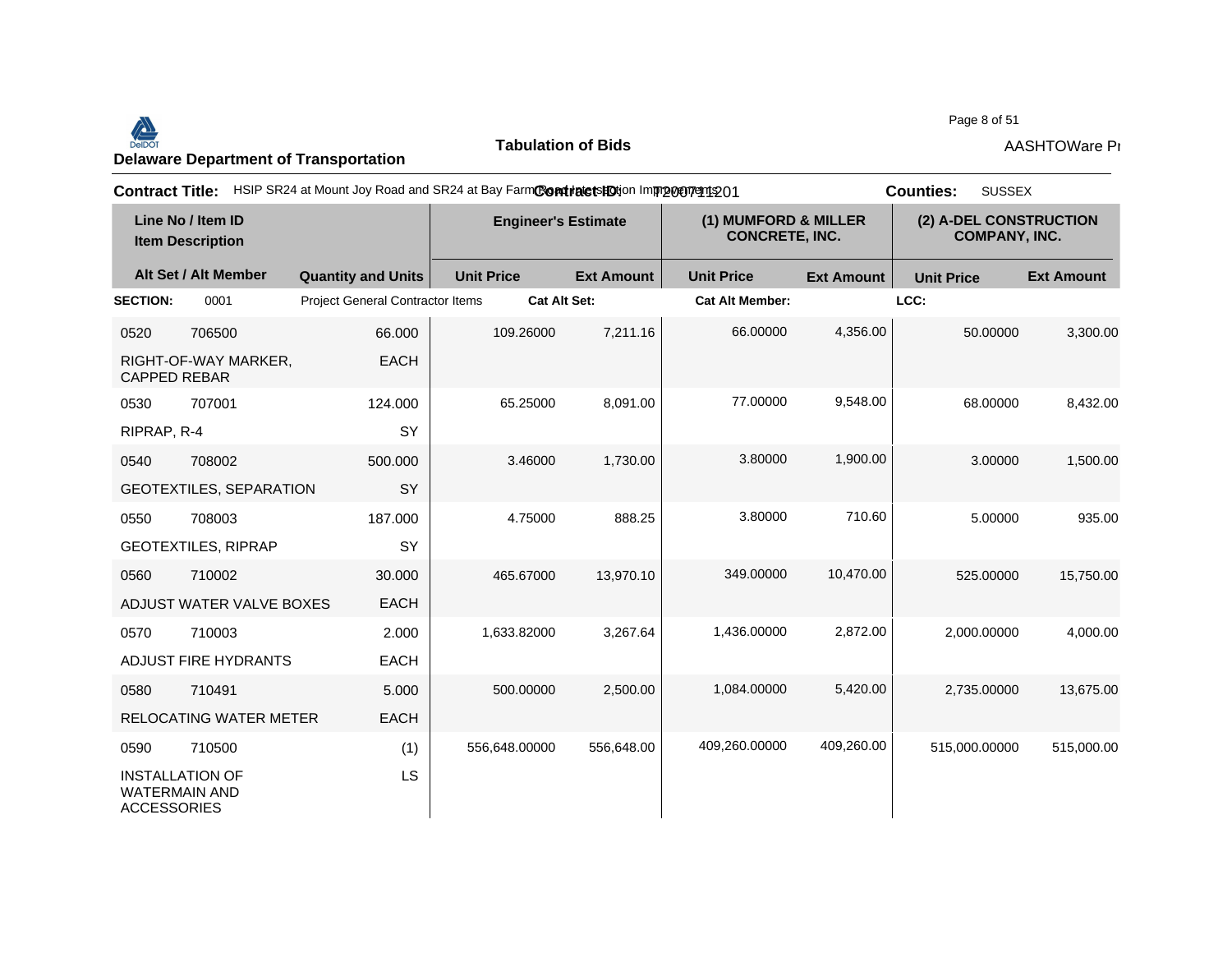

**Tabulation of Bids**

Page 9 of 51

| <b>Contract Title:</b>                       |                                                                             | HSIP SR24 at Mount Joy Road and SR24 at Bay FarmContratets potion Improgery 1201 |                   |                     |                                               | <b>SUSSEX</b><br><b>Counties:</b> |                                                |                   |
|----------------------------------------------|-----------------------------------------------------------------------------|----------------------------------------------------------------------------------|-------------------|---------------------|-----------------------------------------------|-----------------------------------|------------------------------------------------|-------------------|
| Line No / Item ID<br><b>Item Description</b> |                                                                             | <b>Engineer's Estimate</b>                                                       |                   |                     | (1) MUMFORD & MILLER<br><b>CONCRETE, INC.</b> |                                   | (2) A-DEL CONSTRUCTION<br><b>COMPANY, INC.</b> |                   |
|                                              | Alt Set / Alt Member                                                        | <b>Quantity and Units</b>                                                        | <b>Unit Price</b> | <b>Ext Amount</b>   | <b>Unit Price</b>                             | <b>Ext Amount</b>                 | <b>Unit Price</b>                              | <b>Ext Amount</b> |
| <b>SECTION:</b>                              | 0001                                                                        | <b>Project General Contractor Items</b>                                          |                   | <b>Cat Alt Set:</b> | <b>Cat Alt Member:</b>                        |                                   | LCC:                                           |                   |
| 0600                                         | 711500                                                                      | 29.000                                                                           | 900.40000         | 26,111.60           | 1,450.00000                                   | 42,050.00                         | 1,250.00000                                    | 36,250.00         |
| <b>MANHOLE</b>                               | <b>ADJUST AND REPAIR</b><br><b>EXISTING SANITARY</b>                        | <b>EACH</b>                                                                      |                   |                     |                                               |                                   |                                                |                   |
| 0610                                         | 711502                                                                      | 55.000                                                                           | 500.00000         | 27,500.00           | 350.00000                                     | 19,250.00                         | 465.00000                                      | 25,575.00         |
| <b>CLEANOUTS</b>                             | <b>ADJUST AND REPAIR</b><br><b>EXISTING SANITARY</b>                        | <b>EACH</b>                                                                      |                   |                     |                                               |                                   |                                                |                   |
| 0620                                         | 727002                                                                      | 84.000                                                                           | 35.00000          | 2,940.00            | 77.00000                                      | 6,468.00                          | 75.00000                                       | 6,300.00          |
|                                              | WOOD POST AND RAIL FENCE                                                    | LF                                                                               |                   |                     |                                               |                                   |                                                |                   |
| 0630                                         | 727006                                                                      | 250,000                                                                          | 4.79000           | 1,197.50            | 4.00000                                       | 1,000.00                          | 3.65000                                        | 912.50            |
| <b>FENCE</b>                                 | TEMPORARY CONSTRUCTION                                                      | LF                                                                               |                   |                     |                                               |                                   |                                                |                   |
| 0640                                         | 760002                                                                      | 10,700.000                                                                       | 0.50000           | 5,350.00            | 0.80000                                       | 8,560.00                          | 1.45000                                        | 15,515.00         |
| <b>PAVEMENT</b>                              | <b>BIKE-FRIENDLY RUMBLE</b><br><b>STRIPS, BITUMINOUS</b>                    | LF                                                                               |                   |                     |                                               |                                   |                                                |                   |
| 0650                                         | 760012                                                                      | 37,026.000                                                                       | 1.34000           | 49,614.84           | 1.20000                                       | 44,431.20                         | 1.25000                                        | 46,282.50         |
|                                              | PAVEMENT MILLING,<br><b>BITUMINOUS CONCRETE</b><br>PAVEMENT, VARIABLE DEPTH | <b>SYIN</b>                                                                      |                   |                     |                                               |                                   |                                                |                   |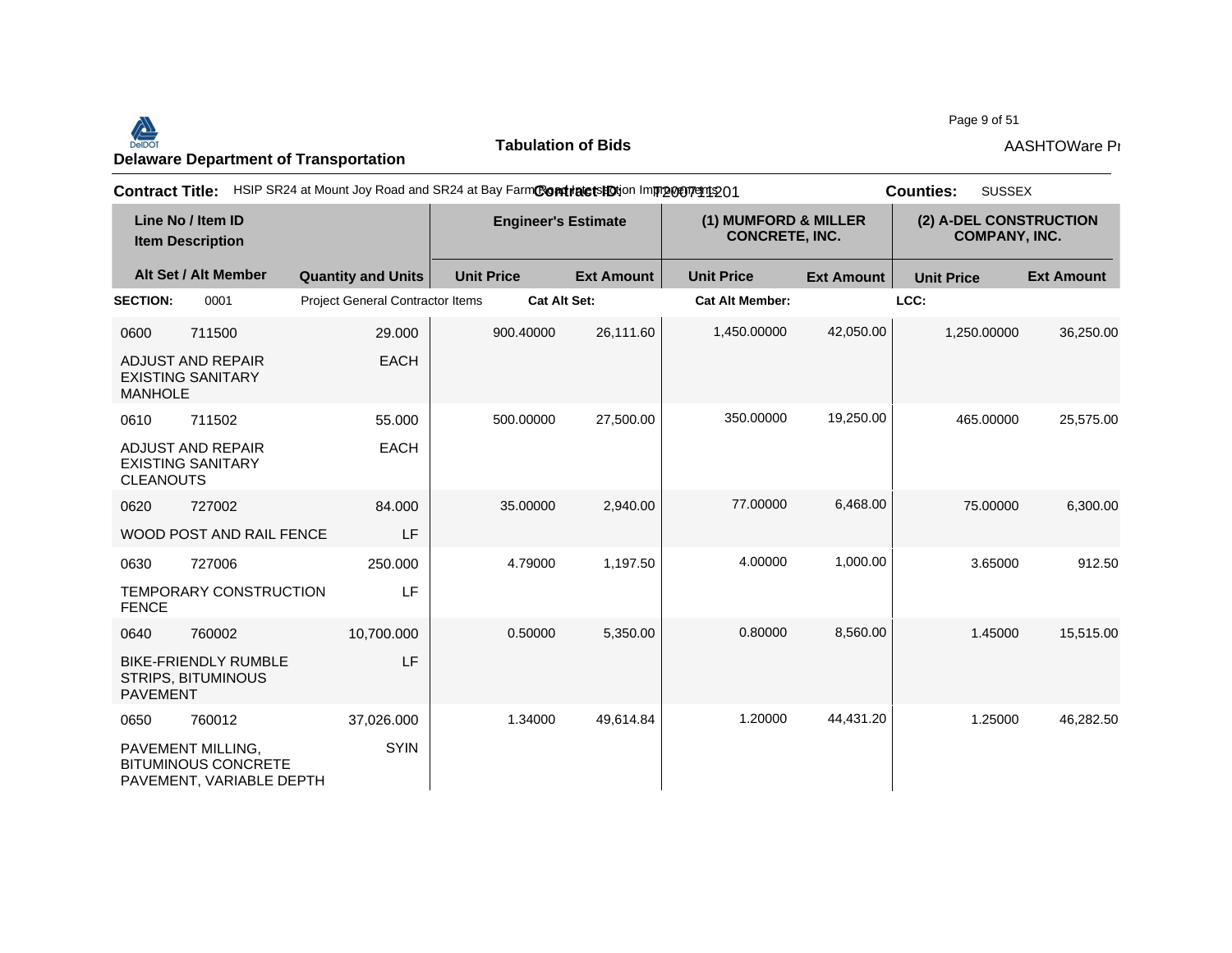### Page 10 of 51<br>Delaware Department of Transportation **AASHTOWare Properties AASHTOWare Properties**<br>Delaware Department of Transportation

**Tabulation of Bids**

| <b>Contract Title:</b>                       |                                                       |                                         | HSIP SR24 at Mount Joy Road and SR24 at Bay FarmContrate tshotion Improvement 201 |                   |                        |                                               | <b>SUSSEX</b><br><b>Counties:</b> |                                                |  |
|----------------------------------------------|-------------------------------------------------------|-----------------------------------------|-----------------------------------------------------------------------------------|-------------------|------------------------|-----------------------------------------------|-----------------------------------|------------------------------------------------|--|
| Line No / Item ID<br><b>Item Description</b> |                                                       |                                         | <b>Engineer's Estimate</b>                                                        |                   |                        | (1) MUMFORD & MILLER<br><b>CONCRETE, INC.</b> |                                   | (2) A-DEL CONSTRUCTION<br><b>COMPANY, INC.</b> |  |
|                                              | Alt Set / Alt Member                                  | <b>Quantity and Units</b>               | <b>Unit Price</b>                                                                 | <b>Ext Amount</b> | <b>Unit Price</b>      | <b>Ext Amount</b>                             | <b>Unit Price</b>                 | <b>Ext Amount</b>                              |  |
| <b>SECTION:</b>                              | 0001                                                  | <b>Project General Contractor Items</b> | <b>Cat Alt Set:</b>                                                               |                   | <b>Cat Alt Member:</b> |                                               | LCC:                              |                                                |  |
| 0660                                         | 762000                                                | 14,690.000                              | 0.96000                                                                           | 14,102.40         | 1.40000                | 20,566.00                                     | 1.90000                           | 27,911.00                                      |  |
| <b>CONCRETE</b>                              | SAW CUTTING, BITUMINOUS                               | LF                                      |                                                                                   |                   |                        |                                               |                                   |                                                |  |
| 0670                                         | 762001                                                | 85.000                                  | 6.23000                                                                           | 529.55            | 11.00000               | 935.00                                        | 6.00000                           | 510.00                                         |  |
| <b>FULL DEPTH</b>                            | SAW CUTTING, CONCRETE,                                | <b>LF</b>                               |                                                                                   |                   |                        |                                               |                                   |                                                |  |
| 0680                                         | 763000                                                | (1)                                     | 200,000.00000                                                                     | 200,000.00        | 265,000.00000          | 265,000.00                                    | 250,000.00000                     | 250,000.00                                     |  |
| <b>MOBILIZATION</b>                          | <b>INITIAL EXPENSE/DE-</b>                            | <b>LS</b>                               |                                                                                   |                   |                        |                                               |                                   |                                                |  |
| 0690                                         | 763501                                                | (1)                                     | 250,000.00000                                                                     | 250,000.00        | 124,000.00000          | 124,000.00                                    | 115,000.00000                     | 115,000.00                                     |  |
| <b>CONSTRUCTION</b><br><b>ENGINEERING</b>    |                                                       | LS                                      |                                                                                   |                   |                        |                                               |                                   |                                                |  |
| 0700                                         | 763503                                                | 1,080.000                               | 0.80000                                                                           | 864.00            | 0.80000                | 864.00                                        | 0.80000                           | 864.00                                         |  |
| <b>TRAINEE</b>                               |                                                       | <b>HOUR</b>                             |                                                                                   |                   |                        |                                               |                                   |                                                |  |
| 0710                                         | 763508                                                | (1)                                     | 7,500.00000                                                                       | 7,500.00          | 280.00000              | 280.00                                        | 5,500.00000                       | 5,500.00                                       |  |
|                                              | PROJECT CONTROL SYSTEM<br>DEVELOPMENT PLAN            | LS                                      |                                                                                   |                   |                        |                                               |                                   |                                                |  |
| 0720                                         | 763509                                                | 6.000                                   | 351.58000                                                                         | 2,109.48          | 82.50000               | 495.00                                        | 700.00000                         | 4,200.00                                       |  |
|                                              | <b>CPM SCHEDULE UPDATES</b><br>AND/OR REVISED UPDATES | <b>EAMO</b>                             |                                                                                   |                   |                        |                                               |                                   |                                                |  |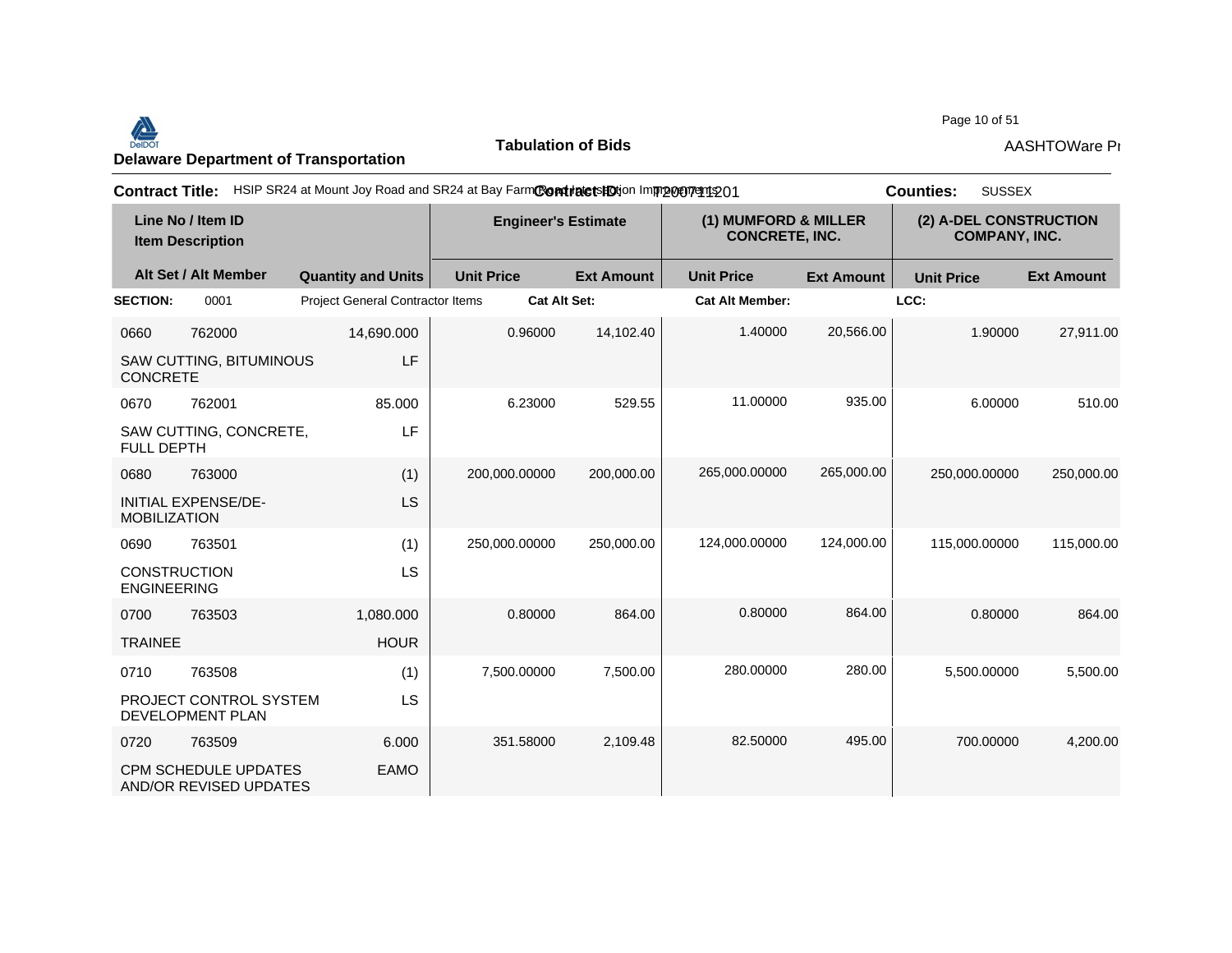#### Page 11 of 51<br>Delaware Department of Transportation **AASHTOWare Properties AASHTOWare Properties**<br>Delaware Department of Transportation

**Tabulation of Bids**

Page 11 of 51

| <b>Contract Title:</b>                       |                                                        |                                  | HSIP SR24 at Mount Joy Road and SR24 at Bay FarmCondinate to HO in mp portrait 201 |                   |                                               |                   | <b>SUSSEX</b><br><b>Counties:</b>              |                   |
|----------------------------------------------|--------------------------------------------------------|----------------------------------|------------------------------------------------------------------------------------|-------------------|-----------------------------------------------|-------------------|------------------------------------------------|-------------------|
| Line No / Item ID<br><b>Item Description</b> |                                                        |                                  | <b>Engineer's Estimate</b>                                                         |                   | (1) MUMFORD & MILLER<br><b>CONCRETE, INC.</b> |                   | (2) A-DEL CONSTRUCTION<br><b>COMPANY, INC.</b> |                   |
|                                              | Alt Set / Alt Member                                   | <b>Quantity and Units</b>        | <b>Unit Price</b>                                                                  | <b>Ext Amount</b> | <b>Unit Price</b>                             | <b>Ext Amount</b> | <b>Unit Price</b>                              | <b>Ext Amount</b> |
| <b>SECTION:</b>                              | 0001                                                   | Project General Contractor Items | <b>Cat Alt Set:</b>                                                                |                   | <b>Cat Alt Member:</b>                        |                   | LCC:                                           |                   |
| 0730                                         | 763594                                                 | 3.000                            | 500.00000                                                                          | 1,500.00          | 403.00000                                     | 1,209.00          | 300.00000                                      | 900.00            |
|                                              | <b>BENCH INSTALLATION</b>                              | <b>EACH</b>                      |                                                                                    |                   |                                               |                   |                                                |                   |
| 0740                                         | 763597                                                 | 200,000                          | 115.35000                                                                          | 23,070.00         | 165.00000                                     | 33,000.00         | 170.00000                                      | 34,000.00         |
| <b>ENGINEERING</b>                           | UTILITY CONSTRUCTION                                   | <b>HOUR</b>                      |                                                                                    |                   |                                               |                   |                                                |                   |
| 0750                                         | 763598                                                 | 20,000                           | 4,379.33000                                                                        | 87,586.60         | 2,000.00000                                   | 40,000.00         | 1,000.00000                                    | 20,000.00         |
|                                              | FIELD OFFICE, SPECIAL I                                | <b>EAMO</b>                      |                                                                                    |                   |                                               |                   |                                                |                   |
| 0760                                         | 801000                                                 | (1)                              | 200,000.00000                                                                      | 200,000.00        | 145,000.00000                                 | 145,000.00        | 175,000.00000                                  | 175,000.00        |
|                                              | MAINTENANCE OF TRAFFIC                                 | LS                               |                                                                                    |                   |                                               |                   |                                                |                   |
| 0770                                         | 802003                                                 | 694.000                          | 18.62000                                                                           | 12,922.28         | 21.00000                                      | 14,574.00         | 40.00000                                       | 27,760.00         |
|                                              | ARROW PANELS TYPE C                                    | EADY                             |                                                                                    |                   |                                               |                   |                                                |                   |
| 0780                                         | 803001                                                 | 84.000                           | 70.45000                                                                           | 5,917.80          | 75.00000                                      | 6,300.00          | 100.00000                                      | 8,400.00          |
| <b>MESSAGE SIGN</b>                          | <b>FURNISH AND MAINTAIN</b><br>PORTABLE CHANGEABLE     | <b>EADY</b>                      |                                                                                    |                   |                                               |                   |                                                |                   |
| 0790                                         | 804001                                                 | 52.000                           | 77.57000                                                                           | 4,033.64          | 56.00000                                      | 2,912.00          | 150.00000                                      | 7,800.00          |
| (FLOOD LIGHTS)                               | <b>FURNISH AND MAINTAIN</b><br>PORTABLE LIGHT ASSEMBLY | EADY                             |                                                                                    |                   |                                               |                   |                                                |                   |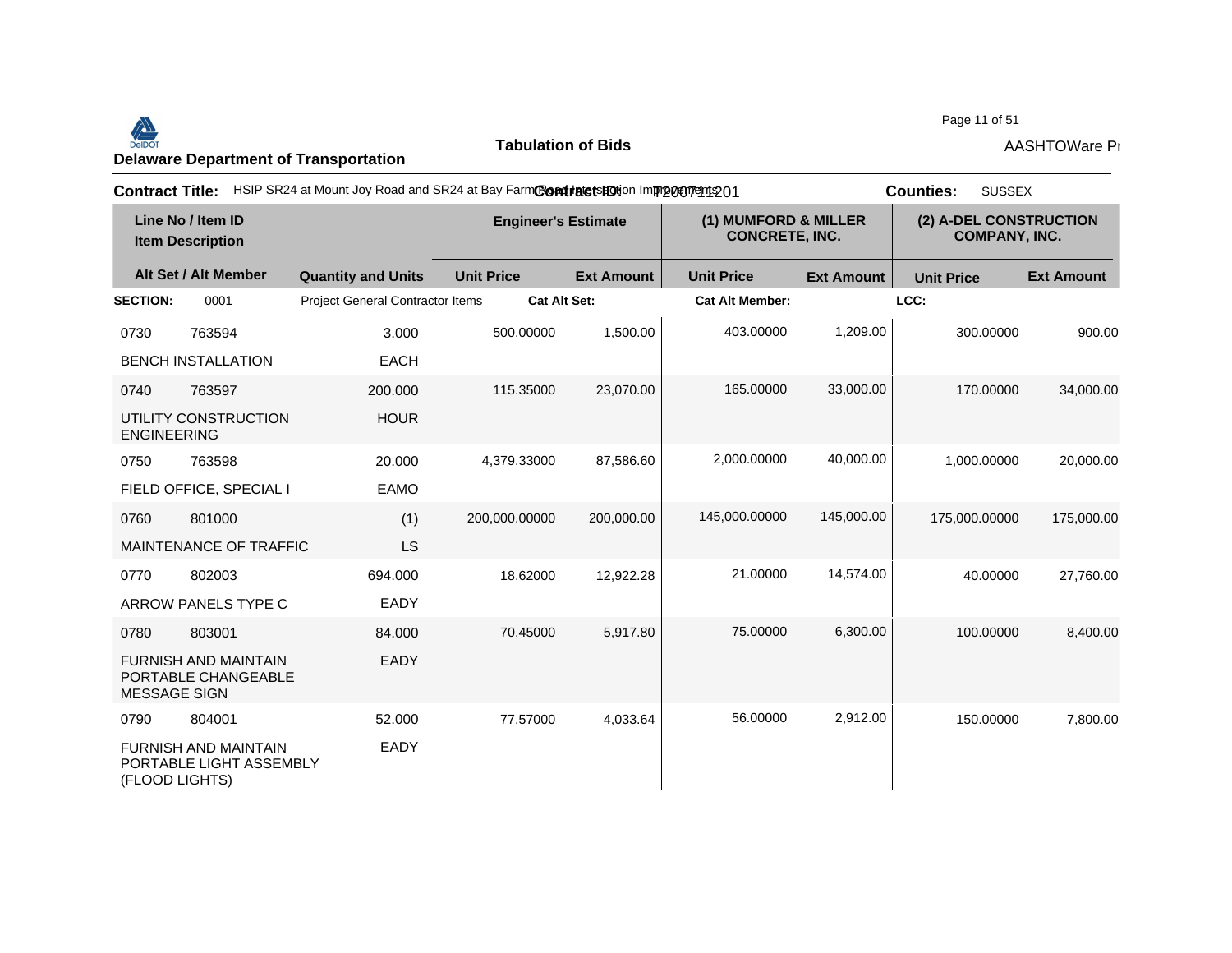#### Page 12 of 51<br>Delaware Department of Transportation **AASHTOWare Properties AASHTOWare Properties**<br>Delaware Department of Transportation

**Tabulation of Bids**

Page 12 of 51

| <b>Contract Title:</b>                       |                                                                            |                                         | HSIP SR24 at Mount Joy Road and SR24 at Bay FarmContratetsHDtion Improcurent 201 |                   |                                               |                   | <b>SUSSEX</b><br><b>Counties:</b>              |                   |  |
|----------------------------------------------|----------------------------------------------------------------------------|-----------------------------------------|----------------------------------------------------------------------------------|-------------------|-----------------------------------------------|-------------------|------------------------------------------------|-------------------|--|
| Line No / Item ID<br><b>Item Description</b> |                                                                            | <b>Engineer's Estimate</b>              |                                                                                  |                   | (1) MUMFORD & MILLER<br><b>CONCRETE, INC.</b> |                   | (2) A-DEL CONSTRUCTION<br><b>COMPANY, INC.</b> |                   |  |
|                                              | Alt Set / Alt Member                                                       | <b>Quantity and Units</b>               | <b>Unit Price</b>                                                                | <b>Ext Amount</b> | <b>Unit Price</b>                             | <b>Ext Amount</b> | <b>Unit Price</b>                              | <b>Ext Amount</b> |  |
| <b>SECTION:</b>                              | 0001                                                                       | <b>Project General Contractor Items</b> | <b>Cat Alt Set:</b>                                                              |                   | <b>Cat Alt Member:</b>                        |                   | LCC:                                           |                   |  |
| 0800                                         | 805001                                                                     | 25,470.000                              | 0.40000                                                                          | 10,188.00         | 0.35000                                       | 8,914.50          | 0.50000                                        | 12,735.00         |  |
|                                              | <b>PLASTIC DRUMS</b>                                                       | EADY                                    |                                                                                  |                   |                                               |                   |                                                |                   |  |
| 0810                                         | 806001                                                                     | 2,176.000                               | 75.00000                                                                         | 163,200.00        | 75.00000                                      | 163,200.00        | 75.00000                                       | 163,200.00        |  |
|                                              | <b>TRAFFIC OFFICERS</b>                                                    | <b>HOUR</b>                             |                                                                                  |                   |                                               |                   |                                                |                   |  |
| 0820                                         | 808002                                                                     | 569.000                                 | 80.99000                                                                         | 46,083.31         | 95.00000                                      | 54,055.00         | 106.00000                                      | 60,314.00         |  |
|                                              | <b>FURNISH AND MAINTAIN</b><br><b>TRUCK MOUNTED</b><br>ATTENUATOR, TYPE II | EADY                                    |                                                                                  |                   |                                               |                   |                                                |                   |  |
| 0840                                         | 810001                                                                     | 18,365.000                              | 1.87000                                                                          | 34,342.55         | 2.40000                                       | 44,076.00         | 2.00000                                        | 36,730.00         |  |
| <b>AND PLAQUES</b>                           | TEMPORARY WARNING SIGNS                                                    | EADY                                    |                                                                                  |                   |                                               |                   |                                                |                   |  |
| 0850                                         | 811009                                                                     | 3,112.000                               | 68.17000                                                                         | 212,145.04        | 68.00000                                      | 211,616.00        | 67.00000                                       | 208,504.00        |  |
| <b>FEDERAL</b>                               | FLAGGER, SUSSEX COUNTY,                                                    | <b>HOUR</b>                             |                                                                                  |                   |                                               |                   |                                                |                   |  |
| 0860                                         | 811018                                                                     | 200.000                                 | 86.13000                                                                         | 17,226.00         | 85.00000                                      | 17,000.00         | 87.65000                                       | 17,530.00         |  |
|                                              | FLAGGER, SUSSEX COUNTY,<br>FEDERAL, OVERTIME                               | <b>HOUR</b>                             |                                                                                  |                   |                                               |                   |                                                |                   |  |
| 0870                                         | 813001                                                                     | 6,960.000                               | 0.50000                                                                          | 3,480.00          | 0.40000                                       | 2,784.00          | 2.00000                                        | 13,920.00         |  |
| <b>TYPE III</b>                              | TEMPORARY BARRICADES,                                                      | <b>LFDY</b>                             |                                                                                  |                   |                                               |                   |                                                |                   |  |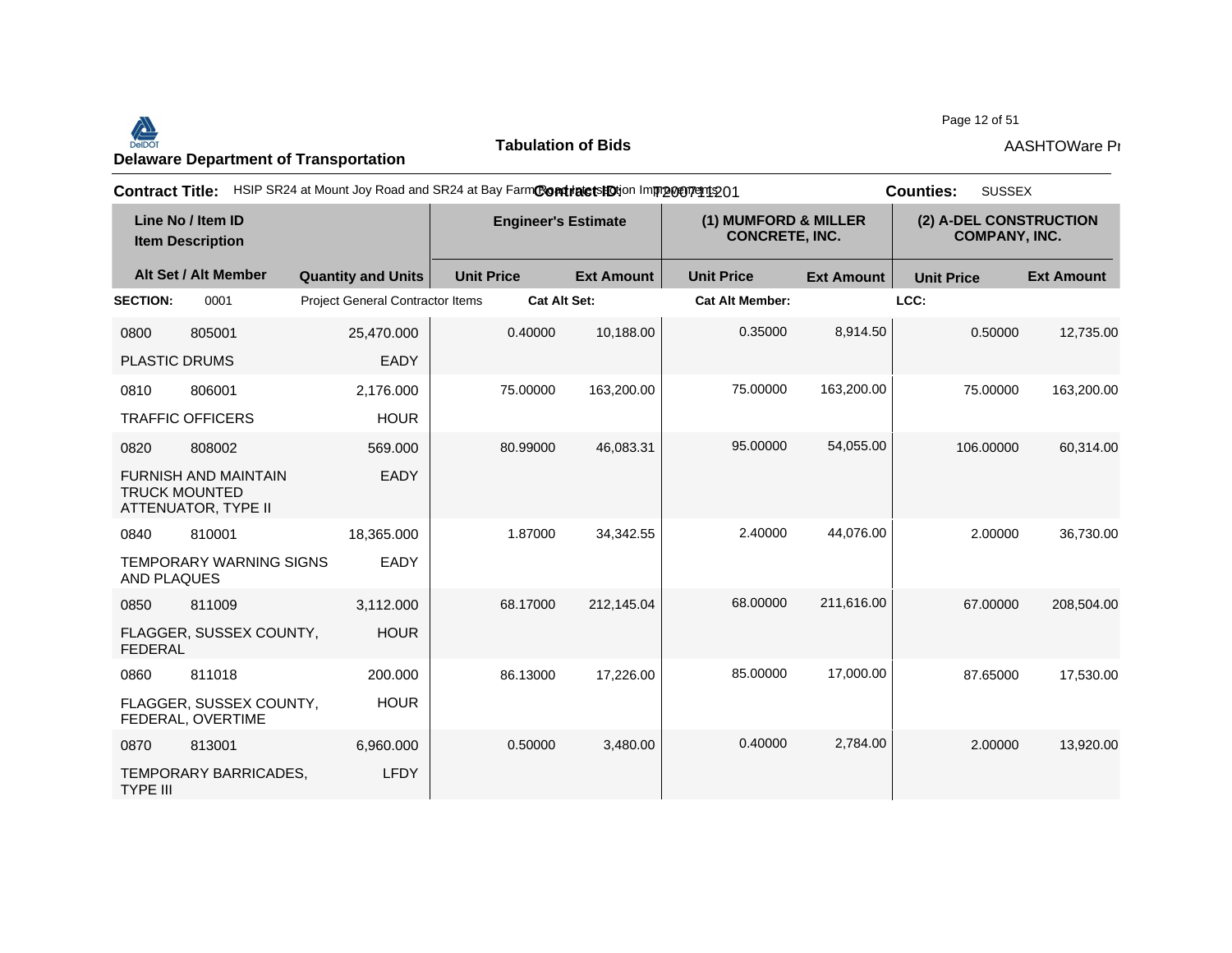#### Page 13 of 51<br>Delaware Department of Transportation **AASHTOWare Properties AASHTOWare Properties**<br>Delaware Department of Transportation

**Tabulation of Bids**

Page 13 of 51

| <b>Contract Title:</b>                                                                      |                                         | HSIP SR24 at Mount Joy Road and SR24 at Bay FarmCondinate to HO in mpp on mangement 201 |                   |                                               |                   | <b>SUSSEX</b><br><b>Counties:</b>              |                   |
|---------------------------------------------------------------------------------------------|-----------------------------------------|-----------------------------------------------------------------------------------------|-------------------|-----------------------------------------------|-------------------|------------------------------------------------|-------------------|
| Line No / Item ID<br><b>Item Description</b>                                                |                                         | <b>Engineer's Estimate</b>                                                              |                   | (1) MUMFORD & MILLER<br><b>CONCRETE, INC.</b> |                   | (2) A-DEL CONSTRUCTION<br><b>COMPANY, INC.</b> |                   |
| Alt Set / Alt Member                                                                        | <b>Quantity and Units</b>               | <b>Unit Price</b>                                                                       | <b>Ext Amount</b> | <b>Unit Price</b>                             | <b>Ext Amount</b> | <b>Unit Price</b>                              | <b>Ext Amount</b> |
| <b>SECTION:</b><br>0001                                                                     | <b>Project General Contractor Items</b> | <b>Cat Alt Set:</b>                                                                     |                   | <b>Cat Alt Member:</b>                        |                   | LCC:                                           |                   |
| 0880<br>817002                                                                              | 6,126.000                               | 4.32000                                                                                 | 26,464.32         | 5.30000                                       | 32,467.80         | 5.20000                                        | 31,855.20         |
| PERMANENT PAVEMENT<br>STRIPING, SYMBOL/LEGEND,<br>ALKYD-THERMOPLASTIC                       | <b>SF</b>                               |                                                                                         |                   |                                               |                   |                                                |                   |
| 817003<br>0890                                                                              | 82,647.000                              | 0.26000                                                                                 | 21,488.22         | 0.28000                                       | 23,141.16         | 0.30000                                        | 24,794.10         |
| TEMPORARY MARKINGS,<br>PAINT, 4"                                                            | LF                                      |                                                                                         |                   |                                               |                   |                                                |                   |
| 817004<br>0900                                                                              | 1,112.000                               | 1.92000                                                                                 | 2,135.04          | 1.65000                                       | 1,834.80          | 1.65000                                        | 1,834.80          |
| TEMPORARY MARKINGS,<br>PAINT, SYMBOL/LEGEND                                                 | <b>SF</b>                               |                                                                                         |                   |                                               |                   |                                                |                   |
| 817013<br>0910                                                                              | 114,275.000                             | 0.39000                                                                                 | 44,567.25         | 0.51000                                       | 58,280.25         | 0.65000                                        | 74,278.75         |
| PERMANENT PAVEMENT<br>STRIPING, EPOXY RESIN<br>PAINT, WHITE/YELLOW, 5"                      | LF                                      |                                                                                         |                   |                                               |                   |                                                |                   |
| 817015<br>0920                                                                              | 52.000                                  | 373.76000                                                                               | 19,435.52         | 374.00000                                     | 19,448.00         | 365.00000                                      | 18,980.00         |
| <b>PREFORMED</b><br><b>RETROREFLECTIVE</b><br>THERMOPLASTIC MARKINGS,<br><b>BIKE SYMBOL</b> | <b>EACH</b>                             |                                                                                         |                   |                                               |                   |                                                |                   |
| 817027<br>0930                                                                              | 294.000                                 | 44.16000                                                                                | 12,983.04         | 38.00000                                      | 11,172.00         | 53.00000                                       | 15,582.00         |
| RAISED/RECESSED<br><b>PAVEMENT MARKER</b>                                                   | <b>EACH</b>                             |                                                                                         |                   |                                               |                   |                                                |                   |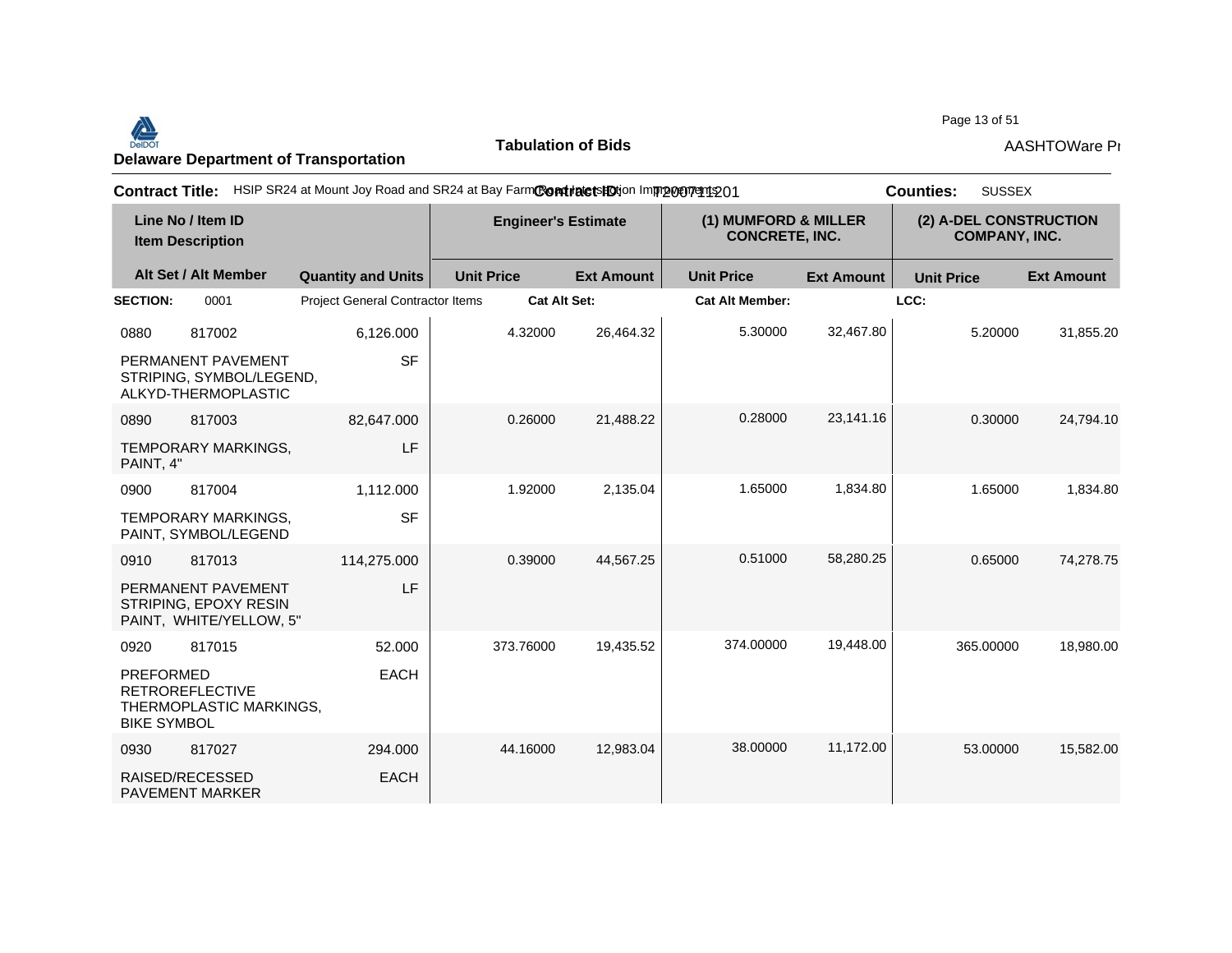#### Page 14 of 51<br>Delaware Department of Transportation **AASHTOWare Project AASHTOWare Properties**<br>Delaware Department of Transportation

**Tabulation of Bids**

Page 14 of 51

| <b>Contract Title:</b>                       |                                                                                |                                  | HSIP SR24 at Mount Joy Road and SR24 at Bay FarmContratetsHDtion Improcurent 201 |                   |                                               |                   | <b>SUSSEX</b><br><b>Counties:</b>              |                   |
|----------------------------------------------|--------------------------------------------------------------------------------|----------------------------------|----------------------------------------------------------------------------------|-------------------|-----------------------------------------------|-------------------|------------------------------------------------|-------------------|
| Line No / Item ID<br><b>Item Description</b> |                                                                                |                                  | <b>Engineer's Estimate</b>                                                       |                   | (1) MUMFORD & MILLER<br><b>CONCRETE, INC.</b> |                   | (2) A-DEL CONSTRUCTION<br><b>COMPANY, INC.</b> |                   |
|                                              | Alt Set / Alt Member                                                           | <b>Quantity and Units</b>        | <b>Unit Price</b>                                                                | <b>Ext Amount</b> | <b>Unit Price</b>                             | <b>Ext Amount</b> | <b>Unit Price</b>                              | <b>Ext Amount</b> |
| <b>SECTION:</b>                              | 0001                                                                           | Project General Contractor Items | <b>Cat Alt Set:</b>                                                              |                   | <b>Cat Alt Member:</b>                        |                   | LCC:                                           |                   |
| 0940                                         | 817031                                                                         | 40,000.000                       | 1.66000                                                                          | 66,400.00         | 1.80000                                       | 72,000.00         | 1.80000                                        | 72,000.00         |
| <b>STRIPING</b>                              | <b>REMOVAL OF PAVEMENT</b>                                                     | <b>SF</b>                        |                                                                                  |                   |                                               |                   |                                                |                   |
| 0950                                         | 819018                                                                         | 305,000                          | 75.66000                                                                         | 23,076.30         | 104.00000                                     | 31,720.00         | 68.00000                                       | 20,740.00         |
|                                              | <b>INSTALLATION OR REMOVAL</b><br>OF TRAFFIC SIGN(S) ON<br>SINGLE SIGN POST    | <b>EACH</b>                      |                                                                                  |                   |                                               |                   |                                                |                   |
| 0960                                         | 819019                                                                         | 156.000                          | 18.68000                                                                         | 2,914.08          | 13.70000                                      | 2,137.20          | 15.00000                                       | 2,340.00          |
|                                              | <b>INSTALLATION OR REMOVAL</b><br>OF TRAFFIC SIGN(S) ON<br>MULTIPLE SIGN POSTS | <b>SF</b>                        |                                                                                  |                   |                                               |                   |                                                |                   |
| 0970                                         | 830001                                                                         | 30,000                           | 1.331.66000                                                                      | 39.949.80         | 1,430.00000                                   | 42,900.00         | 1,300.00000                                    | 39,000.00         |
| <b>CONCRETE</b>                              | CONDUIT JUNCTION WELL,<br><b>TYPE 1, 20" X 20" PRECAST</b>                     | <b>EACH</b>                      |                                                                                  |                   |                                               |                   |                                                |                   |
| 0980                                         | 830002                                                                         | 27,000                           | 1,530.41000                                                                      | 41,321.07         | 2,380.00000                                   | 64,260.00         | 1,475.00000                                    | 39,825.00         |
|                                              | CONDUIT JUNCTION WELL,<br>TYPE 4, 20" X 42-1/2"<br>PRECAST CONCRETE            | <b>EACH</b>                      |                                                                                  |                   |                                               |                   |                                                |                   |
| 0990                                         | 830004                                                                         | 4.000                            | 2,431.29000                                                                      | 9,725.16          | 3,047.00000                                   | 12,188.00         | 2,060.00000                                    | 8,240.00          |
|                                              | CONDUIT JUNCTION WELL,<br>TYPE 7, 36" X 60" PRECAST<br>POLYMER CONCRETE        | <b>EACH</b>                      |                                                                                  |                   |                                               |                   |                                                |                   |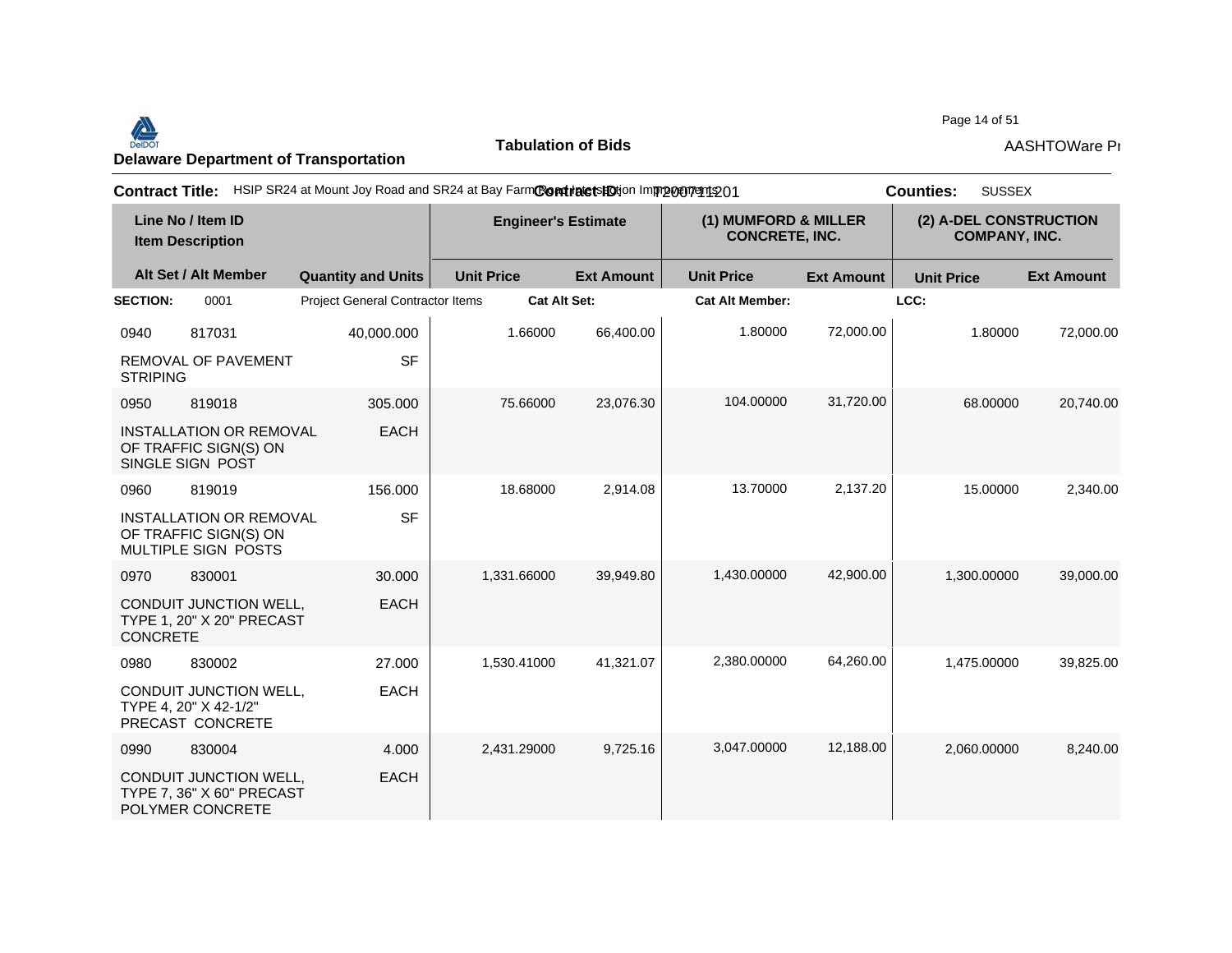#### Page 15 of 51<br>Delaware Department of Transportation **AASHTOWare Properties AASHTOWare Properties**<br>Delaware Department of Transportation

**Tabulation of Bids**

Page 15 of 51

| <b>Contract Title:</b>                                                 | HSIP SR24 at Mount Joy Road and SR24 at Bay FarmContratetsHOtion Improceptedto1 |                            |                   |                                               |                   | <b>SUSSEX</b><br><b>Counties:</b>              |                   |
|------------------------------------------------------------------------|---------------------------------------------------------------------------------|----------------------------|-------------------|-----------------------------------------------|-------------------|------------------------------------------------|-------------------|
| Line No / Item ID<br><b>Item Description</b>                           |                                                                                 | <b>Engineer's Estimate</b> |                   | (1) MUMFORD & MILLER<br><b>CONCRETE, INC.</b> |                   | (2) A-DEL CONSTRUCTION<br><b>COMPANY, INC.</b> |                   |
| Alt Set / Alt Member                                                   | <b>Quantity and Units</b>                                                       | <b>Unit Price</b>          | <b>Ext Amount</b> | <b>Unit Price</b>                             | <b>Ext Amount</b> | <b>Unit Price</b>                              | <b>Ext Amount</b> |
| <b>SECTION:</b><br>0001                                                | Project General Contractor Items                                                | <b>Cat Alt Set:</b>        |                   | <b>Cat Alt Member:</b>                        |                   | LCC:                                           |                   |
| 830010<br>1000                                                         | 13.000                                                                          | 404.32000                  | 5,256.16          | 297.00000                                     | 3,861.00          | 445.00000                                      | 5,785.00          |
| <b>REMOVAL OF EXISTING</b><br><b>JUNCTION WELL</b>                     | <b>EACH</b>                                                                     |                            |                   |                                               |                   |                                                |                   |
| 831514<br>1010                                                         | 20,000                                                                          | 18.14000                   | 362.80            | 20.00000                                      | 400.00            | 21.00000                                       | 420.00            |
| FURNISH AND INSTALL 2-1/2"<br>SCHEDULE 80 PVC CONDUIT<br>(TRENCH)      | <b>LF</b>                                                                       |                            |                   |                                               |                   |                                                |                   |
| 1020<br>831515                                                         | 2,770.000                                                                       | 11.22000                   | 31,079.40         | 19.20000                                      | 53,184.00         | 25.00000                                       | 69,250.00         |
| FURNISH AND INSTALL 3"<br>SCHEDULE 80 PVC CONDUIT<br>(TRENCH)          | LF                                                                              |                            |                   |                                               |                   |                                                |                   |
| 831516<br>1030                                                         | 8,336.000                                                                       | 12.67000                   | 105,617.12        | 24.80000                                      | 206,732.80        | 28.50000                                       | 237,576.00        |
| <b>FURNISH AND INSTALL 4"</b><br>SCHEDULE 80 PVC CONDUIT<br>(TRENCH)   | LF                                                                              |                            |                   |                                               |                   |                                                |                   |
| 1040<br>831523                                                         | 380.000                                                                         | 17.90000                   | 6,802.00          | 27.00000                                      | 10,260.00         | 28.50000                                       | 10,830.00         |
| <b>FURNISH AND INSTALL 2"</b><br><b>GALVANIZED CONDUIT</b><br>(TRENCH) | LF                                                                              |                            |                   |                                               |                   |                                                |                   |
| 831543<br>1050                                                         | 110.000                                                                         | 26.00000                   | 2,860.00          | 32.00000                                      | 3.520.00          | 39.00000                                       | 4,290.00          |
| FURNISH AND INSTALL 2-1/2"<br>HDPE SDR-13.5 CONDUIT<br>(BORE)          | LF                                                                              |                            |                   |                                               |                   |                                                |                   |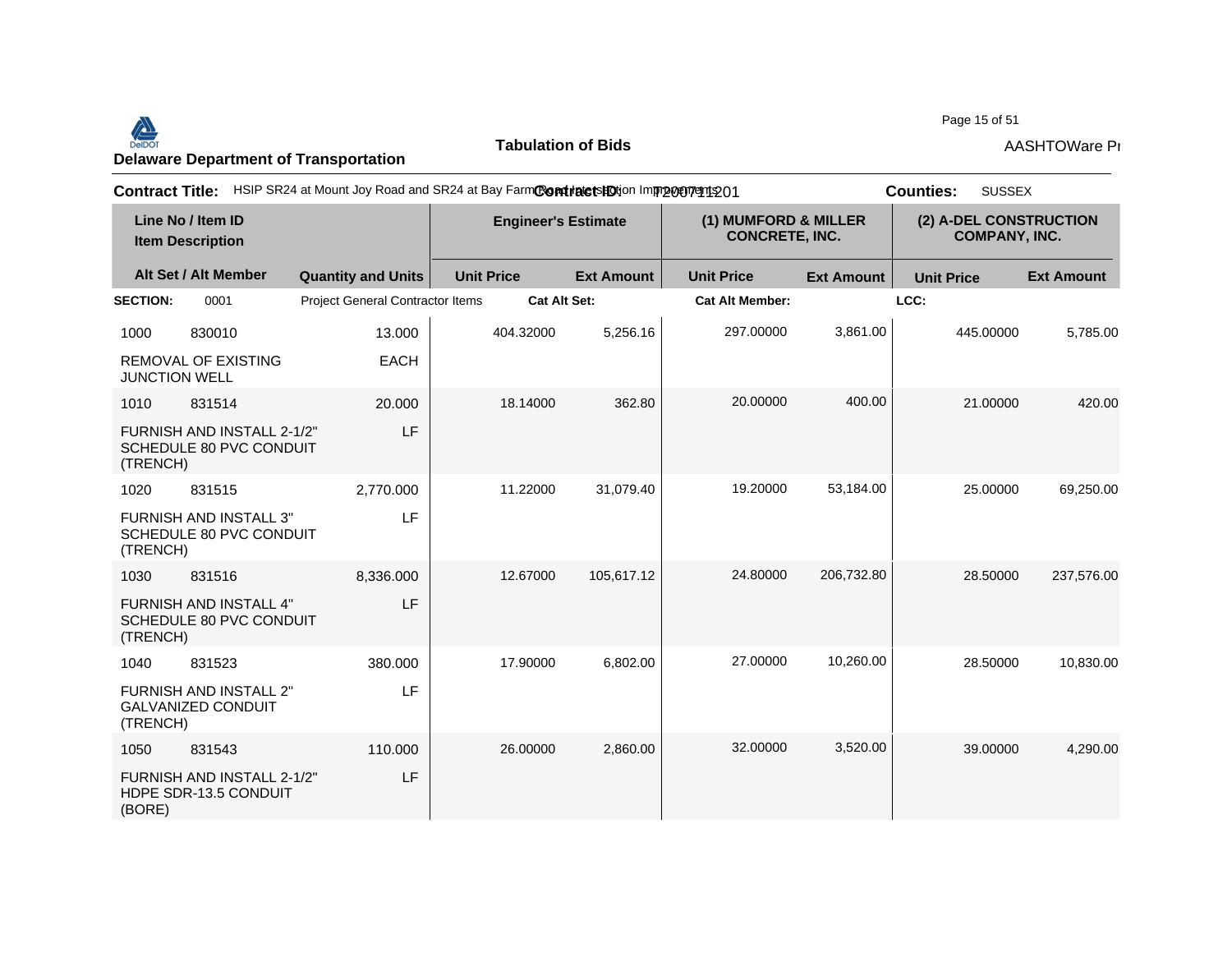#### Page 16 of 51<br>Delaware Department of Transportation **AASHTOWare Properties AASHTOWare Properties**<br>Delaware Department of Transportation

**Tabulation of Bids**

| Page 16 of 51 |
|---------------|
|---------------|

| <b>Contract Title:</b>                       |                                                                                                              |                                  | HSIP SR24 at Mount Joy Road and SR24 at Bay FarmContratetsHDtion Improceptedto1 |                   |                                               |                   | <b>SUSSEX</b><br><b>Counties:</b>              |                   |
|----------------------------------------------|--------------------------------------------------------------------------------------------------------------|----------------------------------|---------------------------------------------------------------------------------|-------------------|-----------------------------------------------|-------------------|------------------------------------------------|-------------------|
| Line No / Item ID<br><b>Item Description</b> |                                                                                                              |                                  | <b>Engineer's Estimate</b>                                                      |                   | (1) MUMFORD & MILLER<br><b>CONCRETE, INC.</b> |                   | (2) A-DEL CONSTRUCTION<br><b>COMPANY, INC.</b> |                   |
|                                              | Alt Set / Alt Member                                                                                         | <b>Quantity and Units</b>        | <b>Unit Price</b>                                                               | <b>Ext Amount</b> | <b>Unit Price</b>                             | <b>Ext Amount</b> | <b>Unit Price</b>                              | <b>Ext Amount</b> |
| <b>SECTION:</b>                              | 0001                                                                                                         | Project General Contractor Items | <b>Cat Alt Set:</b>                                                             |                   | <b>Cat Alt Member:</b>                        |                   | LCC:                                           |                   |
| 1060                                         | 831544                                                                                                       | 350.000                          | 29.92000                                                                        | 10,472.00         | 33.00000                                      | 11,550.00         | 39.00000                                       | 13,650.00         |
| (BORE)                                       | <b>FURNISH AND IN STALL 3"</b><br>HDPE SDR-13.5 CONDUIT                                                      | LF                               |                                                                                 |                   |                                               |                   |                                                |                   |
| 1070                                         | 831545                                                                                                       | 2,150.000                        | 29.84000                                                                        | 64,156.00         | 34.30000                                      | 73,745.00         | 39.00000                                       | 83,850.00         |
| (BORE)                                       | FURNISH AND INSTALL 4"<br>HDPE SDR-13.5 CONDUIT                                                              | LF                               |                                                                                 |                   |                                               |                   |                                                |                   |
| 1080                                         | 831574                                                                                                       | 116,000                          | 10.16000                                                                        | 1,178.56          | 19.80000                                      | 2,296.80          | 25.00000                                       | 2,900.00          |
| OPEN CUT                                     | <b>FURNISH AND INSTALL</b><br>SECOND AND SUBSEQUENT<br>ADDITIONAL 4" SCHEDULE 80<br>PVC CONDUIT IN TRENCH OR | LF                               |                                                                                 |                   |                                               |                   |                                                |                   |
| 1090                                         | 831578                                                                                                       | 41.000                           | 15.33000                                                                        | 628.53            | 8.00000                                       | 328.00            | 23.00000                                       | 943.00            |
| 13.5 CONDUIT IN                              | <b>FURNISH AND INSTALL</b><br>SECOND AND SUBSEQUENT<br>ADDITIONAL 4" HDPE SDR-<br>DIRECTIONAL BORE           | LF                               |                                                                                 |                   |                                               |                   |                                                |                   |
| 1100                                         | 832006                                                                                                       | 800.000                          | 3.96000                                                                         | 3,168.00          | 5.50000                                       | 4,400.00          | 5.15000                                        | 4,120.00          |
| USE-2                                        | <b>FURNISH AND INSTALL 1-</b><br>CONDUCTOR #2 AWG<br>STRANDED COPPER, TYPE                                   | LF.                              |                                                                                 |                   |                                               |                   |                                                |                   |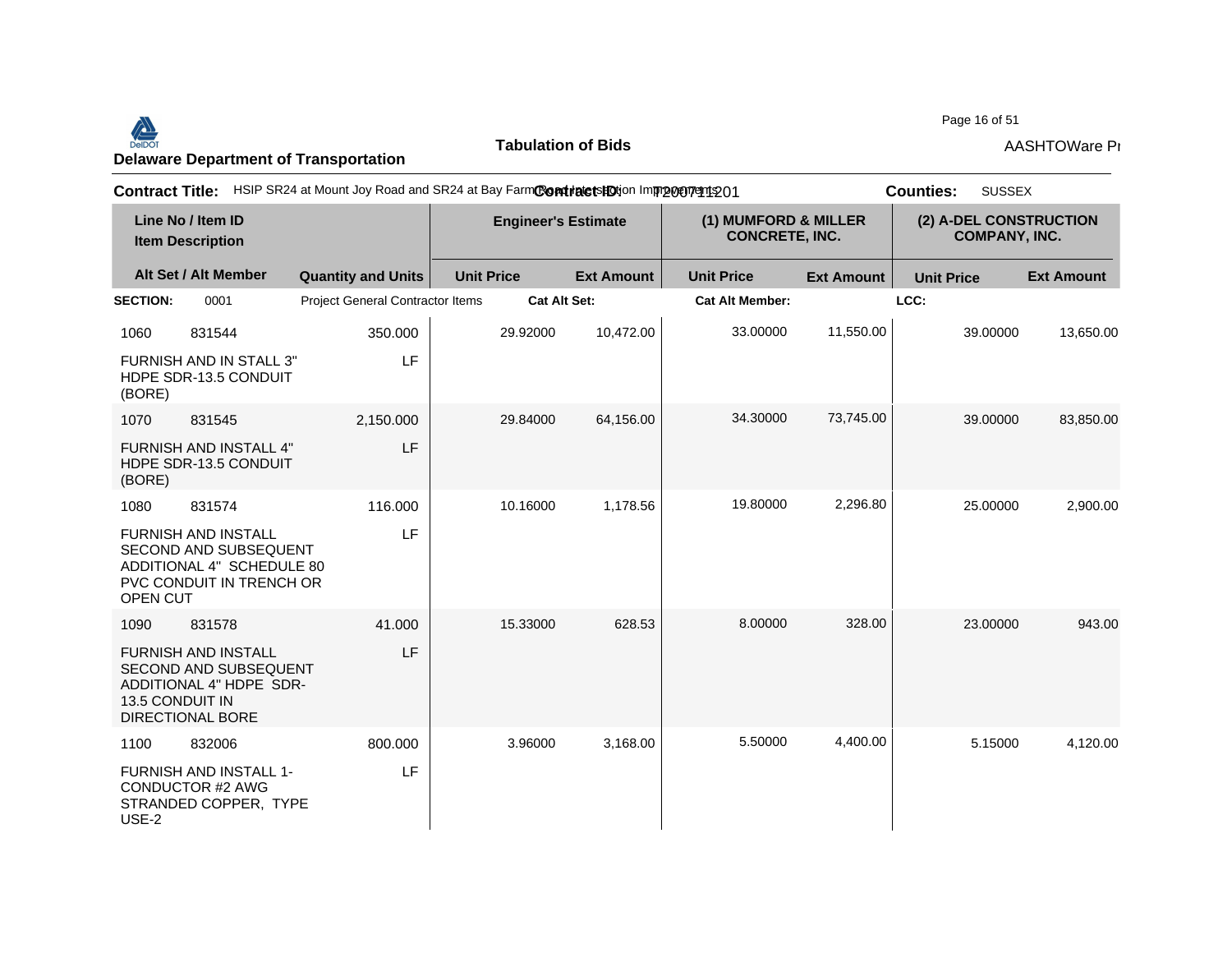#### Page 17 of 51<br>Delaware Department of Transportation **AASHTOWare Properties AASHTOWare Properties**<br>Delaware Department of Transportation

**Tabulation of Bids**

Page 17 of 51

| <b>Contract Title:</b>                       |                                                                                     | HSIP SR24 at Mount Joy Road and SR24 at Bay FarmCondinate to HO Improvement 201 |                            |                     |                                               | <b>SUSSEX</b><br><b>Counties:</b> |                                                |                   |  |
|----------------------------------------------|-------------------------------------------------------------------------------------|---------------------------------------------------------------------------------|----------------------------|---------------------|-----------------------------------------------|-----------------------------------|------------------------------------------------|-------------------|--|
| Line No / Item ID<br><b>Item Description</b> |                                                                                     |                                                                                 | <b>Engineer's Estimate</b> |                     | (1) MUMFORD & MILLER<br><b>CONCRETE, INC.</b> |                                   | (2) A-DEL CONSTRUCTION<br><b>COMPANY, INC.</b> |                   |  |
|                                              | Alt Set / Alt Member                                                                | <b>Quantity and Units</b>                                                       | <b>Unit Price</b>          | <b>Ext Amount</b>   | <b>Unit Price</b>                             | <b>Ext Amount</b>                 | <b>Unit Price</b>                              | <b>Ext Amount</b> |  |
| <b>SECTION:</b>                              | 0001                                                                                | <b>Project General Contractor Items</b>                                         |                            | <b>Cat Alt Set:</b> | <b>Cat Alt Member:</b>                        |                                   | LCC:                                           |                   |  |
| 1110                                         | 832008                                                                              | 17,500.000                                                                      | 2.21000                    | 38,675.00           | 2.50000                                       | 43,750.00                         | 2.60000                                        | 45,500.00         |  |
|                                              | <b>FURNISH AND INSTALL 1-</b><br><b>CONDUCTOR #6 STRANDED</b><br>COPPER, TYPE USE-2 | LF                                                                              |                            |                     |                                               |                                   |                                                |                   |  |
| 1120                                         | 832025                                                                              | 2,100.000                                                                       | 2.45000                    | 5,145.00            | 2.80000                                       | 5,880.00                          | 3.50000                                        | 7,350.00          |  |
|                                              | <b>FURNISH AND INSTALL 4-</b><br><b>CONDUCTOR #18 AWG</b><br>SHIELDED OPTICOM CABLE | <b>LF</b>                                                                       |                            |                     |                                               |                                   |                                                |                   |  |
| 1130                                         | 832027                                                                              | 4.748.000                                                                       | 2.23000                    | 10,588.04           | 2.30000                                       | 10,920.40                         | 2.50000                                        | 11,870.00         |  |
|                                              | <b>FURNISH AND INSTALL 1-</b><br><b>CONDUCTOR #14 AWG</b><br>SHIELDED CABLE         | LF                                                                              |                            |                     |                                               |                                   |                                                |                   |  |
| 1140                                         | 832029                                                                              | 210.000                                                                         | 4.83000                    | 1.014.30            | 6.30000                                       | 1,323.00                          | 6.00000                                        | 1,260.00          |  |
|                                              | FURNISH AND INSTALL #8/2<br>WIRE UF W/GROUND                                        | LF                                                                              |                            |                     |                                               |                                   |                                                |                   |  |
| 1150                                         | 832032                                                                              | 700.000                                                                         | 3.37000                    | 2,359.00            | 2.70000                                       | 1,890.00                          | 2.60000                                        | 1,820.00          |  |
|                                              | FURNISH AND INSTALL 14/4<br><b>TRAFFIC CONTROL CABLE</b>                            | LF                                                                              |                            |                     |                                               |                                   |                                                |                   |  |
| 1160                                         | 832033                                                                              | 2,125.000                                                                       | 3.80000                    | 8,075.00            | 3.80000                                       | 8,075.00                          | 4.10000                                        | 8,712.50          |  |
|                                              | <b>FURISH AND INSTALL 14/9</b><br><b>TRAFFIC CONTROL CABLE</b>                      | LF                                                                              |                            |                     |                                               |                                   |                                                |                   |  |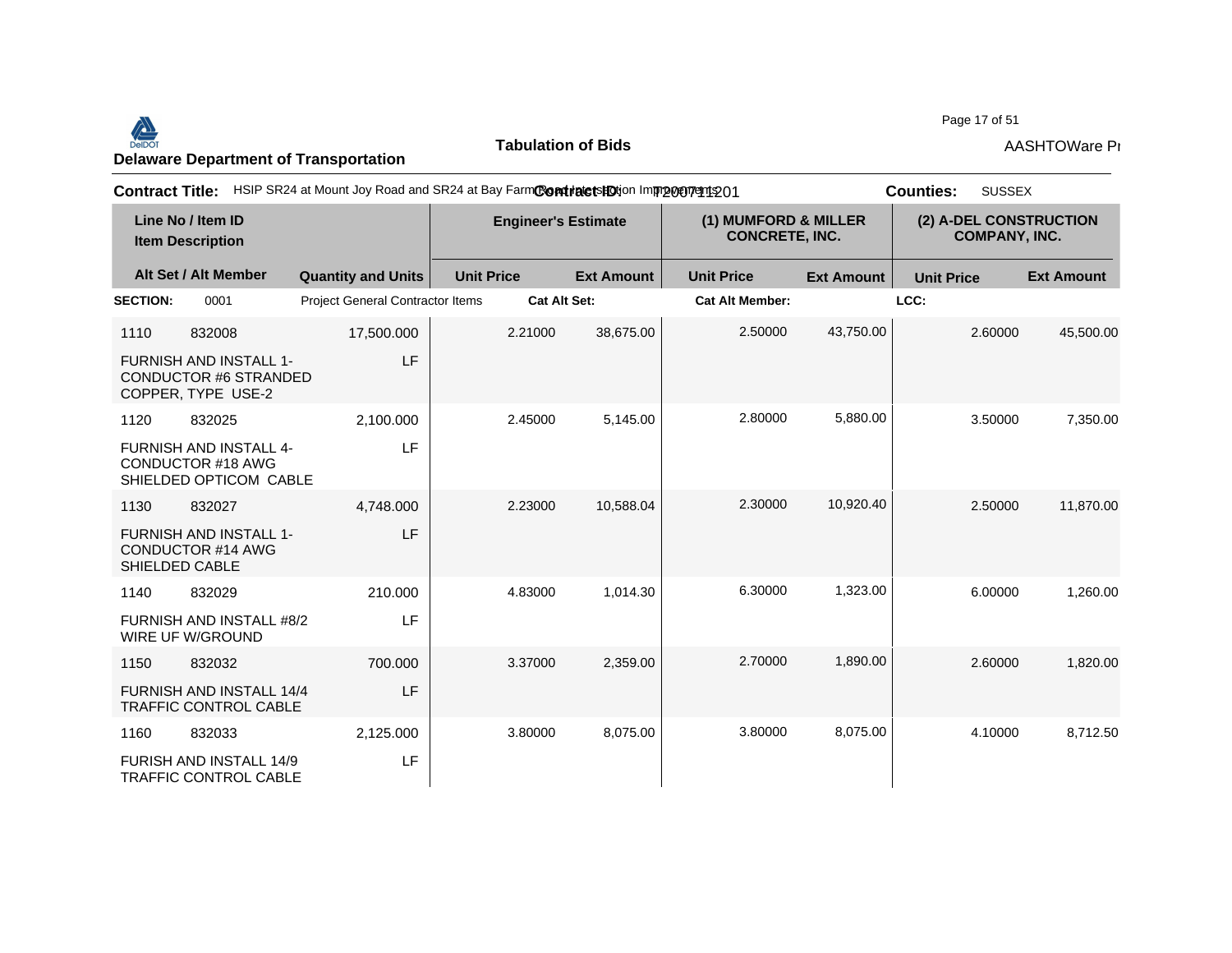#### Page 18 of 51<br>Delaware Department of Transportation **AASHTOWare Properties AASHTOWare Properties**<br>Delaware Department of Transportation

**Tabulation of Bids**

Page 18 of 51

| <b>Contract Title:</b>                       |                                                                      |                                         | HSIP SR24 at Mount Joy Road and SR24 at Bay FarmContratetsHDtion Improcurent 201 |                            |                        |                                               | <b>SUSSEX</b><br><b>Counties:</b> |                                                |  |
|----------------------------------------------|----------------------------------------------------------------------|-----------------------------------------|----------------------------------------------------------------------------------|----------------------------|------------------------|-----------------------------------------------|-----------------------------------|------------------------------------------------|--|
| Line No / Item ID<br><b>Item Description</b> |                                                                      |                                         |                                                                                  | <b>Engineer's Estimate</b> |                        | (1) MUMFORD & MILLER<br><b>CONCRETE, INC.</b> |                                   | (2) A-DEL CONSTRUCTION<br><b>COMPANY, INC.</b> |  |
|                                              | Alt Set / Alt Member                                                 | <b>Quantity and Units</b>               | <b>Unit Price</b>                                                                | <b>Ext Amount</b>          | <b>Unit Price</b>      | <b>Ext Amount</b>                             | <b>Unit Price</b>                 | <b>Ext Amount</b>                              |  |
| <b>SECTION:</b>                              | 0001                                                                 | <b>Project General Contractor Items</b> | <b>Cat Alt Set:</b>                                                              |                            | <b>Cat Alt Member:</b> |                                               | LCC:                              |                                                |  |
| 1170                                         | 832034                                                               | 660.000                                 | 4.45000                                                                          | 2,937.00                   | 4.80000                | 3,168.00                                      | 4.85000                           | 3,201.00                                       |  |
|                                              | FURISH AND INSTALL 14/16<br><b>TRAFFIC CONTROL CABLE</b>             | <b>LF</b>                               |                                                                                  |                            |                        |                                               |                                   |                                                |  |
| 1180                                         | 832035                                                               | 2,970.000                               | 1.11000                                                                          | 3,296.70                   | 1.30000                | 3,861.00                                      | 1.45000                           | 4,306.50                                       |  |
| <b>CONDUIT OR</b>                            | REMOVAL OF CABLE FROM<br><b>TRAFFIC /LIGHTING POLE</b>               | LF                                      |                                                                                  |                            |                        |                                               |                                   |                                                |  |
| 1190                                         | 832507                                                               | 2,030.000                               | 3.13000                                                                          | 6,353.90                   | 3.00000                | 6,090.00                                      | 3.45000                           | 7,003.50                                       |  |
|                                              | <b>FURNISH AND INSTALL 14/5</b><br>TRAFFIC CONTROL CABLE             | <b>LF</b>                               |                                                                                  |                            |                        |                                               |                                   |                                                |  |
| 1200                                         | 834003                                                               | 8.000                                   | 5,617.86000                                                                      | 44.942.88                  | 5,621.00000            | 44,968.00                                     | 5.925.00000                       | 47,400.00                                      |  |
|                                              | POLE BASE, TYPE 3B                                                   | <b>EACH</b>                             |                                                                                  |                            |                        |                                               |                                   |                                                |  |
| 1210                                         | 834005                                                               | 9.000                                   | 822.05000                                                                        | 7,398.45                   | 820.00000              | 7,380.00                                      | 840.00000                         | 7,560.00                                       |  |
|                                              | POLE BASE, TYPE 4A                                                   | <b>EACH</b>                             |                                                                                  |                            |                        |                                               |                                   |                                                |  |
| 1220                                         | 834006                                                               | 30.000                                  | 1,194.77000                                                                      | 35,843.10                  | 1,248.00000            | 37,440.00                                     | 1,015.00000                       | 30,450.00                                      |  |
|                                              | POLE BASE, TYPE 6                                                    | <b>EACH</b>                             |                                                                                  |                            |                        |                                               |                                   |                                                |  |
| 1230                                         | 834501                                                               | 2.100                                   | 1,181.75000                                                                      | 2,481.68                   | 1,830.00000            | 3,843.00                                      | 1,185.00000                       | 2,488.50                                       |  |
|                                              | PARTIAL REMOVAL OF<br>CONCRETE POLE BASES AND<br>CABINET FOUNDATIONS | <b>CY</b>                               |                                                                                  |                            |                        |                                               |                                   |                                                |  |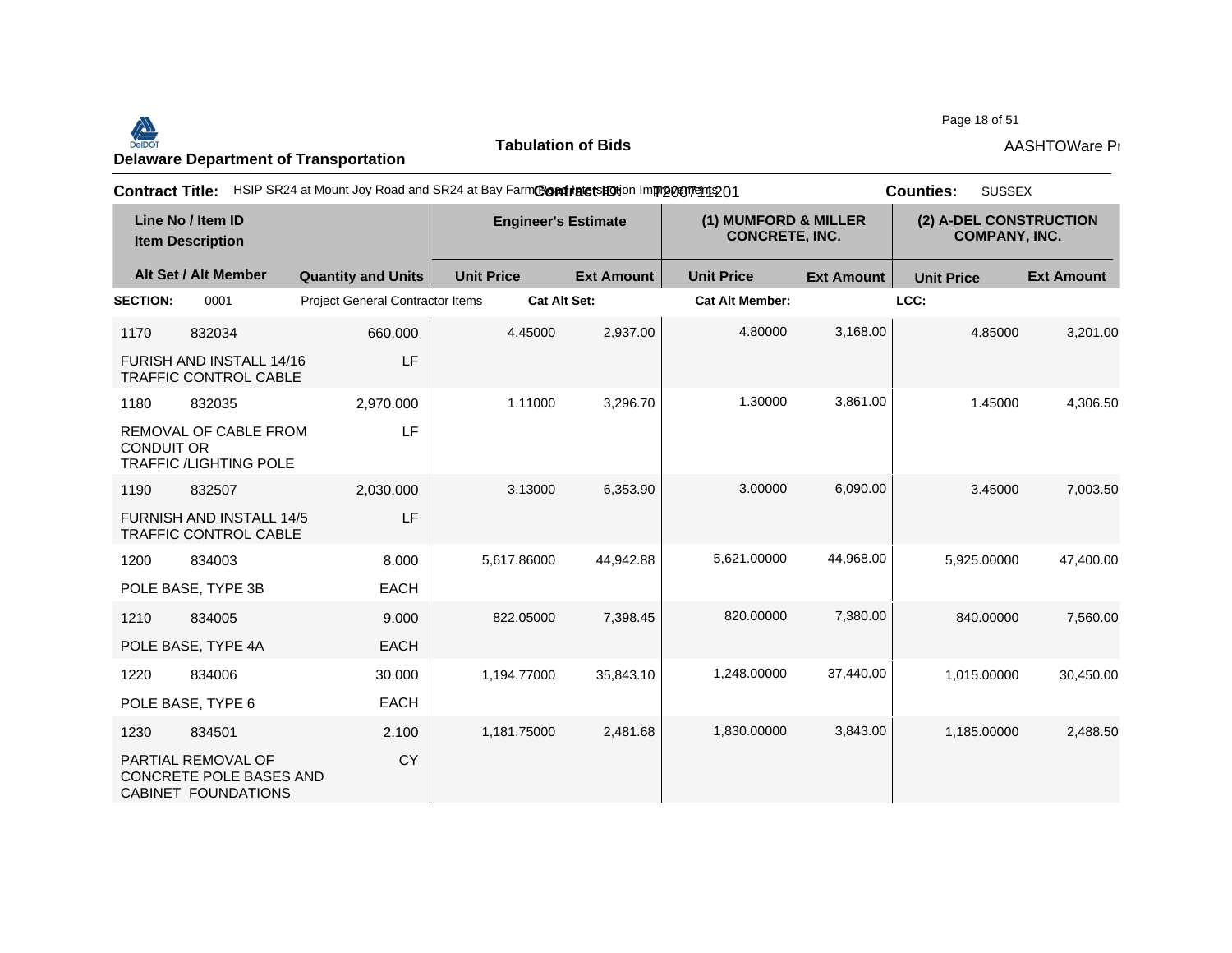#### Page 19 of 51<br>Delaware Department of Transportation **AASHTOWare Properties AASHTOWare Properties**<br>Delaware Department of Transportation

**Tabulation of Bids**

Page 19 of 51

| <b>Contract Title:</b>                       |                                                                                       | HSIP SR24 at Mount Joy Road and SR24 at Bay FarmContratetsHDtion Improceprent 201 |                            |                   |                                               | <b>SUSSEX</b><br><b>Counties:</b> |                                                |                   |  |
|----------------------------------------------|---------------------------------------------------------------------------------------|-----------------------------------------------------------------------------------|----------------------------|-------------------|-----------------------------------------------|-----------------------------------|------------------------------------------------|-------------------|--|
| Line No / Item ID<br><b>Item Description</b> |                                                                                       |                                                                                   | <b>Engineer's Estimate</b> |                   | (1) MUMFORD & MILLER<br><b>CONCRETE, INC.</b> |                                   | (2) A-DEL CONSTRUCTION<br><b>COMPANY, INC.</b> |                   |  |
|                                              | Alt Set / Alt Member                                                                  | <b>Quantity and Units</b>                                                         | <b>Unit Price</b>          | <b>Ext Amount</b> | <b>Unit Price</b>                             | <b>Ext Amount</b>                 | <b>Unit Price</b>                              | <b>Ext Amount</b> |  |
| <b>SECTION:</b>                              | 0001                                                                                  | <b>Project General Contractor Items</b>                                           | <b>Cat Alt Set:</b>        |                   | <b>Cat Alt Member:</b>                        |                                   | LCC:                                           |                   |  |
| 1240                                         | 835003                                                                                | 2.000                                                                             | 1,586.81000                | 3,173.62          | 1,700.00000                                   | 3,400.00                          | 1,515.00000                                    | 3,030.00          |  |
|                                              | <b>CABINET BASE TYPE P</b>                                                            | <b>EACH</b>                                                                       |                            |                   |                                               |                                   |                                                |                   |  |
| 1250                                         | 835004                                                                                | 2.000                                                                             | 1,541.55000                | 3,083.10          | 1,750.00000                                   | 3,500.00                          | 1,515.00000                                    | 3,030.00          |  |
|                                              | <b>CABINET BASE TYPE R</b>                                                            | <b>EACH</b>                                                                       |                            |                   |                                               |                                   |                                                |                   |  |
| 1260                                         | 835500                                                                                | 4.000                                                                             | 2,366.67000                | 9,466.68          | 2,475.00000                                   | 9,900.00                          | 2,465.00000                                    | 9,860.00          |  |
| <b>SWITCH</b>                                | <b>FURNISH AND INSTALL</b><br>ADDITIONAL DISCONNECT                                   | <b>EACH</b>                                                                       |                            |                   |                                               |                                   |                                                |                   |  |
| 1270                                         | 836502                                                                                | 9.000                                                                             | 1,263.33000                | 11,369.97         | 984.00000                                     | 8,856.00                          | 950.00000                                      | 8,550.00          |  |
| PEDESTAL POLE                                | <b>FURNISH AND INSTALL</b>                                                            | <b>EACH</b>                                                                       |                            |                   |                                               |                                   |                                                |                   |  |
| 1280                                         | 836503                                                                                | 4.000                                                                             | 405.00000                  | 1,620.00          | 302.00000                                     | 1,208.00                          | 515.00000                                      | 2,060.00          |  |
|                                              | REMOVE STEEL POLE (EQUAL<br>TO OR GREATER THAN 15'<br>AND LESS THAN 40'               | <b>EACH</b>                                                                       |                            |                   |                                               |                                   |                                                |                   |  |
| 1290                                         | 836504                                                                                | 6.000                                                                             | 1,926.67000                | 11,560.02         | 1.842.00000                                   | 11,052.00                         | 3,440.00000                                    | 20,640.00         |  |
| <b>UP TO 60'</b>                             | <b>INSTALLATION OF STEEL</b><br><b>MAST ARM POLE WITH</b><br>SINGLE OR TWIN MAST ARMS | <b>EACH</b>                                                                       |                            |                   |                                               |                                   |                                                |                   |  |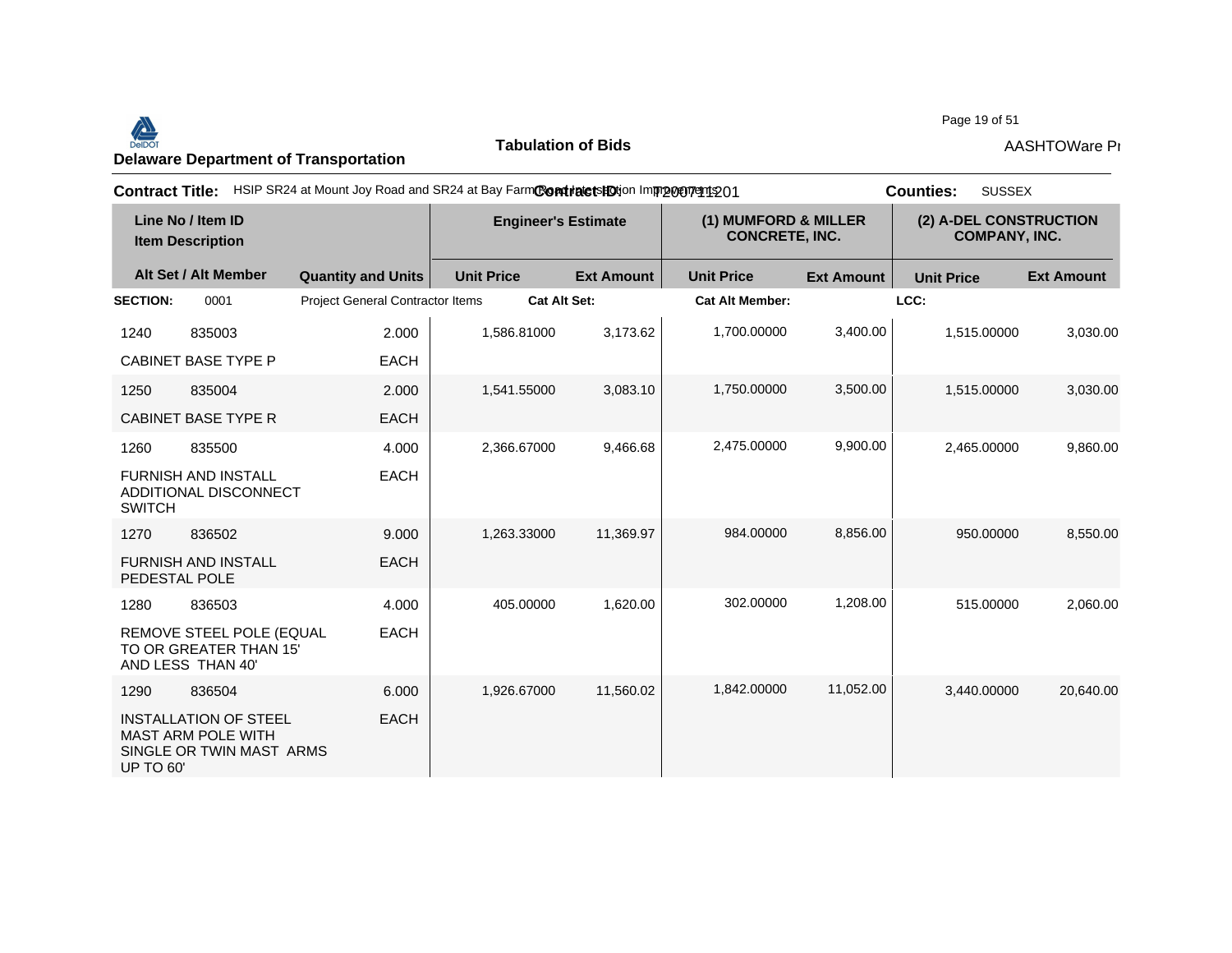

**Tabulation of Bids**

Page 20 of 51

| <b>Contract Title:</b> |                                                                             | HSIP SR24 at Mount Joy Road and SR24 at Bay FarmContinute is ED ion Improvement 201 |                            |                   |                                               |                   | <b>SUSSEX</b><br><b>Counties:</b>              |                   |
|------------------------|-----------------------------------------------------------------------------|-------------------------------------------------------------------------------------|----------------------------|-------------------|-----------------------------------------------|-------------------|------------------------------------------------|-------------------|
|                        | Line No / Item ID<br><b>Item Description</b>                                |                                                                                     | <b>Engineer's Estimate</b> |                   | (1) MUMFORD & MILLER<br><b>CONCRETE, INC.</b> |                   | (2) A-DEL CONSTRUCTION<br><b>COMPANY, INC.</b> |                   |
|                        | Alt Set / Alt Member                                                        | <b>Quantity and Units</b>                                                           | <b>Unit Price</b>          | <b>Ext Amount</b> | <b>Unit Price</b>                             | <b>Ext Amount</b> | <b>Unit Price</b>                              | <b>Ext Amount</b> |
| <b>SECTION:</b>        | 0001                                                                        | Project General Contractor Items                                                    | <b>Cat Alt Set:</b>        |                   | <b>Cat Alt Member:</b>                        |                   | LCC:                                           |                   |
| 1300                   | 837002                                                                      | 64.000                                                                              | 361.67000                  | 23,146.88         | 390.00000                                     | 24,960.00         | 450.00000                                      | 28,800.00         |
| <b>RIGID MOUNT</b>     | <b>FURNISH AND INSTALL 12"</b><br>LED SIGNAL HEAD SECTION,                  | <b>EACH</b>                                                                         |                            |                   |                                               |                   |                                                |                   |
| 1310                   | 837007                                                                      | 16.000                                                                              | 356.67000                  | 5,706.72          | 302.00000                                     | 4,832.00          | 325.00000                                      | 5,200.00          |
|                        | <b>FURNISH AND INSTALL</b><br>SIGNAL HEAD BACKPLATE                         | <b>EACH</b>                                                                         |                            |                   |                                               |                   |                                                |                   |
| 1320                   | 837008                                                                      | 9.000                                                                               | 741.67000                  | 6,675.03          | 588.00000                                     | 5,292.00          | 670.00000                                      | 6,030.00          |
|                        | <b>FURNISH AND INSTALL 16"</b><br><b>LED COUNTDOWN</b><br>PEDESTRIAN SIGNAL | <b>EACH</b>                                                                         |                            |                   |                                               |                   |                                                |                   |
| 1330                   | 837010                                                                      | 9.000                                                                               | 280.00000                  | 2,520.00          | 338.00000                                     | 3,042.00          | 375,00000                                      | 3,375.00          |
| <b>WITH SIGN</b>       | <b>FURNISH AND INSTALL</b><br>PEDESTRIAN PUSHBUTTON                         | <b>EACH</b>                                                                         |                            |                   |                                               |                   |                                                |                   |
| 1340                   | 837011                                                                      | 10.000                                                                              | 189.33000                  | 1,893.30          | 160.00000                                     | 1,600.00          | 235.00000                                      | 2,350.00          |
| <b>SIGNAL HEAD</b>     | REALIGN OR SLIDE EXISTING                                                   | <b>EACH</b>                                                                         |                            |                   |                                               |                   |                                                |                   |
| 1350                   | 838009                                                                      | 440.000                                                                             | 2.70000                    | 1,188.00          | 3.00000                                       | 1,320.00          | 2.90000                                        | 1,276.00          |
| <b>HARDWARE</b>        | <b>REMOVAL OF MESSENGER</b><br>WIRE, CABLE AND                              | LF.                                                                                 |                            |                   |                                               |                   |                                                |                   |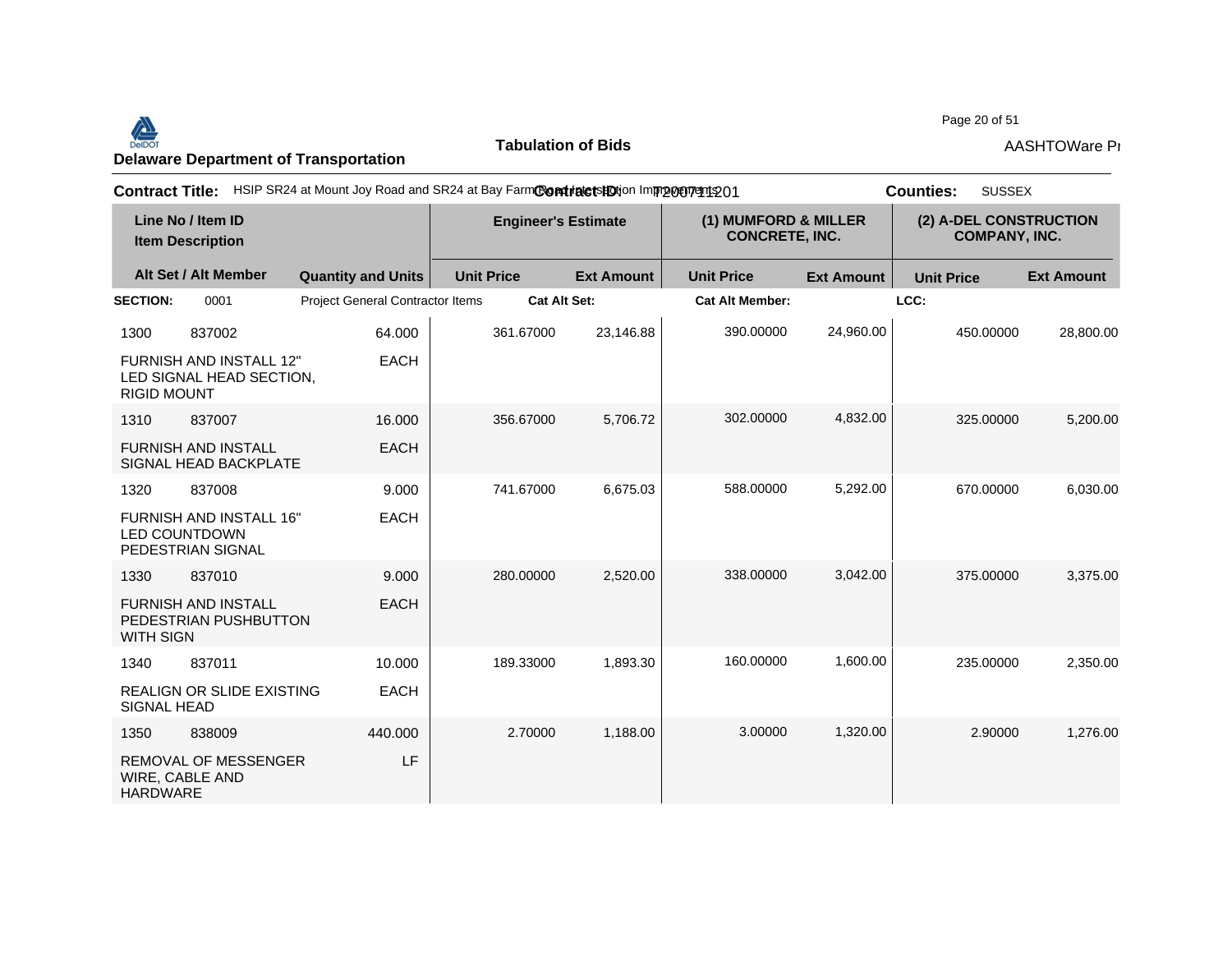#### Page 21 of 51<br>Delaware Department of Transportation **AASHTOWare Properties AASHTOWare Properties**<br>Delaware Department of Transportation

**Tabulation of Bids**

Page 21 of 51

| <b>Contract Title:</b> |                                                                                  | HSIP SR24 at Mount Joy Road and SR24 at Bay FarmCondidatetsHOtion Improgeryent 201 |                            |                   |                                               | <b>SUSSEX</b><br><b>Counties:</b> |                                                |                   |
|------------------------|----------------------------------------------------------------------------------|------------------------------------------------------------------------------------|----------------------------|-------------------|-----------------------------------------------|-----------------------------------|------------------------------------------------|-------------------|
|                        | Line No / Item ID<br><b>Item Description</b>                                     |                                                                                    | <b>Engineer's Estimate</b> |                   | (1) MUMFORD & MILLER<br><b>CONCRETE, INC.</b> |                                   | (2) A-DEL CONSTRUCTION<br><b>COMPANY, INC.</b> |                   |
|                        | Alt Set / Alt Member                                                             | <b>Quantity and Units</b>                                                          | <b>Unit Price</b>          | <b>Ext Amount</b> | <b>Unit Price</b>                             | <b>Ext Amount</b>                 | <b>Unit Price</b>                              | <b>Ext Amount</b> |
| <b>SECTION:</b>        | 0001                                                                             | Project General Contractor Items                                                   | <b>Cat Alt Set:</b>        |                   | <b>Cat Alt Member:</b>                        |                                   | LCC:                                           |                   |
| 1360                   | 838500                                                                           | 4.000                                                                              | 214.00000                  | 856.00            | 175.00000                                     | 700.00                            | 335.00000                                      | 1,340.00          |
| <b>ATTACHMENT</b>      | <b>REMOVAL OF SPAN WIRE</b>                                                      | <b>EACH</b>                                                                        |                            |                   |                                               |                                   |                                                |                   |
| 1370                   | 838504                                                                           | 24.000                                                                             | 134.00000                  | 3,216.00          | 49.00000                                      | 1,176.00                          | 72.50000                                       | 1,740.00          |
| <b>ARM</b>             | REMOVAL OF SIGNAL HEAD<br>OR OPTICOM DETECTOR<br>FROM SPAN WIRE OR MAST          | <b>EACH</b>                                                                        |                            |                   |                                               |                                   |                                                |                   |
| 1380                   | 842005                                                                           | 2.000                                                                              | 297.33000                  | 594.66            | 1,210.00000                                   | 2,420.00                          | 315.00000                                      | 630.00            |
| <b>METAL POLE</b>      | <b>REMOVAL OF ELECTRIC</b><br>SERVICE ON WOOD OR                                 | <b>EACH</b>                                                                        |                            |                   |                                               |                                   |                                                |                   |
| 1390                   | 842501                                                                           | 2.000                                                                              | 2,529.78000                | 5,059.56          | 3,580.00000                                   | 7,160.00                          | 4,000.00000                                    | 8,000.00          |
| AMP)                   | <b>FURNISH AND INSTALL</b><br>ELECTRIC UTILITY SERVICE<br>EQUIPMENT 120/240 (100 | <b>EACH</b>                                                                        |                            |                   |                                               |                                   |                                                |                   |
| 1400                   | 842502                                                                           | 2.000                                                                              | 4,500.00000                | 9,000.00          | 3,580.00000                                   | 7,160.00                          | 4,200.00000                                    | 8,400.00          |
| AMP)                   | <b>FURNISH AND INSTALL</b><br>ELECTRIC UTILITY SERVICE<br>EQUIPMENT 120/240 (200 | <b>EACH</b>                                                                        |                            |                   |                                               |                                   |                                                |                   |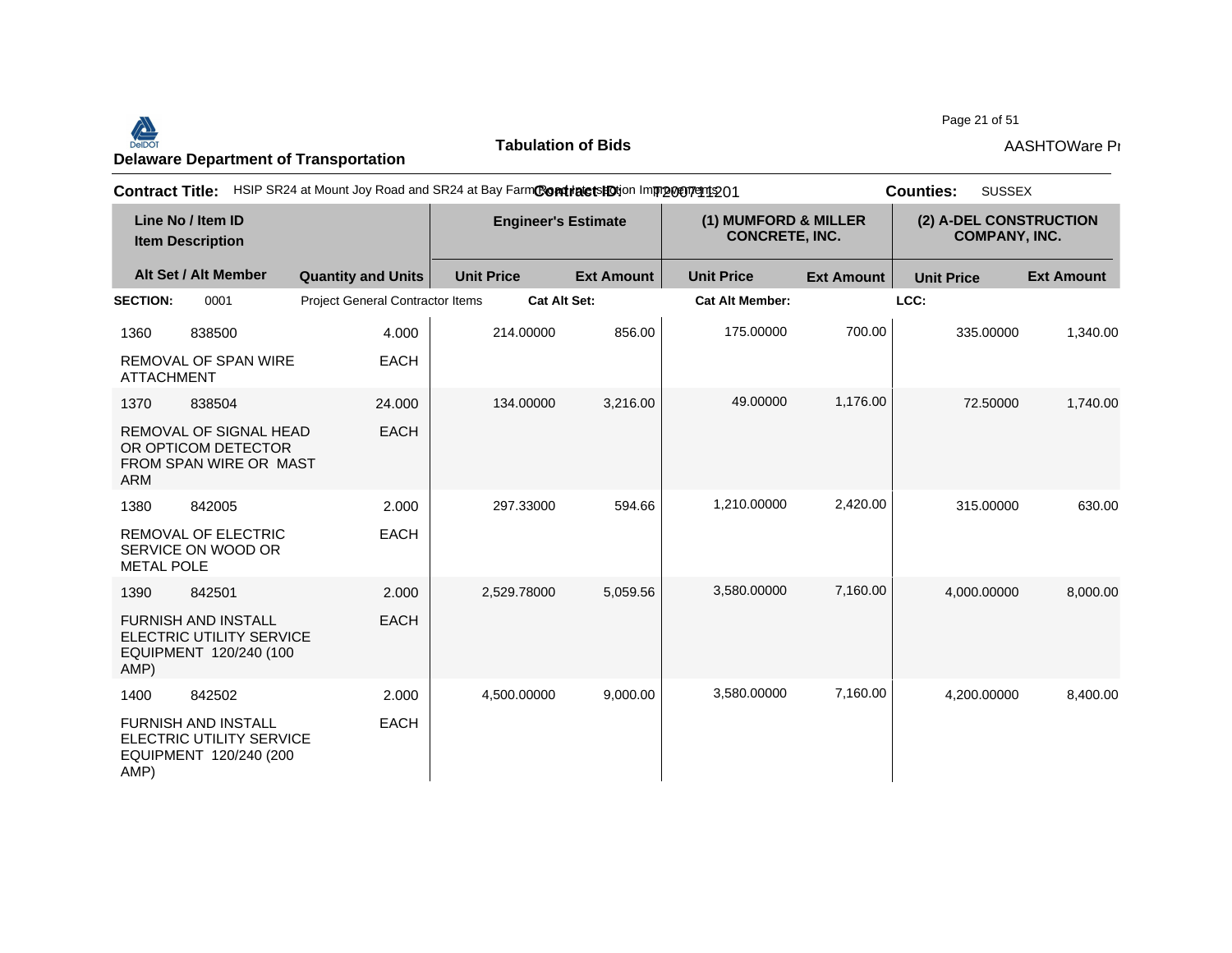

**Tabulation of Bids**

Page 22 of 51

| <b>Contract Title:</b> |                                                                                                                |                                         | HSIP SR24 at Mount Joy Road and SR24 at Bay FarmContratetsHOtion Improceptedto1 |                     |                        |                                               | <b>SUSSEX</b><br><b>Counties:</b> |                                                |
|------------------------|----------------------------------------------------------------------------------------------------------------|-----------------------------------------|---------------------------------------------------------------------------------|---------------------|------------------------|-----------------------------------------------|-----------------------------------|------------------------------------------------|
|                        | Line No / Item ID<br><b>Item Description</b>                                                                   |                                         | <b>Engineer's Estimate</b>                                                      |                     |                        | (1) MUMFORD & MILLER<br><b>CONCRETE, INC.</b> |                                   | (2) A-DEL CONSTRUCTION<br><b>COMPANY, INC.</b> |
|                        | Alt Set / Alt Member                                                                                           | <b>Quantity and Units</b>               | <b>Unit Price</b>                                                               | <b>Ext Amount</b>   | <b>Unit Price</b>      | <b>Ext Amount</b>                             | <b>Unit Price</b>                 | <b>Ext Amount</b>                              |
| <b>SECTION:</b>        | 0001                                                                                                           | <b>Project General Contractor Items</b> |                                                                                 | <b>Cat Alt Set:</b> | <b>Cat Alt Member:</b> |                                               | LCC:                              |                                                |
| 1410                   | 844001                                                                                                         | 8.000                                   | 1,070.00000                                                                     | 8,560.00            | 1,127.00000            | 9,016.00                                      | 865.00000                         | 6,920.00                                       |
|                        | <b>FURNISH AND INSTALL</b><br><b>OPTICOM EMERGENCY</b><br>PREEMPTION DETECTOR                                  | <b>EACH</b>                             |                                                                                 |                     |                        |                                               |                                   |                                                |
| 1420                   | 846001                                                                                                         | 1,960.000                               | 20.73000                                                                        | 40,630.80           | 19.00000               | 37,240.00                                     | 20.00000                          | 39,200.00                                      |
| <b>SAWCUT</b>          | FURNISH AND INSTALL LOOP<br>WIRE 1-CONDUCTOR #14<br>AWG ENCASED IN 1/4"<br><b>FLEXIBLE TUBING IN A LOOP</b>    | LF                                      |                                                                                 |                     |                        |                                               |                                   |                                                |
| 1430                   | 846002                                                                                                         | 110.000                                 | 24.70000                                                                        | 2.717.00            | 19.64000               | 2,160.40                                      | 40.00000                          | 4,400.00                                       |
|                        | FURNISH AND INSTALL A 1-1/2<br><b>INCH GALVANIZED RIGID</b><br>METAL CONDUIT DETECTOR<br>SLEEVE WITH LOOP WIRE | LF                                      |                                                                                 |                     |                        |                                               |                                   |                                                |
| 1440                   | 847001                                                                                                         | 1.000                                   | 871.67000                                                                       | 871.67              | 259.00000              | 259.00                                        | 525.00000                         | 525.00                                         |
| <b>CABINET</b>         | <b>INSTALL OR REMOVAL OF</b><br>POLE OR POST MOUNTED                                                           | <b>EACH</b>                             |                                                                                 |                     |                        |                                               |                                   |                                                |
| 1450                   | 847002                                                                                                         | 3.000                                   | 1.144.69000                                                                     | 3.434.07            | 398.00000              | 1,194.00                                      | 530.00000                         | 1,590.00                                       |
| <b>CABINET</b>         | <b>INSTALL OR REMOVAL OF</b><br><b>BASE OR PAD MOUNTED</b>                                                     | <b>EACH</b>                             |                                                                                 |                     |                        |                                               |                                   |                                                |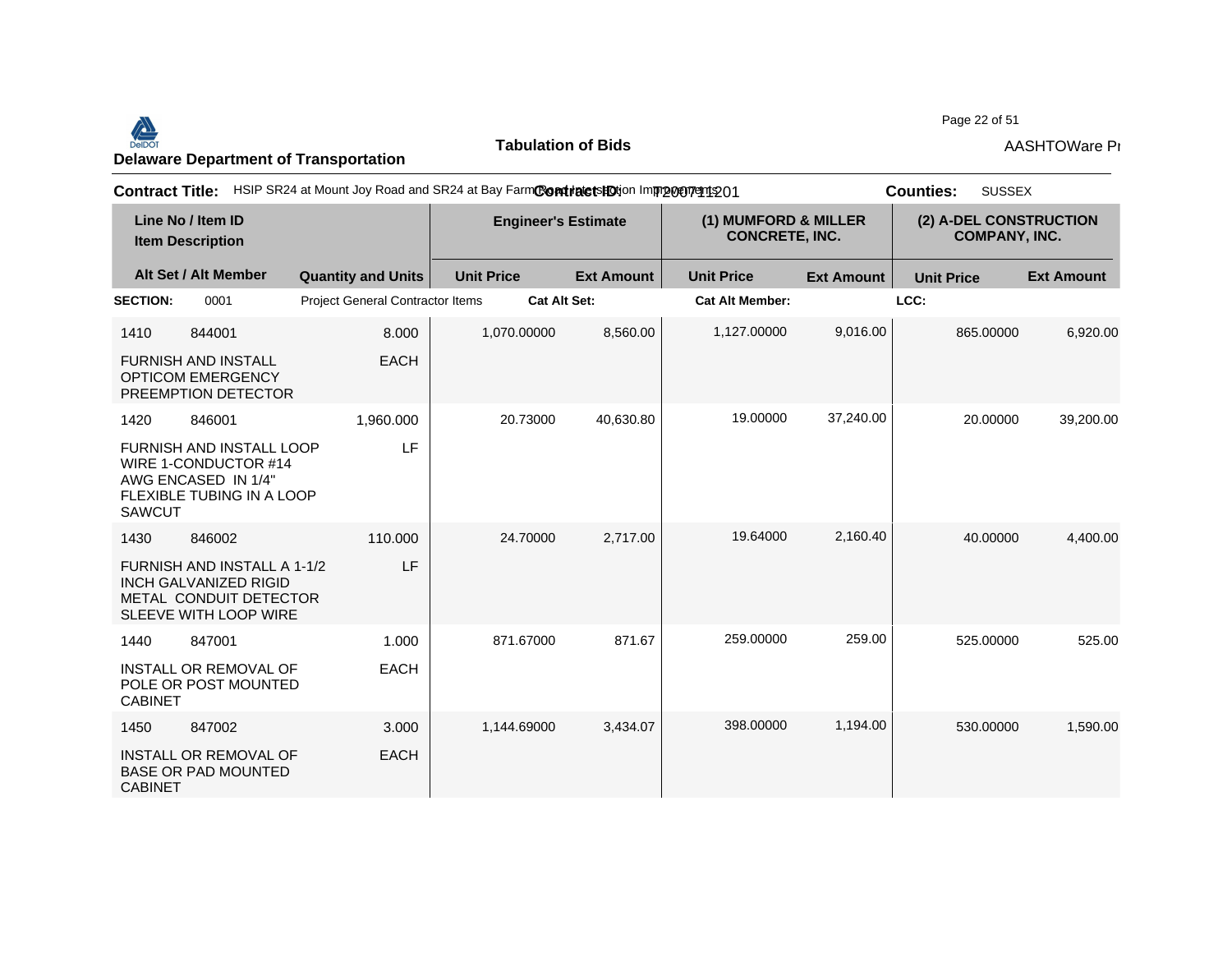#### Page 23 of 51<br>Delaware Department of Transportation **AASHTOWare Properties AASHTOWare Properties**<br>Delaware Department of Transportation

**Tabulation of Bids**

Page 23 of 51

| <b>Contract Title:</b>                                                              | HSIP SR24 at Mount Joy Road and SR24 at Bay FarmContratetsHDtion Improceptedto1 |                            |                   |                                               |                   | <b>SUSSEX</b><br><b>Counties:</b>              |                   |
|-------------------------------------------------------------------------------------|---------------------------------------------------------------------------------|----------------------------|-------------------|-----------------------------------------------|-------------------|------------------------------------------------|-------------------|
| Line No / Item ID<br><b>Item Description</b>                                        |                                                                                 | <b>Engineer's Estimate</b> |                   | (1) MUMFORD & MILLER<br><b>CONCRETE, INC.</b> |                   | (2) A-DEL CONSTRUCTION<br><b>COMPANY, INC.</b> |                   |
| Alt Set / Alt Member                                                                | <b>Quantity and Units</b>                                                       | <b>Unit Price</b>          | <b>Ext Amount</b> | <b>Unit Price</b>                             | <b>Ext Amount</b> | <b>Unit Price</b>                              | <b>Ext Amount</b> |
| <b>SECTION:</b><br>0001                                                             | Project General Contractor Items                                                | <b>Cat Alt Set:</b>        |                   | <b>Cat Alt Member:</b>                        |                   | LCC:                                           |                   |
| 847004<br>1460                                                                      | 2.000                                                                           | 11,070.78000               | 22,141.56         | 10,890.00000                                  | 21,780.00         | 12,000.00000                                   | 24,000.00         |
| <b>LIGHTING CONTROL AND</b><br><b>DISTRIBUTION ENCLOSURE</b><br>$(120/240;100$ AMP) | <b>EACH</b>                                                                     |                            |                   |                                               |                   |                                                |                   |
| 1470<br>850500                                                                      | 30,000                                                                          | 699,00000                  | 20,970.00         | 523.00000                                     | 15,690.00         | 570.00000                                      | 17,100.00         |
| LUMINAIRE (LED), 250 WATTS                                                          | <b>EACH</b>                                                                     |                            |                   |                                               |                   |                                                |                   |
| 1480<br>851001                                                                      | 30.000                                                                          | 3,096.51000                | 92,895.30         | 4,174.00000                                   | 125,220.00        | 3,400.00000                                    | 102,000.00        |
| <b>ALUMINUM LIGHTING</b><br><b>STANDARD WITH SINGLE</b><br>DAVIT ARM, 30' POLE      | <b>EACH</b>                                                                     |                            |                   |                                               |                   |                                                |                   |
| 905001<br>1490                                                                      | 23,177.000                                                                      | 2.05000                    | 47,512.85         | 2.70000                                       | 62,577.90         | 2.90000                                        | 67,213.30         |
| <b>SILT FENCE</b>                                                                   | LF                                                                              |                            |                   |                                               |                   |                                                |                   |
| 905004<br>1500                                                                      | 12.000                                                                          | 215.05000                  | 2,580.60          | 269.00000                                     | 3,228.00          | 560.00000                                      | 6,720.00          |
| <b>INLET SEDIMENT CONTROL,</b><br><b>DRAINAGE INLET</b>                             | <b>EACH</b>                                                                     |                            |                   |                                               |                   |                                                |                   |
| 905005<br>1510                                                                      | 69.000                                                                          | 176.91000                  | 12,206.79         | 151.00000                                     | 10,419.00         | 245.00000                                      | 16,905.00         |
| INLET SEDIMENT CONTROL,<br><b>CURB INLET</b>                                        | <b>EACH</b>                                                                     |                            |                   |                                               |                   |                                                |                   |
| 907017<br>1520                                                                      | 984.000                                                                         | 8.66000                    | 8,521.44          | 7.00000                                       | 6,888.00          | 15.00000                                       | 14,760.00         |
| <b>COMPOST FILTER LOGS</b>                                                          | LF                                                                              |                            |                   |                                               |                   |                                                |                   |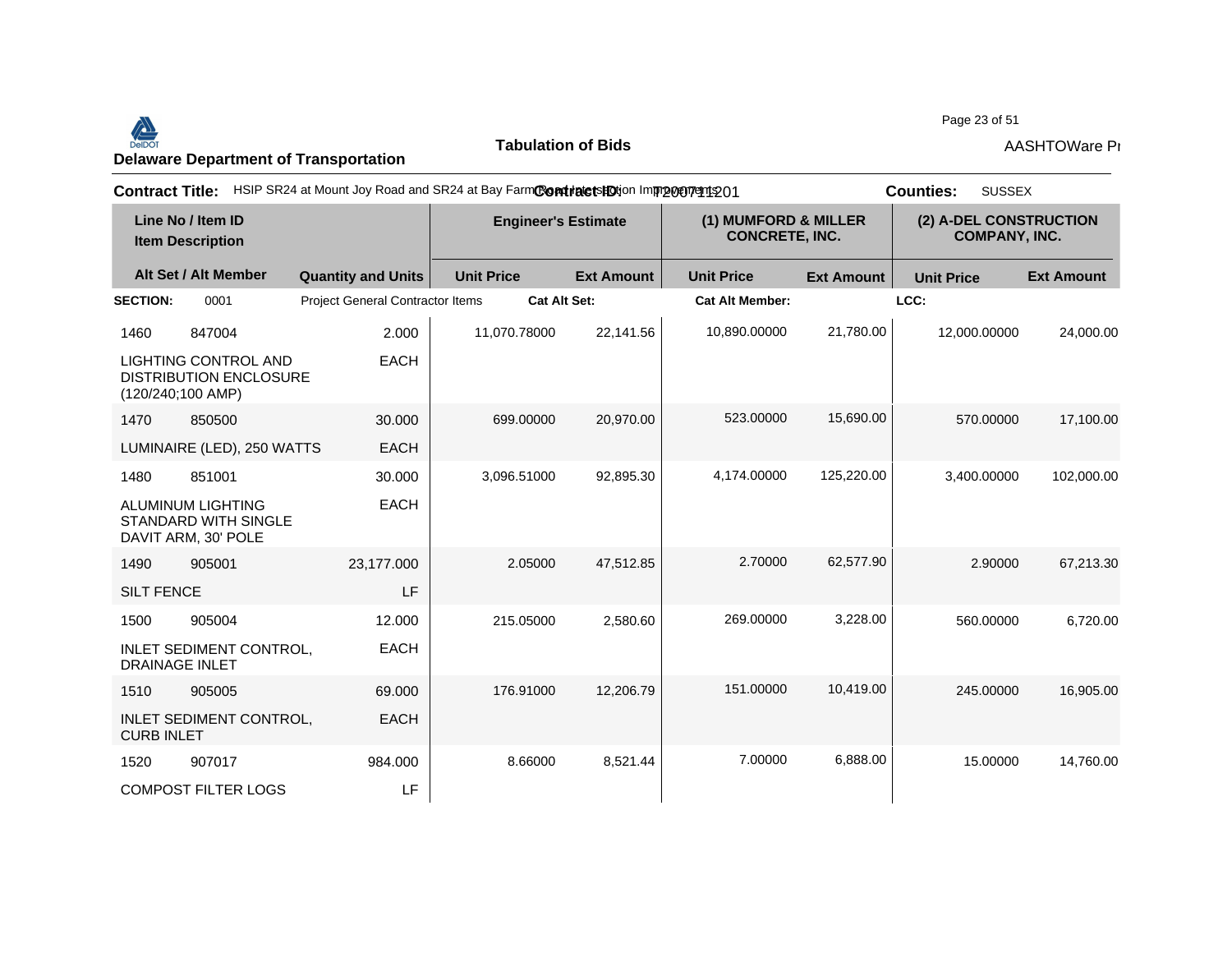#### Page 24 of 51<br>Delaware Department of Transportation **AASHTOWare Properties AASHTOWare Properties**<br>Delaware Department of Transportation

**Tabulation of Bids**

Page 24 of 51

| <b>Contract Title:</b> |                                                      |                                         |                            | HSIP SR24 at Mount Joy Road and SR24 at Bay FarmContinute is ED ion Improvement 201 |                                               |                   |                                                | <b>SUSSEX</b><br><b>Counties:</b> |  |
|------------------------|------------------------------------------------------|-----------------------------------------|----------------------------|-------------------------------------------------------------------------------------|-----------------------------------------------|-------------------|------------------------------------------------|-----------------------------------|--|
|                        | Line No / Item ID<br><b>Item Description</b>         |                                         | <b>Engineer's Estimate</b> |                                                                                     | (1) MUMFORD & MILLER<br><b>CONCRETE, INC.</b> |                   | (2) A-DEL CONSTRUCTION<br><b>COMPANY, INC.</b> |                                   |  |
|                        | Alt Set / Alt Member                                 | <b>Quantity and Units</b>               | <b>Unit Price</b>          | <b>Ext Amount</b>                                                                   | <b>Unit Price</b>                             | <b>Ext Amount</b> | <b>Unit Price</b>                              | <b>Ext Amount</b>                 |  |
| <b>SECTION:</b>        | 0001                                                 | <b>Project General Contractor Items</b> | <b>Cat Alt Set:</b>        |                                                                                     | <b>Cat Alt Member:</b>                        |                   | LCC:                                           |                                   |  |
| 1530                   | 908004                                               | 25,409.000                              | 6.09000                    | 154,740.81                                                                          | 7.50000                                       | 190,567.50        | 10.00000                                       | 254,090.00                        |  |
|                        | TOPSOIL, 6" DEPTH                                    | SY                                      |                            |                                                                                     |                                               |                   |                                                |                                   |  |
| 1540                   | 908014                                               | 93,390.000                              | 0.59000                    | 55,100.10                                                                           | 0.77000                                       | 71,910.30         | 0.80000                                        | 74,712.00                         |  |
|                        | PERMANENT GRASS<br>SEEDING, DRY GROUND               | <b>SY</b>                               |                            |                                                                                     |                                               |                   |                                                |                                   |  |
| 1550                   | 908017                                               | 93,390.000                              | 0.41000                    | 38,289.90                                                                           | 0.55000                                       | 51,364.50         | 0.60000                                        | 56,034.00                         |  |
| <b>SEEDING</b>         | <b>TEMPORARY GRASS</b>                               | SY                                      |                            |                                                                                     |                                               |                   |                                                |                                   |  |
| 1560                   | 908020                                               | 11,104.000                              | 2.87000                    | 31,868.48                                                                           | 2.75000                                       | 30,536.00         | 1.65000                                        | 18,321.60                         |  |
| <b>MULCH</b>           | <b>EROSION CONTROL BLANKET</b>                       | SY                                      |                            |                                                                                     |                                               |                   |                                                |                                   |  |
| 1570                   | 908021                                               | 477.000                                 | 6.98000                    | 3,329.46                                                                            | 13.20000                                      | 6,296.40          | 6.00000                                        | 2,862.00                          |  |
| MATTING, TYPE 1        | <b>TURF REINFORCEMENT</b>                            | SY                                      |                            |                                                                                     |                                               |                   |                                                |                                   |  |
| 1580                   | 910009                                               | 8,140.000                               | 110.87000                  | 902,481.80                                                                          | 189.60000                                     | 1,543,344.00      | 180.00000                                      | 1,465,200.00                      |  |
|                        | <b>INFILTRATION TRENCH</b>                           | CY                                      |                            |                                                                                     |                                               |                   |                                                |                                   |  |
| 1590                   | 705009                                               | 772.000                                 | 24.60000                   | 18,991.20                                                                           | 37.00000                                      | 28,564.00         | 22,50000                                       | 17,370.00                         |  |
|                        | PEDESTRIAN CONNECTION,<br><b>TYPE 2, 3, AND/OR 4</b> | <b>SF</b>                               |                            |                                                                                     |                                               |                   |                                                |                                   |  |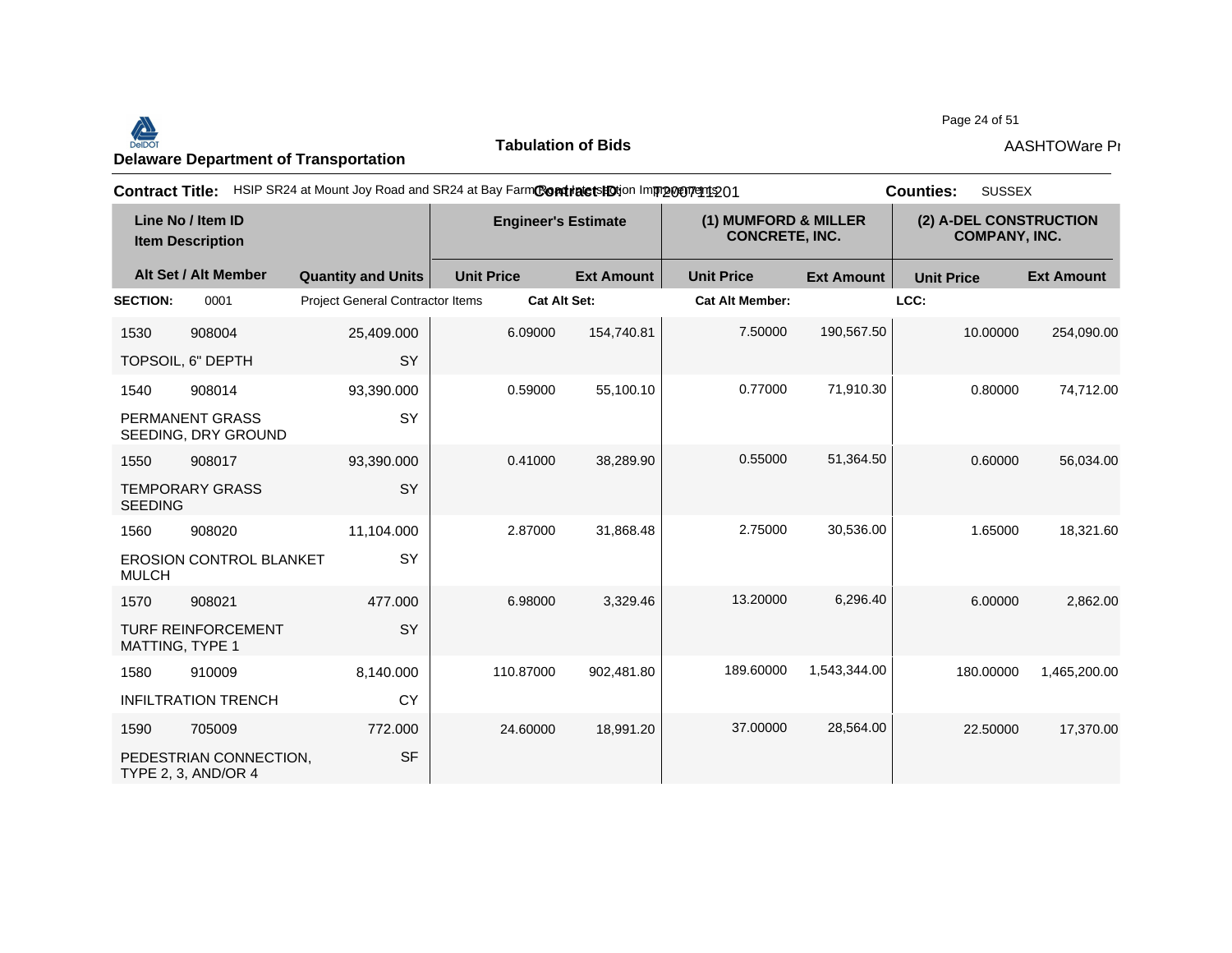#### Page 25 of 51



**Tabulation of Bids**

| <b>Contract Title:</b>                       | HSIP SR24 at Mount Joy Road and SR24 at Bay FarmCondidetsHOtion Improveryent 201 |                            |                   |                                               | <b>SUSSEX</b><br><b>Counties:</b> |                                                |                   |
|----------------------------------------------|----------------------------------------------------------------------------------|----------------------------|-------------------|-----------------------------------------------|-----------------------------------|------------------------------------------------|-------------------|
| Line No / Item ID<br><b>Item Description</b> |                                                                                  | <b>Engineer's Estimate</b> |                   | (1) MUMFORD & MILLER<br><b>CONCRETE, INC.</b> |                                   | (2) A-DEL CONSTRUCTION<br><b>COMPANY, INC.</b> |                   |
| Alt Set / Alt Member                         | <b>Quantity and Units</b>                                                        | <b>Unit Price</b>          | <b>Ext Amount</b> | <b>Unit Price</b>                             | <b>Ext Amount</b>                 | <b>Unit Price</b>                              | <b>Ext Amount</b> |
| <b>Section Totals:</b>                       |                                                                                  |                            | \$8,840,634.39    |                                               | \$9,714,463.49                    |                                                | \$9,998,976.00    |
| <b>Life Cycle Costs:</b>                     |                                                                                  |                            |                   |                                               |                                   |                                                |                   |
| <b>Section Total with LCC:</b>               |                                                                                  |                            | \$8,840,634.39    |                                               | \$9,714,463.49                    |                                                | \$9,998,976.00    |
|                                              | <b>Contract Item Totals</b>                                                      |                            | \$8,840,634.39    |                                               | \$9,714,463.49                    |                                                | \$9,998,976.00    |
|                                              | <b>Contract Time Totals</b>                                                      |                            | \$0.00            |                                               |                                   |                                                |                   |
|                                              | <b>Contract Life Cycle Costs Totals</b>                                          |                            | \$0.00            |                                               | \$0.00                            |                                                | \$0.00            |
|                                              | <b>Contract Grand Totals</b>                                                     | \$8,840,634.39             |                   |                                               | \$9,714,463.49                    |                                                | 9,998,976.00      |
| () indicates item is bid as Lump Sum         |                                                                                  |                            |                   |                                               |                                   |                                                |                   |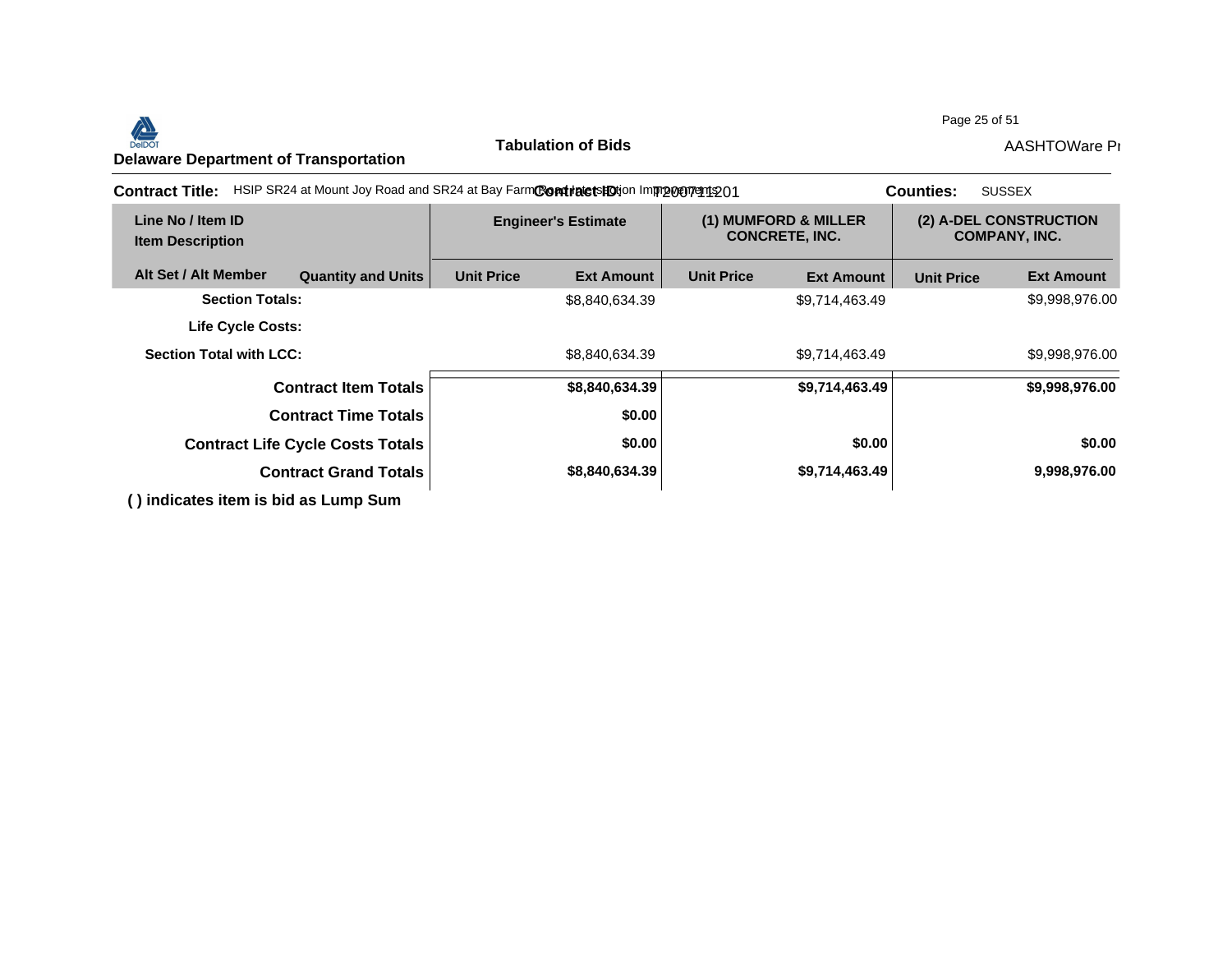Page 26 of 51<br>Delaware Department of Transportation **AASHTOWare Properties AASHTOWare Properties**<br>Delaware Department of Transportation

**Tabulation of Bids**

Page 26 of 51

|                   |                                              |                                         | Contract Title: HSIP SR24 at Mount Joy Road and SR24 at Bay FarmContractsHDtion Impropertients01 |                   |                        |                   | <b>SUSSEX</b><br><b>Counties:</b> |                                                               |
|-------------------|----------------------------------------------|-----------------------------------------|--------------------------------------------------------------------------------------------------|-------------------|------------------------|-------------------|-----------------------------------|---------------------------------------------------------------|
|                   | Line No / Item ID<br><b>Item Description</b> |                                         | (3) GEORGE & LYNCH, INC.                                                                         |                   |                        | (4) JJID INC      |                                   | (5) RICHARD E PIERSON<br><b>CONSTRUCTION COMPANY,</b><br>INC. |
|                   | Alt Set / Alt Member                         | <b>Quantity and Units</b>               | <b>Unit Price</b>                                                                                | <b>Ext Amount</b> | <b>Unit Price</b>      | <b>Ext Amount</b> | <b>Unit Price</b>                 | <b>Ext Amount</b>                                             |
| <b>SECTION:</b>   | 0001                                         | <b>Project General Contractor Items</b> | <b>Cat Alt Set:</b>                                                                              |                   | <b>Cat Alt Member:</b> |                   | LCC:                              |                                                               |
| 0010              | 201000                                       | (1)                                     | 110,320.00000                                                                                    | 110,320.00        | 39,000.00000           | 39,000.00         | 240,000.00000                     | 240,000.00                                                    |
|                   | <b>CLEARING AND GRUBBING</b>                 | LS                                      |                                                                                                  |                   |                        |                   |                                   |                                                               |
| 0020              | 202000                                       | 29,000.000                              | 20.96000                                                                                         | 607,840.00        | 13.25000               | 384,250.00        | 17.00000                          | 493,000.00                                                    |
| <b>EMBANKMENT</b> | <b>EXCAVATION AND</b>                        | <b>CY</b>                               |                                                                                                  |                   |                        |                   |                                   |                                                               |
| 0030              | 202003                                       | 1,123.000                               | 21.16000                                                                                         | 23,762.68         | 19.85000               | 22,291.55         | 25.00000                          | 28,075.00                                                     |
|                   | UNDERCUT EXCAVATION                          | <b>CY</b>                               |                                                                                                  |                   |                        |                   |                                   |                                                               |
| 0040              | 204000                                       | 200.000                                 | 83.00000                                                                                         | 16,600.00         | 70.00000               | 14,000.00         | 220.00000                         | 44,000.00                                                     |
| <b>TEST HOLE</b>  |                                              | <b>CY</b>                               |                                                                                                  |                   |                        |                   |                                   |                                                               |
| 0050              | 209001                                       | 35.000                                  | 43.60000                                                                                         | 1,526.00          | 37.00000               | 1,295.00          | 24.00000                          | 840.00                                                        |
|                   | <b>BORROW, TYPE A</b>                        | <b>CY</b>                               |                                                                                                  |                   |                        |                   |                                   |                                                               |
| 0060              | 209002                                       | 30.000                                  | 54.40000                                                                                         | 1,632.00          | 60.00000               | 1,800.00          | 38.00000                          | 1,140.00                                                      |
|                   | <b>BORROW, TYPE B</b>                        | <b>CY</b>                               |                                                                                                  |                   |                        |                   |                                   |                                                               |
| 0070              | 209006                                       | 100.000                                 | 29.20000                                                                                         | 2,920.00          | 29.00000               | 2.900.00          | 10.00000                          | 1,000.00                                                      |
|                   | <b>BORROW, TYPE F</b>                        | <b>CY</b>                               |                                                                                                  |                   |                        |                   |                                   |                                                               |
| 0080              | 211000                                       | (1)                                     | 42,100.00000                                                                                     | 42,100.00         | 27,500.00000           | 27,500.00         | 20,500.00000                      | 20,500.00                                                     |
|                   | REMOVAL OF STRUCTURES<br>AND OBSTRUCTIONS    | LS                                      |                                                                                                  |                   |                        |                   |                                   |                                                               |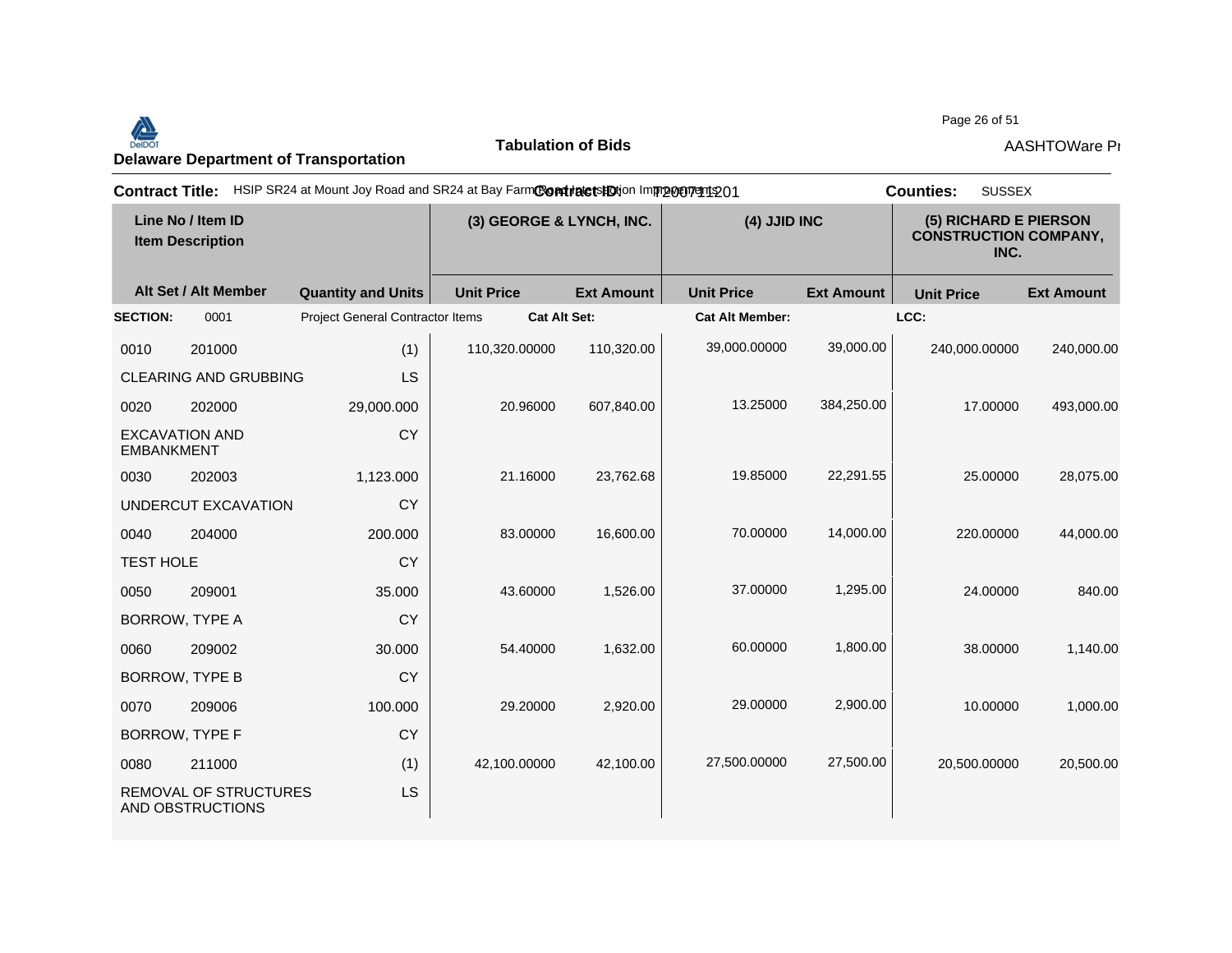Page 27 of 51<br>Delaware Department of Transportation **AASHTOWare Properties AASHTOWare Properties**<br>Delaware Department of Transportation

**Tabulation of Bids**

Page 27 of 51

| <b>Contract Title:</b> |                                                                            | HSIP SR24 at Mount Joy Road and SR24 at Bay FarmContratetsHOtion Improvement 201 |                   |                          |                        |                   | <b>SUSSEX</b><br><b>Counties:</b>                             |                   |
|------------------------|----------------------------------------------------------------------------|----------------------------------------------------------------------------------|-------------------|--------------------------|------------------------|-------------------|---------------------------------------------------------------|-------------------|
|                        | Line No / Item ID<br><b>Item Description</b>                               |                                                                                  |                   | (3) GEORGE & LYNCH, INC. | (4) JJID INC           |                   | (5) RICHARD E PIERSON<br><b>CONSTRUCTION COMPANY,</b><br>INC. |                   |
|                        | Alt Set / Alt Member                                                       | <b>Quantity and Units</b>                                                        | <b>Unit Price</b> | <b>Ext Amount</b>        | <b>Unit Price</b>      | <b>Ext Amount</b> | <b>Unit Price</b>                                             | <b>Ext Amount</b> |
| <b>SECTION:</b>        | 0001                                                                       | <b>Project General Contractor Items</b>                                          |                   | <b>Cat Alt Set:</b>      | <b>Cat Alt Member:</b> |                   | LCC:                                                          |                   |
| 0090                   | 211001                                                                     | 898.000                                                                          | 17.50000          | 15,715.00                | 22.00000               | 19,756.00         | 30.00000                                                      | 26,940.00         |
| <b>SIDEWALK</b>        | <b>REMOVAL OF PORTLAND</b><br><b>CEMENT CONCRETE</b><br>PAVEMENT, CURB AND | SY                                                                               |                   |                          |                        |                   |                                                               |                   |
| 0100                   | 301001                                                                     | 8,924.000                                                                        | 76.18000          | 679,830.32               | 90.50000               | 807,622.00        | 90.00000                                                      | 803,160.00        |
|                        | <b>GRADED AGGREGATE BASE</b><br><b>COURSE, TYPE B</b>                      | <b>CY</b>                                                                        |                   |                          |                        |                   |                                                               |                   |
| 0110                   | 301002                                                                     | 117.000                                                                          | 84.10000          | 9.839.70                 | 123.00000              | 14,391.00         | 100.00000                                                     | 11,700.00         |
|                        | <b>GRADED AGGREGATE BASE</b><br>COURSE, TYPE B, PATCHING                   | <b>CY</b>                                                                        |                   |                          |                        |                   |                                                               |                   |
| 0120                   | 401015                                                                     | 5,621.000                                                                        | 80.88000          | 454,626.48               | 97.00000               | 545,237.00        | 87.00000                                                      | 489,027.00        |
|                        | SUPERPAVE TYPE B, PG 70-22                                                 | <b>TON</b>                                                                       |                   |                          |                        |                   |                                                               |                   |
| 0130                   | 401021                                                                     | 8,438.000                                                                        | 77.24000          | 651,751.12               | 92.00000               | 776,296.00        | 82.00000                                                      | 691,916.00        |
| 64-22                  | SUPERPAVE TYPE BCBC, PG                                                    | <b>TON</b>                                                                       |                   |                          |                        |                   |                                                               |                   |
| 0140                   | 401029                                                                     | 62.000                                                                           | 129.40000         | 8,022.80                 | 166.00000              | 10,292.00         | 91.00000                                                      | 5,642.00          |
| 22, PATCHING           | SUPERPAVE TYPE C, PG 64-                                                   | <b>TON</b>                                                                       |                   |                          |                        |                   |                                                               |                   |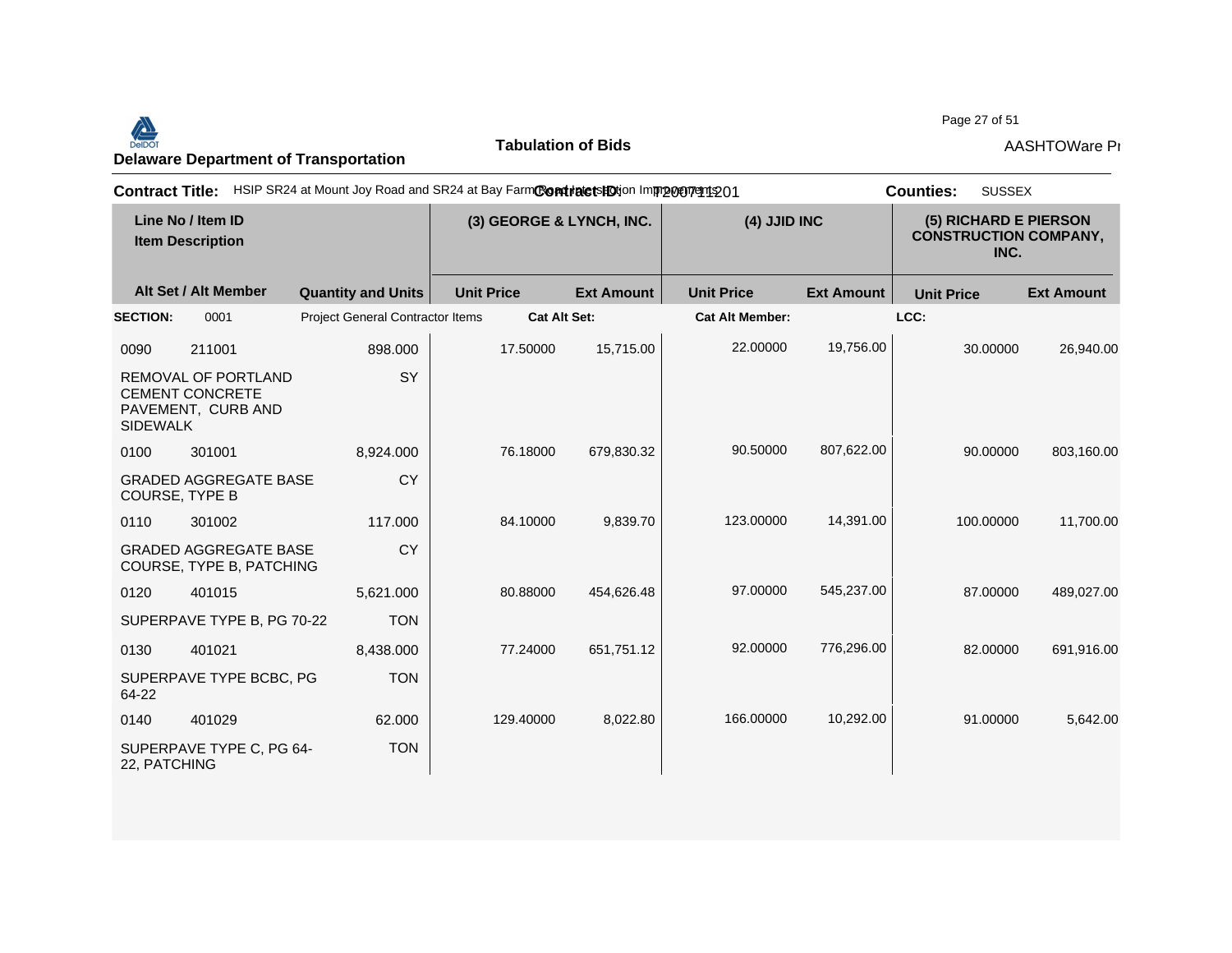## Page 28 of 51<br>Delaware Department of Transportation **AASHTOWare Properties AASHTOWare Properties**<br>Delaware Department of Transportation

**Tabulation of Bids**

Page 28 of 51

| <b>Contract Title:</b> |                                                     | HSIP SR24 at Mount Joy Road and SR24 at Bay FarmCondidate shotion Improvement 201 |                   |                                          |                        |                   | <b>SUSSEX</b><br><b>Counties:</b>                             |                   |
|------------------------|-----------------------------------------------------|-----------------------------------------------------------------------------------|-------------------|------------------------------------------|------------------------|-------------------|---------------------------------------------------------------|-------------------|
|                        | Line No / Item ID<br><b>Item Description</b>        |                                                                                   |                   | (3) GEORGE & LYNCH, INC.<br>(4) JJID INC |                        |                   | (5) RICHARD E PIERSON<br><b>CONSTRUCTION COMPANY,</b><br>INC. |                   |
|                        | Alt Set / Alt Member                                | <b>Quantity and Units</b>                                                         | <b>Unit Price</b> | <b>Ext Amount</b>                        | <b>Unit Price</b>      | <b>Ext Amount</b> | <b>Unit Price</b>                                             | <b>Ext Amount</b> |
| <b>SECTION:</b>        | 0001                                                | Project General Contractor Items                                                  |                   | Cat Alt Set:                             | <b>Cat Alt Member:</b> |                   | LCC:                                                          |                   |
| 0150                   | 401030                                              | 91.000                                                                            | 119.80000         | 10,901.80                                | 166.00000              | 15,106.00         | 93.00000                                                      | 8,463.00          |
| 22, PATCHING           | SUPERPAVE TYPE B, PG 64-                            | <b>TON</b>                                                                        |                   |                                          |                        |                   |                                                               |                   |
| 0160                   | 401031                                              | 136,000                                                                           | 107.70000         | 14,647.20                                | 166.00000              | 22,576.00         | 82,00000                                                      | 11,152.00         |
| 64-22, PATCHING        | SUPERPAVE TYPE BCBC, PG                             | <b>TON</b>                                                                        |                   |                                          |                        |                   |                                                               |                   |
| 0170                   | 401037                                              | 506,000                                                                           | 86.30000          | 43,667.80                                | 110.00000              | 55,660.00         | 93.00000                                                      | 47,058.00         |
| 22, WEDGE              | SUPERPAVE TYPE B, PG 64-                            | <b>TON</b>                                                                        |                   |                                          |                        |                   |                                                               |                   |
| 0180                   | 401045                                              | 7,891.000                                                                         | 84.42000          | 666,158.22                               | 105.00000              | 828,555.00        | 91.00000                                                      | 718,081.00        |
|                        | SUPERPAVE TYPE C, PG 70-22<br>(NON-CARBONATE STONE) | <b>TON</b>                                                                        |                   |                                          |                        |                   |                                                               |                   |
| 0190                   | 601031                                              | 524.000                                                                           | 60.84000          | 31,880.16                                | 66.00000               | 34,584.00         | 70.00000                                                      | 36,680.00         |
|                        | <b>REINFORCED CONCRETE</b><br>PIPE, 12" CLASS IV    | LF                                                                                |                   |                                          |                        |                   |                                                               |                   |
| 0200                   | 601032                                              | 1,256.000                                                                         | 64.10000          | 80,509.60                                | 67.50000               | 84,780.00         | 75.00000                                                      | 94,200.00         |
|                        | <b>REINFORCED CONCRETE</b><br>PIPE, 15", CLASS IV   | LF                                                                                |                   |                                          |                        |                   |                                                               |                   |
| 0210                   | 601033                                              | 256.000                                                                           | 74.20000          | 18,995.20                                | 75.00000               | 19,200.00         | 80.00000                                                      | 20,480.00         |
|                        | <b>REINFORCED CONCRETE</b><br>PIPE, 18", CLASS IV   | LF                                                                                |                   |                                          |                        |                   |                                                               |                   |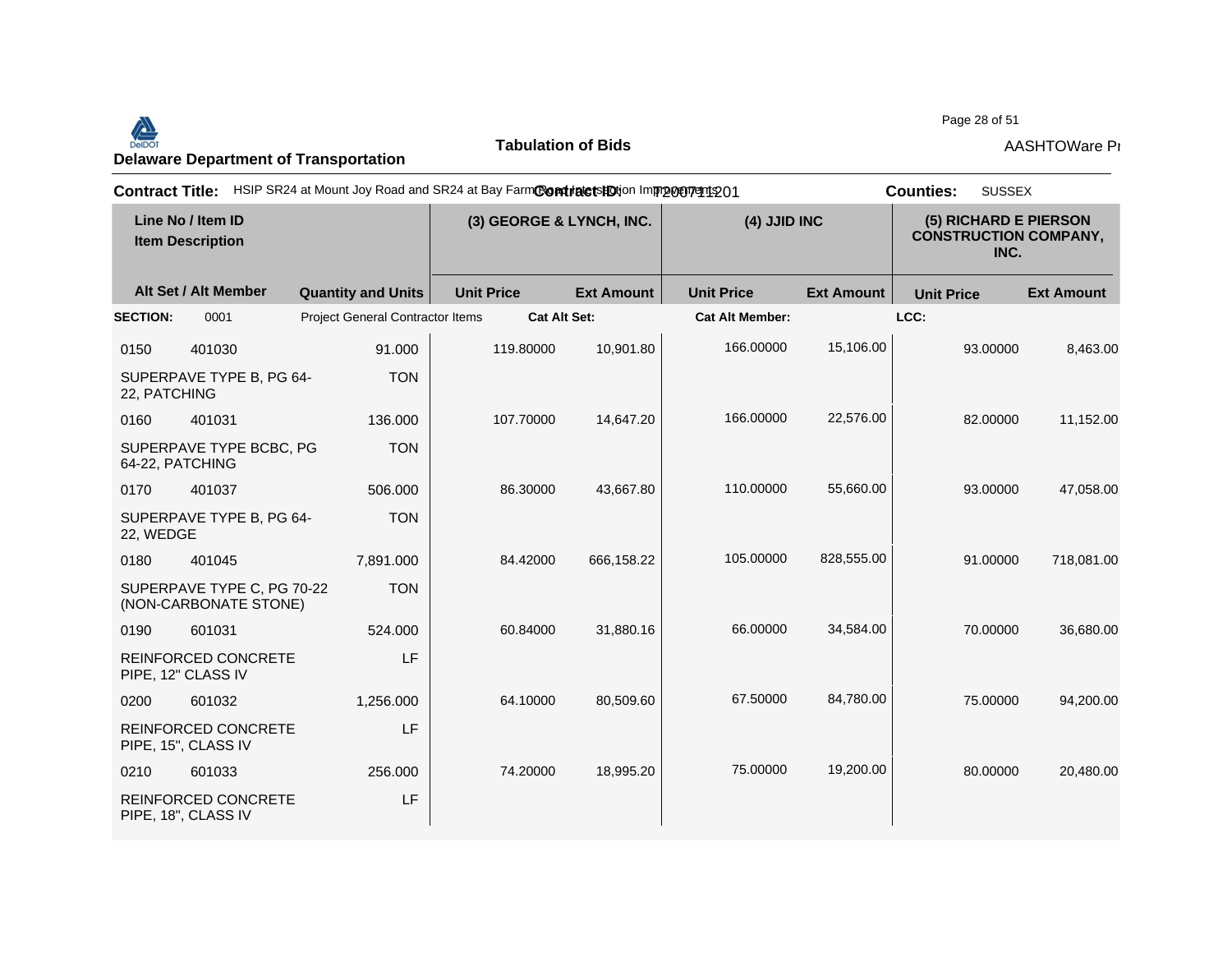Page 29 of 51<br>Delaware Department of Transportation **AASHTOWare Project Transportation**<br>Delaware Department of Transportation **AASHTOWare Pro** 

**Tabulation of Bids**

Page 29 of 51

| <b>Contract Title:</b> |                                                       | HSIP SR24 at Mount Joy Road and SR24 at Bay FarmCondinate to HO in mp portrait 201 |                          |                     |                        |                   | <b>SUSSEX</b><br><b>Counties:</b> |                                                               |  |
|------------------------|-------------------------------------------------------|------------------------------------------------------------------------------------|--------------------------|---------------------|------------------------|-------------------|-----------------------------------|---------------------------------------------------------------|--|
|                        | Line No / Item ID<br><b>Item Description</b>          |                                                                                    | (3) GEORGE & LYNCH, INC. |                     |                        | (4) JJID INC      |                                   | (5) RICHARD E PIERSON<br><b>CONSTRUCTION COMPANY,</b><br>INC. |  |
|                        | Alt Set / Alt Member                                  | <b>Quantity and Units</b>                                                          | <b>Unit Price</b>        | <b>Ext Amount</b>   | <b>Unit Price</b>      | <b>Ext Amount</b> | <b>Unit Price</b>                 | <b>Ext Amount</b>                                             |  |
| <b>SECTION:</b>        | 0001                                                  | <b>Project General Contractor Items</b>                                            |                          | <b>Cat Alt Set:</b> | <b>Cat Alt Member:</b> |                   | LCC:                              |                                                               |  |
| 0220                   | 601115                                                | 339.000                                                                            | 108.60000                | 36,815.40           | 115.00000              | 38,985.00         | 115.00000                         | 38,985.00                                                     |  |
| <b>CLASS IV</b>        | REINFORCED CONCRETE<br>ELLIPTICAL PIPE, 14" X 23",    | LF                                                                                 |                          |                     |                        |                   |                                   |                                                               |  |
| 0230                   | 601140                                                | 4.000                                                                              | 846.00000                | 3,384.00            | 630.00000              | 2,520.00          | 1,200.00000                       | 4,800.00                                                      |  |
|                        | REINFORCED CONCRETE<br>FLARED END SECTION, 12"        | <b>EACH</b>                                                                        |                          |                     |                        |                   |                                   |                                                               |  |
| 0240                   | 601141                                                | 22,000                                                                             | 905.00000                | 19,910.00           | 830.00000              | 18,260.00         | 1,200.00000                       | 26,400.00                                                     |  |
|                        | <b>REINFORCED CONCRETE</b><br>FLARED END SECTION, 15" | <b>EACH</b>                                                                        |                          |                     |                        |                   |                                   |                                                               |  |
| 0250                   | 601142                                                | 3.000                                                                              | 971.00000                | 2.913.00            | 840.00000              | 2,520.00          | 1.200.00000                       | 3,600.00                                                      |  |
|                        | REINFORCED CONCRETE<br>FLARED END SECTION, 18"        | <b>EACH</b>                                                                        |                          |                     |                        |                   |                                   |                                                               |  |
| 0260                   | 602001                                                | 2.000                                                                              | 3,530.00000              | 7,060.00            | 3,350.00000            | 6,700.00          | 3,050.00000                       | 6,100.00                                                      |  |
|                        | DRAINAGE INLET, 24" X 24"                             | <b>EACH</b>                                                                        |                          |                     |                        |                   |                                   |                                                               |  |
| 0270                   | 602003                                                | 6.000                                                                              | 4,164.00000              | 24,984.00           | 3,230.00000            | 19,380.00         | 3,200.00000                       | 19,200.00                                                     |  |
|                        | DRAINAGE INLET, 34" X 24"                             | <b>EACH</b>                                                                        |                          |                     |                        |                   |                                   |                                                               |  |
| 0280                   | 602004                                                | 4.000                                                                              | 4,982.00000              | 19,928.00           | 3,850.00000            | 15,400.00         | 4,330.00000                       | 17,320.00                                                     |  |
|                        | DRAINAGE INLET, 48" X 30"                             | <b>EACH</b>                                                                        |                          |                     |                        |                   |                                   |                                                               |  |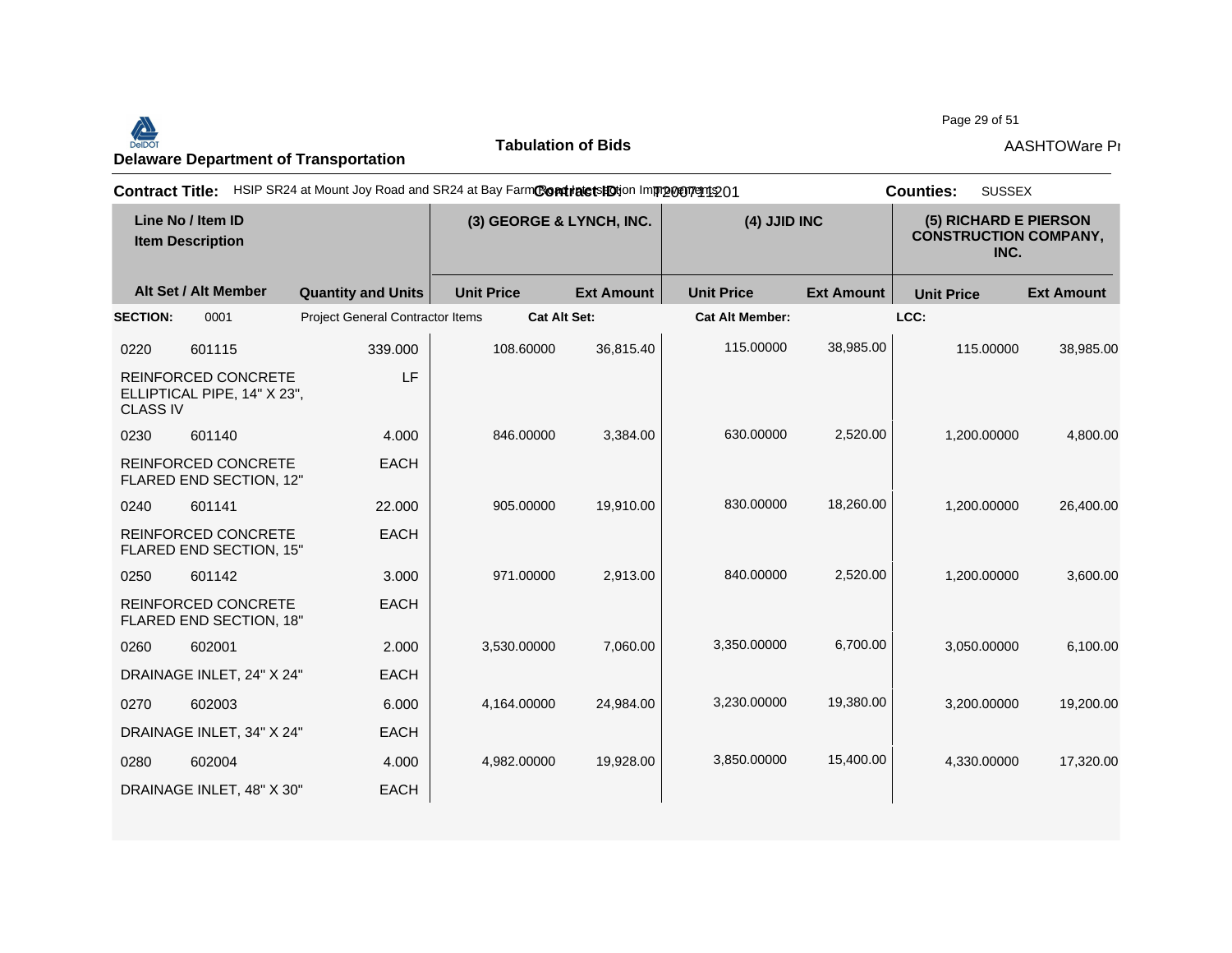Page 30 of 51<br>Delaware Department of Transportation **AASHTOWare Properties AASHTOWare Properties**<br>Delaware Department of Transportation

**Tabulation of Bids**

Page 30 of 51

|                     |                                                             | Contract Title: HSIP SR24 at Mount Joy Road and SR24 at Bay FarmContracts ED ton Improperty 01 |                          |                   |                        |                   | <b>SUSSEX</b><br><b>Counties:</b>                             |                   |
|---------------------|-------------------------------------------------------------|------------------------------------------------------------------------------------------------|--------------------------|-------------------|------------------------|-------------------|---------------------------------------------------------------|-------------------|
|                     | Line No / Item ID<br><b>Item Description</b>                |                                                                                                | (3) GEORGE & LYNCH, INC. |                   | (4) JJID INC           |                   | (5) RICHARD E PIERSON<br><b>CONSTRUCTION COMPANY,</b><br>INC. |                   |
|                     | Alt Set / Alt Member                                        | <b>Quantity and Units</b>                                                                      | <b>Unit Price</b>        | <b>Ext Amount</b> | <b>Unit Price</b>      | <b>Ext Amount</b> | <b>Unit Price</b>                                             | <b>Ext Amount</b> |
| <b>SECTION:</b>     | 0001                                                        | <b>Project General Contractor Items</b>                                                        | <b>Cat Alt Set:</b>      |                   | <b>Cat Alt Member:</b> |                   | LCC:                                                          |                   |
| 0290                | 602012                                                      | 4.000                                                                                          | 7,464.00000              | 29,856.00         | 5,620.00000            | 22,480.00         | 6,130.00000                                                   | 24,520.00         |
|                     | DRAINAGE INLET, SPECIAL                                     | <b>EACH</b>                                                                                    |                          |                   |                        |                   |                                                               |                   |
| 0300                | 602100                                                      | 1.000                                                                                          | 348.00000                | 348.00            | 420.00000              | 420.00            | 1,000.00000                                                   | 1,000.00          |
| GRATE(S)            | REPLACE DRAINAGE INLET                                      | <b>EACH</b>                                                                                    |                          |                   |                        |                   |                                                               |                   |
| 0310                | 602101                                                      | 3.000                                                                                          | 473.00000                | 1,419.00          | 380.00000              | 1,140.00          | 1,500.00000                                                   | 4,500.00          |
| FRAME(S)            | REPLACE DRAINAGE INLET                                      | <b>EACH</b>                                                                                    |                          |                   |                        |                   |                                                               |                   |
| 0320                | 602130                                                      | 3.000                                                                                          | 1,543.00000              | 4,629.00          | 900.00000              | 2,700.00          | 2,000.00000                                                   | 6,000.00          |
|                     | ADJUSTING AND REPAIRING<br><b>EXISTING DRAINAGE INLET</b>   | <b>EACH</b>                                                                                    |                          |                   |                        |                   |                                                               |                   |
| 0330                | 602132                                                      | 1.000                                                                                          | 1,224.00000              | 1,224.00          | 1,020.00000            | 1,020.00          | 1,500.00000                                                   | 1,500.00          |
|                     | ADJUSTING AND REPAIRING<br><b>EXISTING MANHOLE</b>          | <b>EACH</b>                                                                                    |                          |                   |                        |                   |                                                               |                   |
| 0340                | 602133                                                      | 1.000                                                                                          | 1,011.22000              | 1,011.22          | 1,275.00000            | 1,275.00          | 1,510.00000                                                   | 1,510.00          |
| <b>JUNCTION BOX</b> | <b>REPAIRING EXISTING</b>                                   | <b>EACH</b>                                                                                    |                          |                   |                        |                   |                                                               |                   |
| 0350                | 602502                                                      | 3.000                                                                                          | 2,291.00000              | 6,873.00          | 2,800.00000            | 8,400.00          | 1,785.00000                                                   | 5,355.00          |
|                     | <b>CONVERTING EXISTING</b><br><b>CATCH BASIN TO MANHOLE</b> | <b>EACH</b>                                                                                    |                          |                   |                        |                   |                                                               |                   |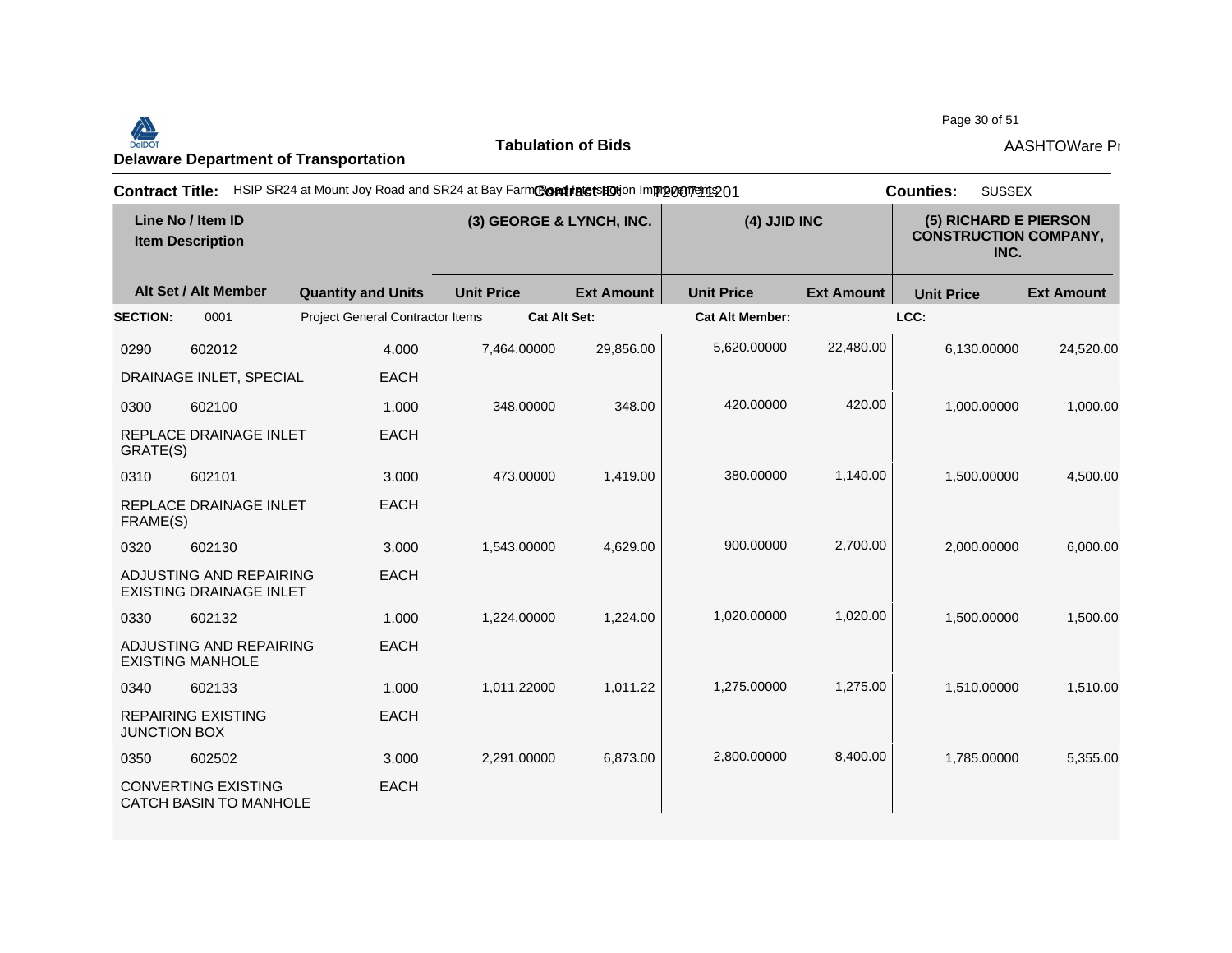Page 31 of 51<br>Delaware Department of Transportation **AASHTOWare Properties AASHTOWare Properties**<br>Delaware Department of Transportation

**Tabulation of Bids**

Page 31 of 51

| <b>Contract Title:</b> |                                                                                 | HSIP SR24 at Mount Joy Road and SR24 at Bay FarmContratets Dion Improvement 201 |                          |                   |                        | <b>SUSSEX</b><br><b>Counties:</b> |                                                               |                   |
|------------------------|---------------------------------------------------------------------------------|---------------------------------------------------------------------------------|--------------------------|-------------------|------------------------|-----------------------------------|---------------------------------------------------------------|-------------------|
|                        | Line No / Item ID<br><b>Item Description</b>                                    |                                                                                 | (3) GEORGE & LYNCH, INC. |                   | (4) JJID INC           |                                   | (5) RICHARD E PIERSON<br><b>CONSTRUCTION COMPANY,</b><br>INC. |                   |
|                        | Alt Set / Alt Member                                                            | <b>Quantity and Units</b>                                                       | <b>Unit Price</b>        | <b>Ext Amount</b> | <b>Unit Price</b>      | <b>Ext Amount</b>                 | <b>Unit Price</b>                                             | <b>Ext Amount</b> |
| <b>SECTION:</b>        | 0001                                                                            | Project General Contractor Items                                                | <b>Cat Alt Set:</b>      |                   | <b>Cat Alt Member:</b> |                                   | LCC:                                                          |                   |
| 0360                   | 615515                                                                          | 2.000                                                                           | 2,349.00000              | 4,698.00          | 3,750.00000            | 7,500.00                          | 7,500.00000                                                   | 15,000.00         |
|                        | RIDE SHELTER INSTALLATION                                                       | <b>EACH</b>                                                                     |                          |                   |                        |                                   |                                                               |                   |
| 0370                   | 701010                                                                          | 164.000                                                                         | 41.90000                 | 6,871.60          | 39.00000               | 6,396.00                          | 31.00000                                                      | 5,084.00          |
|                        | PORTLAND CEMENT<br><b>CONCRETE CURB, TYPE 1-2</b>                               | LF                                                                              |                          |                   |                        |                                   |                                                               |                   |
| 0380                   | 701011                                                                          | 91.000                                                                          | 43.30000                 | 3,940.30          | 39.00000               | 3,549.00                          | 31.00000                                                      | 2,821.00          |
|                        | PORTLAND CEMENT<br>CONCRETE CURB, TYPE 1-4                                      | LF                                                                              |                          |                   |                        |                                   |                                                               |                   |
| 0390                   | 701014                                                                          | 1,526.000                                                                       | 37.90000                 | 57,835.40         | 35.30000               | 53,867.80                         | 31.00000                                                      | 47,306.00         |
|                        | PORTLAND CEMENT<br>CONCRETE CURB, TYPE 2                                        | LF                                                                              |                          |                   |                        |                                   |                                                               |                   |
| 0400                   | 701017                                                                          | 8,565.000                                                                       | 31.30000                 | 268,084.50        | 28.30000               | 242,389.50                        | 24.00000                                                      | 205,560.00        |
|                        | <b>INTEGRAL PORTLAND</b><br><b>CEMENT CONCRETE CURB</b><br>AND GUTTER, TYPE 1-6 | LF                                                                              |                          |                   |                        |                                   |                                                               |                   |
| 0410                   | 701018                                                                          | 1,851.000                                                                       | 33.90000                 | 62,748.90         | 30.00000               | 55,530.00                         | 24.00000                                                      | 44,424.00         |
|                        | <b>INTEGRAL PORTLAND</b><br><b>CEMENT CONCRETE CURB</b><br>AND GUTTER, TYPE 1-8 | LF                                                                              |                          |                   |                        |                                   |                                                               |                   |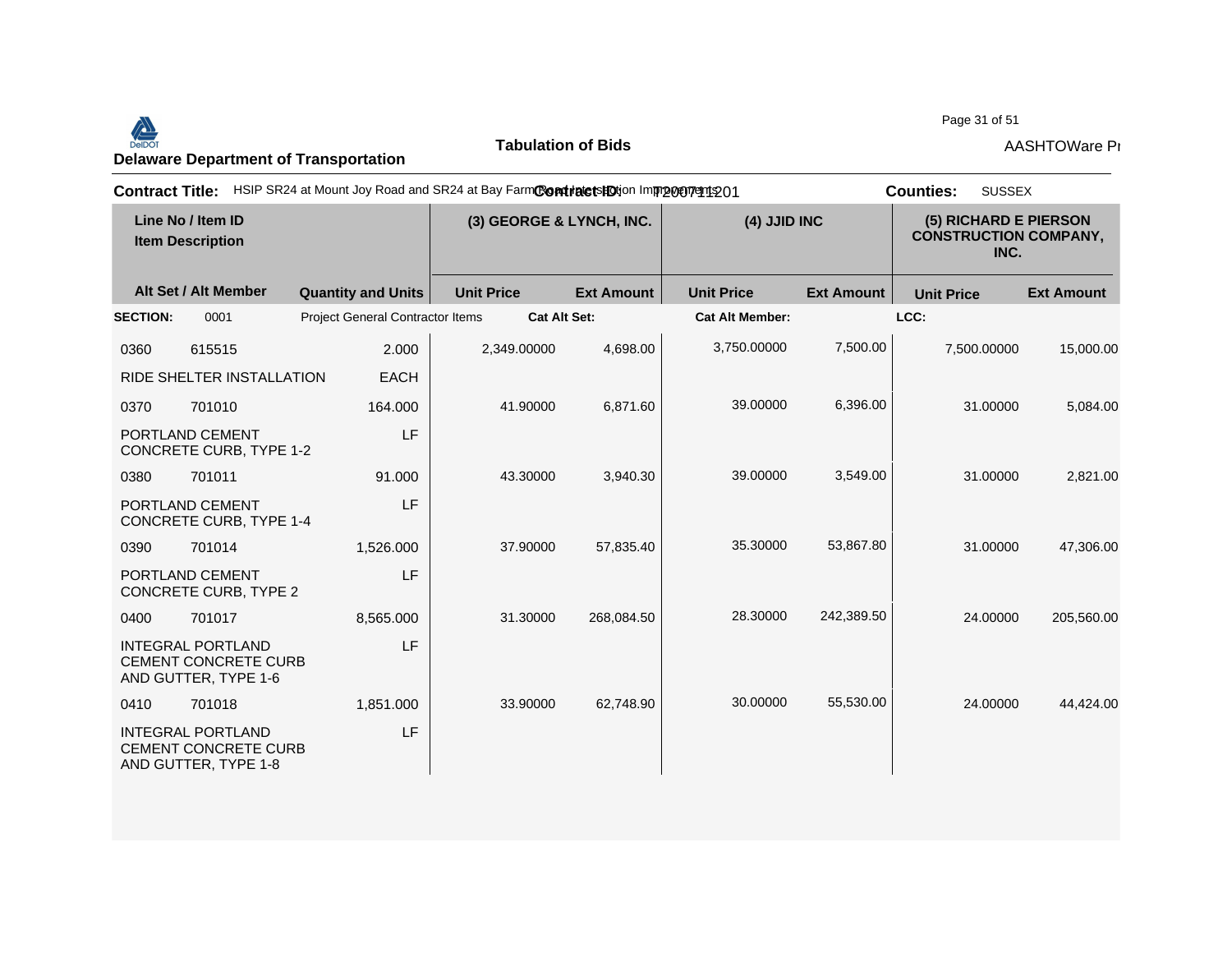Page 32 of 51



**Tabulation of Bids**

| <b>Contract Title:</b> |                                                 | HSIP SR24 at Mount Joy Road and SR24 at Bay FarmContinute tshotion Improvement 201 |                          |                   |                        |                                                               | <b>SUSSEX</b><br><b>Counties:</b> |                   |
|------------------------|-------------------------------------------------|------------------------------------------------------------------------------------|--------------------------|-------------------|------------------------|---------------------------------------------------------------|-----------------------------------|-------------------|
|                        | Line No / Item ID<br><b>Item Description</b>    |                                                                                    | (3) GEORGE & LYNCH, INC. |                   | (4) JJID INC           | (5) RICHARD E PIERSON<br><b>CONSTRUCTION COMPANY,</b><br>INC. |                                   |                   |
|                        | Alt Set / Alt Member                            | <b>Quantity and Units</b>                                                          | <b>Unit Price</b>        | <b>Ext Amount</b> | <b>Unit Price</b>      | <b>Ext Amount</b>                                             | <b>Unit Price</b>                 | <b>Ext Amount</b> |
| <b>SECTION:</b>        | 0001                                            | <b>Project General Contractor Items</b>                                            | <b>Cat Alt Set:</b>      |                   | <b>Cat Alt Member:</b> |                                                               | LCC:                              |                   |
| 0420                   | 701025                                          | 10.000                                                                             | 97.70000                 | 977.00            | 80.00000               | 800.00                                                        | 47.00000                          | 470.00            |
| <b>MODIFIED</b>        | PORTLAND CEMENT<br><b>CONCRETE CURB TYPE 2</b>  | LF                                                                                 |                          |                   |                        |                                                               |                                   |                   |
| 0430                   | 701032                                          | 11.000                                                                             | 2,333.00000              | 25,663.00         | 1,325.00000            | 14,575.00                                                     | 1,500.00000                       | 16,500.00         |
|                        | CURB OPENING, 4' OPENING                        | <b>EACH</b>                                                                        |                          |                   |                        |                                                               |                                   |                   |
| 0440                   | 701510                                          | 54.000                                                                             | 3,740.00000              | 201.960.00        | 2,930.00000            | 158,220.00                                                    | 3,000.00000                       | 162,000.00        |
|                        | <b>CURB/SIDEWALK OPENING</b>                    | <b>EACH</b>                                                                        |                          |                   |                        |                                                               |                                   |                   |
| 0450                   | 702000                                          | 3,690.000                                                                          | 40.80000                 | 150,552.00        | 42.00000               | 154,980.00                                                    | 40.00000                          | 147,600.00        |
| <b>ISLANDS</b>         | <b>TRIANGULAR CHANNELIZING</b>                  | <b>SF</b>                                                                          |                          |                   |                        |                                                               |                                   |                   |
| 0460                   | 705001                                          | 39,984.000                                                                         | 10.46000                 | 418,232.64        | 10.25000               | 409,836.00                                                    | 9.00000                           | 359,856.00        |
|                        | PORTLAND CEMENT<br><b>CONCRETE SIDEWALK, 4"</b> | <b>SF</b>                                                                          |                          |                   |                        |                                                               |                                   |                   |
| 0470                   | 705002                                          | 3,255.000                                                                          | 12.72000                 | 41,403.60         | 13.30000               | 43,291.50                                                     | 10.00000                          | 32,550.00         |
|                        | PORTLAND CEMENT<br><b>CONCRETE SIDEWALK, 6"</b> | <b>SF</b>                                                                          |                          |                   |                        |                                                               |                                   |                   |
| 0480                   | 705005                                          | 1,119.000                                                                          | 21.20000                 | 23,722.80         | 14.30000               | 16,001.70                                                     | 12.00000                          | 13,428.00         |
|                        | PORTLAND CEMENT<br><b>CONCRETE SIDEWALK, 8"</b> | <b>SF</b>                                                                          |                          |                   |                        |                                                               |                                   |                   |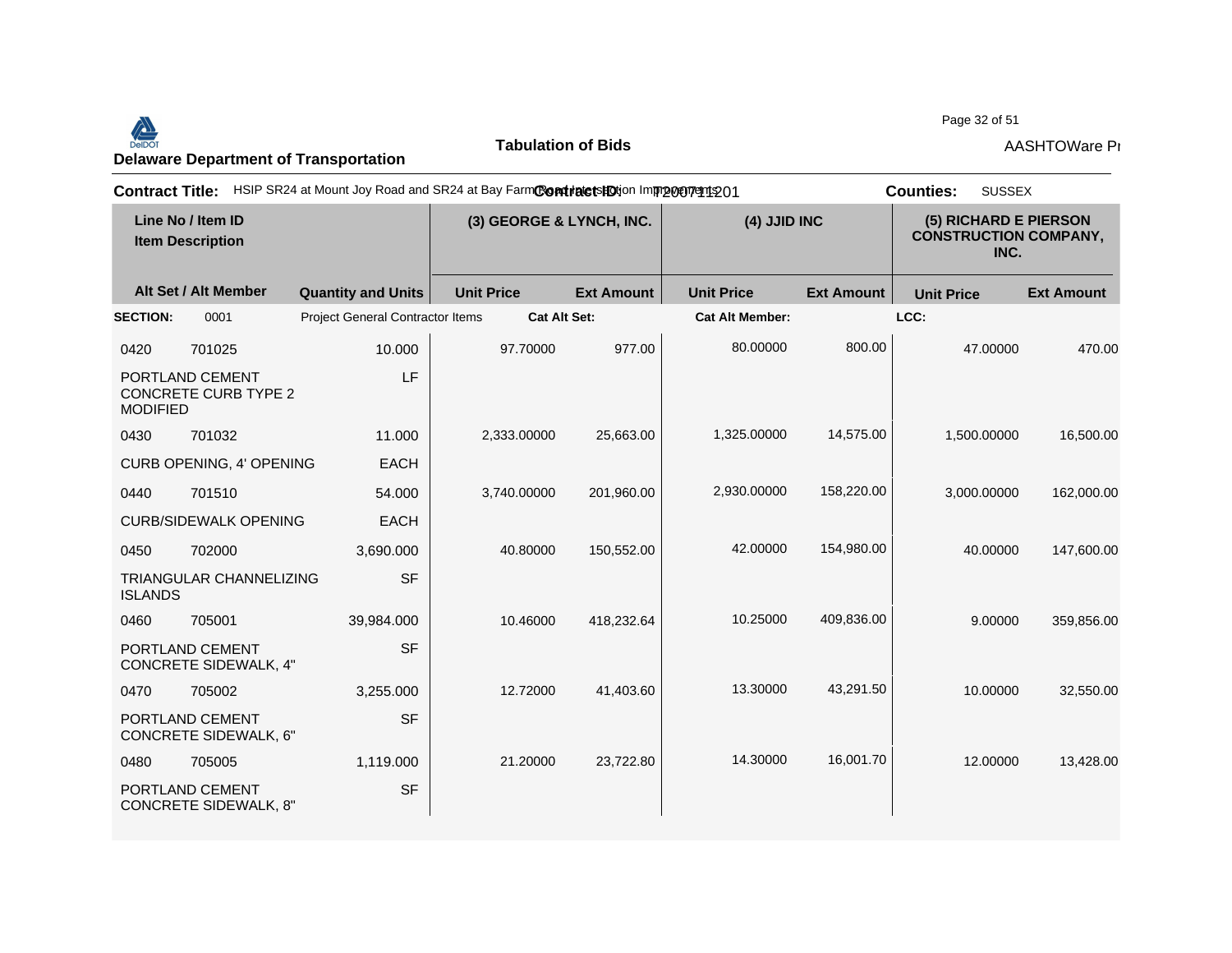## Page 33 of 51<br>Delaware Department of Transportation **AASHTOWare Properties AASHTOWare Properties**<br>Delaware Department of Transportation

**Tabulation of Bids**

Page 33 of 51

| <b>Contract Title:</b> |                                              | HSIP SR24 at Mount Joy Road and SR24 at Bay FarmCondidetsHDtion Improvement 201 |                          |                     |                        |                   | <b>SUSSEX</b><br><b>Counties:</b>                             |                   |
|------------------------|----------------------------------------------|---------------------------------------------------------------------------------|--------------------------|---------------------|------------------------|-------------------|---------------------------------------------------------------|-------------------|
|                        | Line No / Item ID<br><b>Item Description</b> |                                                                                 | (3) GEORGE & LYNCH, INC. |                     | (4) JJID INC           |                   | (5) RICHARD E PIERSON<br><b>CONSTRUCTION COMPANY,</b><br>INC. |                   |
|                        | Alt Set / Alt Member                         | <b>Quantity and Units</b>                                                       | <b>Unit Price</b>        | <b>Ext Amount</b>   | <b>Unit Price</b>      | <b>Ext Amount</b> | <b>Unit Price</b>                                             | <b>Ext Amount</b> |
| <b>SECTION:</b>        | 0001                                         | <b>Project General Contractor Items</b>                                         |                          | <b>Cat Alt Set:</b> | <b>Cat Alt Member:</b> |                   | LCC:                                                          |                   |
| 0490                   | 705007                                       | 220.000                                                                         | 39.40000                 | 8,668.00            | 42.00000               | 9,240.00          | 37.50000                                                      | 8,250.00          |
| <b>SYSTEM</b>          | SIDEWALK SURFACE<br>DETECTABLE WARNING       | <b>SF</b>                                                                       |                          |                     |                        |                   |                                                               |                   |
| 0500                   | 705008                                       | 2,662.000                                                                       | 45.50000                 | 121,121.00          | 45.00000               | 119,790.00        | 37.50000                                                      | 99,825.00         |
| TYPE 1                 | PEDESTRIAN CONNECTION,                       | <b>SF</b>                                                                       |                          |                     |                        |                   |                                                               |                   |
| 0510                   | 706000                                       | 5.000                                                                           | 253.00000                | 1,265.00            | 250.00000              | 1,250.00          | 700.00000                                                     | 3,500.00          |
| <b>MONUMENT</b>        |                                              | <b>EACH</b>                                                                     |                          |                     |                        |                   |                                                               |                   |
| 0520                   | 706500                                       | 66.000                                                                          | 77,80000                 | 5,134.80            | 100.00000              | 6,600.00          | 140.00000                                                     | 9,240.00          |
| <b>CAPPED REBAR</b>    | RIGHT-OF-WAY MARKER,                         | <b>EACH</b>                                                                     |                          |                     |                        |                   |                                                               |                   |
| 0530                   | 707001                                       | 124.000                                                                         | 103.20000                | 12,796.80           | 92.00000               | 11,408.00         | 45.00000                                                      | 5,580.00          |
| RIPRAP, R-4            |                                              | SY                                                                              |                          |                     |                        |                   |                                                               |                   |
| 0540                   | 708002                                       | 500.000                                                                         | 6.00000                  | 3,000.00            | 3.30000                | 1,650.00          | 1.60000                                                       | 800.00            |
|                        | <b>GEOTEXTILES, SEPARATION</b>               | SY                                                                              |                          |                     |                        |                   |                                                               |                   |
| 0550                   | 708003                                       | 187.000                                                                         | 4.61000                  | 862.07              | 4.60000                | 860.20            | 1.60000                                                       | 299.20            |
|                        | <b>GEOTEXTILES, RIPRAP</b>                   | SY                                                                              |                          |                     |                        |                   |                                                               |                   |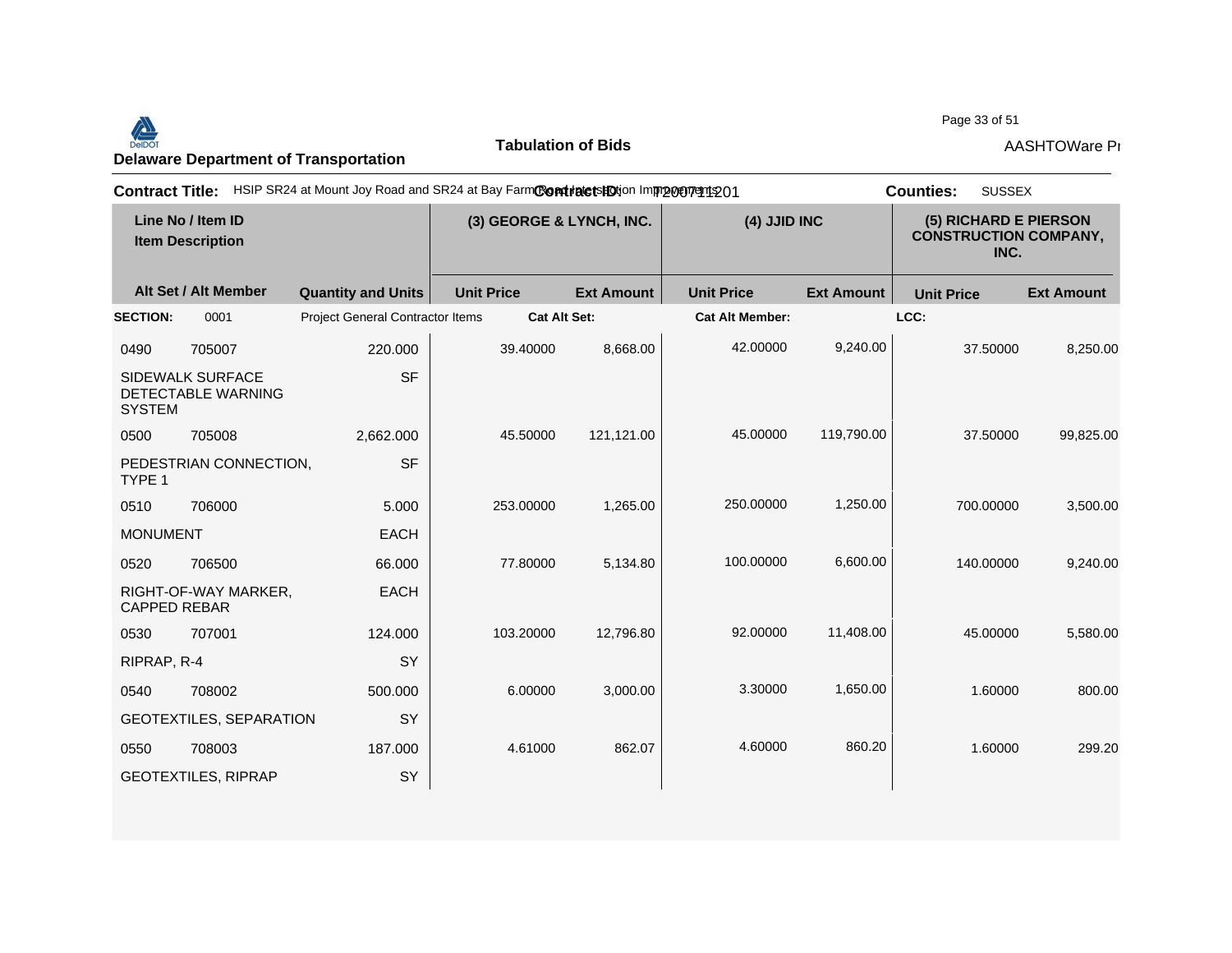Page 34 of 51



**Tabulation of Bids**

| <b>Contract Title:</b> |                                                      | HSIP SR24 at Mount Joy Road and SR24 at Bay FarmContinute to HO in procept at 01 |                          |                   |                        |                   | <b>SUSSEX</b><br><b>Counties:</b>                             |                   |
|------------------------|------------------------------------------------------|----------------------------------------------------------------------------------|--------------------------|-------------------|------------------------|-------------------|---------------------------------------------------------------|-------------------|
|                        | Line No / Item ID<br><b>Item Description</b>         |                                                                                  | (3) GEORGE & LYNCH, INC. |                   | (4) JJID INC           |                   | (5) RICHARD E PIERSON<br><b>CONSTRUCTION COMPANY,</b><br>INC. |                   |
|                        | Alt Set / Alt Member                                 | <b>Quantity and Units</b>                                                        | <b>Unit Price</b>        | <b>Ext Amount</b> | <b>Unit Price</b>      | <b>Ext Amount</b> | <b>Unit Price</b>                                             | <b>Ext Amount</b> |
| <b>SECTION:</b>        | 0001                                                 | <b>Project General Contractor Items</b>                                          | <b>Cat Alt Set:</b>      |                   | <b>Cat Alt Member:</b> |                   | LCC:                                                          |                   |
| 0560                   | 710002                                               | 30.000                                                                           | 397.00000                | 11,910.00         | 630.00000              | 18,900.00         | 132.00000                                                     | 3,960.00          |
|                        | ADJUST WATER VALVE BOXES                             | <b>EACH</b>                                                                      |                          |                   |                        |                   |                                                               |                   |
| 0570                   | 710003                                               | 2.000                                                                            | 2,900.00000              | 5,800.00          | 1,560.00000            | 3,120.00          | 3,500.00000                                                   | 7,000.00          |
|                        | <b>ADJUST FIRE HYDRANTS</b>                          | <b>EACH</b>                                                                      |                          |                   |                        |                   |                                                               |                   |
| 0580                   | 710491                                               | 5.000                                                                            | 652.00000                | 3,260.00          | 1,385.00000            | 6,925.00          | 3,000.00000                                                   | 15,000.00         |
|                        | <b>RELOCATING WATER METER</b>                        | <b>EACH</b>                                                                      |                          |                   |                        |                   |                                                               |                   |
| 0590                   | 710500                                               | (1)                                                                              | 512,750.00000            | 512,750.00        | 502,000.00000          | 502,000.00        | 600,000.00000                                                 | 600,000.00        |
| <b>ACCESSORIES</b>     | <b>INSTALLATION OF</b><br><b>WATERMAIN AND</b>       | <b>LS</b>                                                                        |                          |                   |                        |                   |                                                               |                   |
| 0600                   | 711500                                               | 29.000                                                                           | 1,175.00000              | 34,075.00         | 900.00000              | 26,100.00         | 1,100.00000                                                   | 31,900.00         |
| <b>MANHOLE</b>         | <b>ADJUST AND REPAIR</b><br><b>EXISTING SANITARY</b> | <b>EACH</b>                                                                      |                          |                   |                        |                   |                                                               |                   |
| 0610                   | 711502                                               | 55.000                                                                           | 832.00000                | 45,760.00         | 1,300.00000            | 71,500.00         | 2,100.00000                                                   | 115,500.00        |
| <b>CLEANOUTS</b>       | <b>ADJUST AND REPAIR</b><br><b>EXISTING SANITARY</b> | <b>EACH</b>                                                                      |                          |                   |                        |                   |                                                               |                   |
| 0620                   | 727002                                               | 84.000                                                                           | 90.68000                 | 7,617.12          | 77.00000               | 6,468.00          | 73.00000                                                      | 6,132.00          |
|                        | WOOD POST AND RAIL FENCE                             | LF                                                                               |                          |                   |                        |                   |                                                               |                   |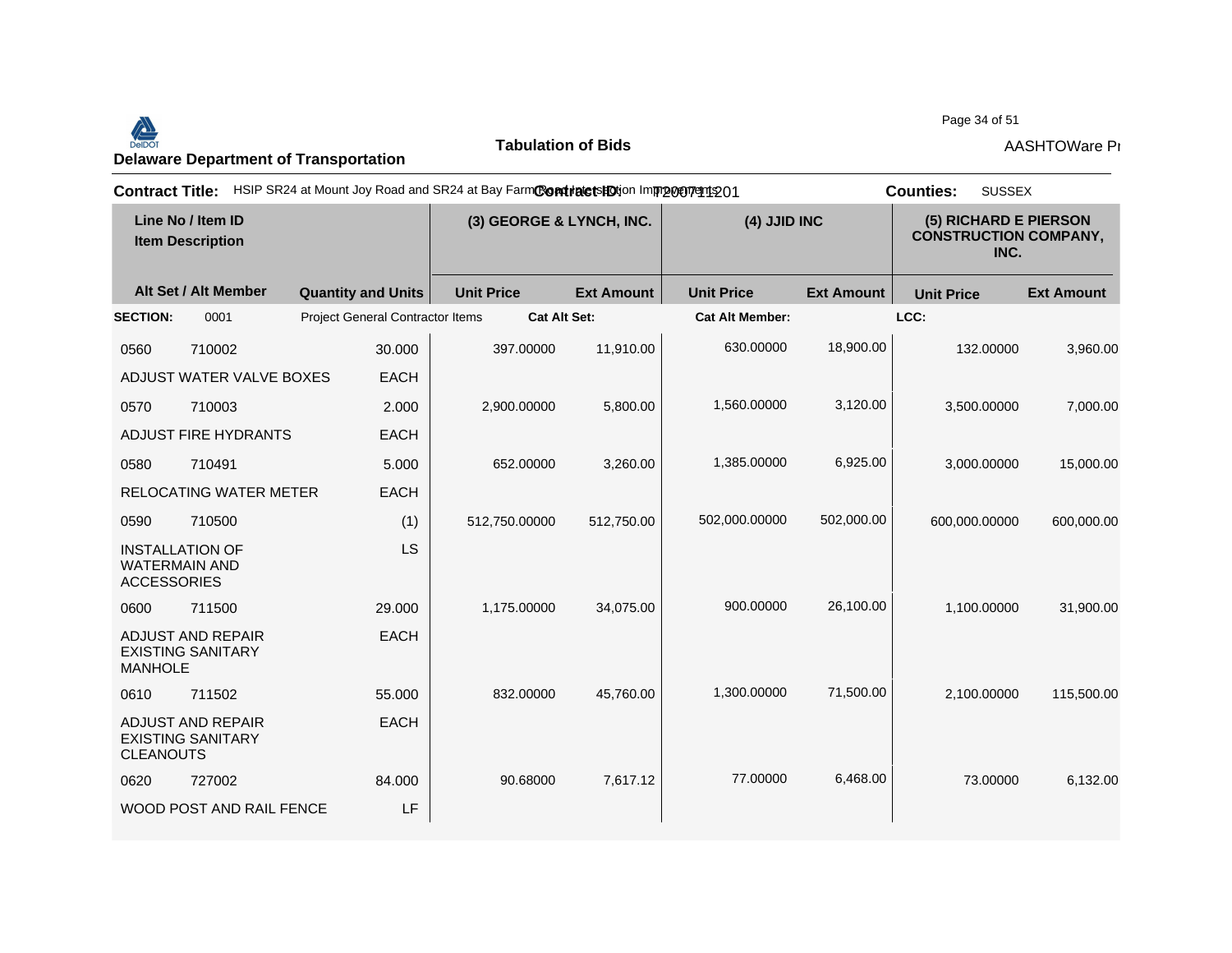## Page 35 of 51<br>Delaware Department of Transportation **AASHTOWare Properties AASHTOWare Properties**<br>Delaware Department of Transportation

**Tabulation of Bids**

Page 35 of 51

|                     |                                                                             | Contract Title: HSIP SR24 at Mount Joy Road and SR24 at Bay FarmContracts HDtion Improgenters 01 |                   |                          |                        |                   | <b>SUSSEX</b><br><b>Counties:</b>                             |                   |
|---------------------|-----------------------------------------------------------------------------|--------------------------------------------------------------------------------------------------|-------------------|--------------------------|------------------------|-------------------|---------------------------------------------------------------|-------------------|
|                     | Line No / Item ID<br><b>Item Description</b>                                |                                                                                                  |                   | (3) GEORGE & LYNCH, INC. | (4) JJID INC           |                   | (5) RICHARD E PIERSON<br><b>CONSTRUCTION COMPANY,</b><br>INC. |                   |
|                     | Alt Set / Alt Member                                                        | <b>Quantity and Units</b>                                                                        | <b>Unit Price</b> | <b>Ext Amount</b>        | <b>Unit Price</b>      | <b>Ext Amount</b> | <b>Unit Price</b>                                             | <b>Ext Amount</b> |
| <b>SECTION:</b>     | 0001                                                                        | Project General Contractor Items                                                                 |                   | <b>Cat Alt Set:</b>      | <b>Cat Alt Member:</b> |                   | LCC:                                                          |                   |
| 0630                | 727006                                                                      | 250.000                                                                                          | 4.65000           | 1,162.50                 | 4.00000                | 1,000.00          | 52.00000                                                      | 13,000.00         |
| <b>FENCE</b>        | TEMPORARY CONSTRUCTION                                                      | LF                                                                                               |                   |                          |                        |                   |                                                               |                   |
| 0640                | 760002                                                                      | 10,700.000                                                                                       | 1.22000           | 13,054.00                | 1.27000                | 13,589.00         | 1.15000                                                       | 12,305.00         |
| <b>PAVEMENT</b>     | <b>BIKE-FRIENDLY RUMBLE</b><br><b>STRIPS, BITUMINOUS</b>                    | LF                                                                                               |                   |                          |                        |                   |                                                               |                   |
| 0650                | 760012                                                                      | 37,026.000                                                                                       | 1.20000           | 44,431.20                | 1.11000                | 41,098.86         | 1.00000                                                       | 37,026.00         |
|                     | PAVEMENT MILLING,<br><b>BITUMINOUS CONCRETE</b><br>PAVEMENT, VARIABLE DEPTH | <b>SYIN</b>                                                                                      |                   |                          |                        |                   |                                                               |                   |
| 0660                | 762000                                                                      | 14,690.000                                                                                       | 1.90000           | 27,911.00                | 1.62000                | 23,797.80         | 1.25000                                                       | 18,362.50         |
| <b>CONCRETE</b>     | SAW CUTTING, BITUMINOUS                                                     | LF                                                                                               |                   |                          |                        |                   |                                                               |                   |
| 0670                | 762001                                                                      | 85.000                                                                                           | 7.20000           | 612.00                   | 20.00000               | 1.700.00          | 1.75000                                                       | 148.75            |
| <b>FULL DEPTH</b>   | SAW CUTTING, CONCRETE,                                                      | LF                                                                                               |                   |                          |                        |                   |                                                               |                   |
| 0680                | 763000                                                                      | (1)                                                                                              | 307,000.00000     | 307,000.00               | 400,000.00000          | 400,000.00        | 550,000.00000                                                 | 550,000.00        |
| <b>MOBILIZATION</b> | INITIAL EXPENSE/DE-                                                         | <b>LS</b>                                                                                        |                   |                          |                        |                   |                                                               |                   |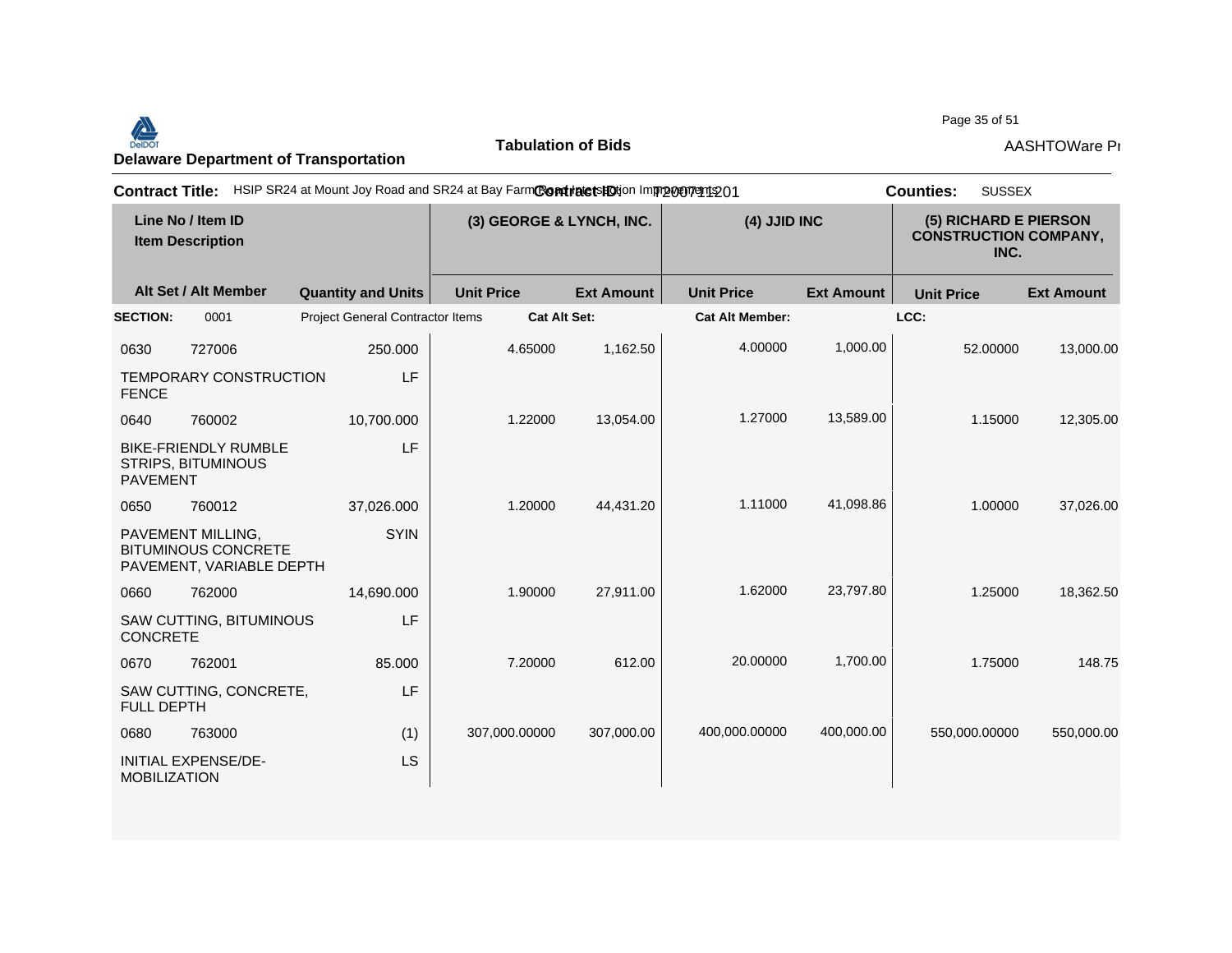Page 36 of 51<br>Delaware Department of Transportation **AASHTOWare Properties AASHTOWare Properties**<br>Delaware Department of Transportation

**Tabulation of Bids**

Page 36 of 51

| <b>Contract Title:</b> |                                                       | HSIP SR24 at Mount Joy Road and SR24 at Bay FarmContrate tshotion Improceptent 201 |                          |                     |                        |                   | <b>SUSSEX</b><br><b>Counties:</b>                             |                   |
|------------------------|-------------------------------------------------------|------------------------------------------------------------------------------------|--------------------------|---------------------|------------------------|-------------------|---------------------------------------------------------------|-------------------|
|                        | Line No / Item ID<br><b>Item Description</b>          |                                                                                    | (3) GEORGE & LYNCH, INC. |                     | (4) JJID INC           |                   | (5) RICHARD E PIERSON<br><b>CONSTRUCTION COMPANY,</b><br>INC. |                   |
|                        | Alt Set / Alt Member                                  | <b>Quantity and Units</b>                                                          | <b>Unit Price</b>        | <b>Ext Amount</b>   | <b>Unit Price</b>      | <b>Ext Amount</b> | <b>Unit Price</b>                                             | <b>Ext Amount</b> |
| <b>SECTION:</b>        | 0001                                                  | Project General Contractor Items                                                   |                          | <b>Cat Alt Set:</b> | <b>Cat Alt Member:</b> |                   | LCC:                                                          |                   |
| 0690                   | 763501                                                | (1)                                                                                | 126,000.00000            | 126,000.00          | 32,000.00000           | 32,000.00         | 275,370.00000                                                 | 275,370.00        |
| <b>ENGINEERING</b>     | <b>CONSTRUCTION</b>                                   | LS                                                                                 |                          |                     |                        |                   |                                                               |                   |
| 0700                   | 763503                                                | 1,080.000                                                                          | 0.80000                  | 864.00              | 0.80000                | 864.00            | 0.80000                                                       | 864.00            |
| <b>TRAINEE</b>         |                                                       | <b>HOUR</b>                                                                        |                          |                     |                        |                   |                                                               |                   |
| 0710                   | 763508                                                | (1)                                                                                | 5,253.00000              | 5,253.00            | 770.00000              | 770.00            | 5,429.85000                                                   | 5,429.85          |
|                        | PROJECT CONTROL SYSTEM<br>DEVELOPMENT PLAN            | LS                                                                                 |                          |                     |                        |                   |                                                               |                   |
| 0720                   | 763509                                                | 6.000                                                                              | 683.00000                | 4,098.00            | 100.00000              | 600.00            | 108.60000                                                     | 651.60            |
|                        | <b>CPM SCHEDULE UPDATES</b><br>AND/OR REVISED UPDATES | <b>EAMO</b>                                                                        |                          |                     |                        |                   |                                                               |                   |
| 0730                   | 763594                                                | 3.000                                                                              | 425.00000                | 1,275.00            | 1,100.00000            | 3,300.00          | 924.19000                                                     | 2,772.57          |
|                        | <b>BENCH INSTALLATION</b>                             | <b>EACH</b>                                                                        |                          |                     |                        |                   |                                                               |                   |
| 0740                   | 763597                                                | 200.000                                                                            | 147.20000                | 29,440.00           | 35.00000               | 7,000.00          | 260.16000                                                     | 52,032.00         |
| <b>ENGINEERING</b>     | UTILITY CONSTRUCTION                                  | <b>HOUR</b>                                                                        |                          |                     |                        |                   |                                                               |                   |
| 0750                   | 763598                                                | 20.000                                                                             | 6,890.00000              | 137,800.00          | 2,800.00000            | 56,000.00         | 4,047.95000                                                   | 80,959.00         |
|                        | FIELD OFFICE, SPECIAL I                               | <b>EAMO</b>                                                                        |                          |                     |                        |                   |                                                               |                   |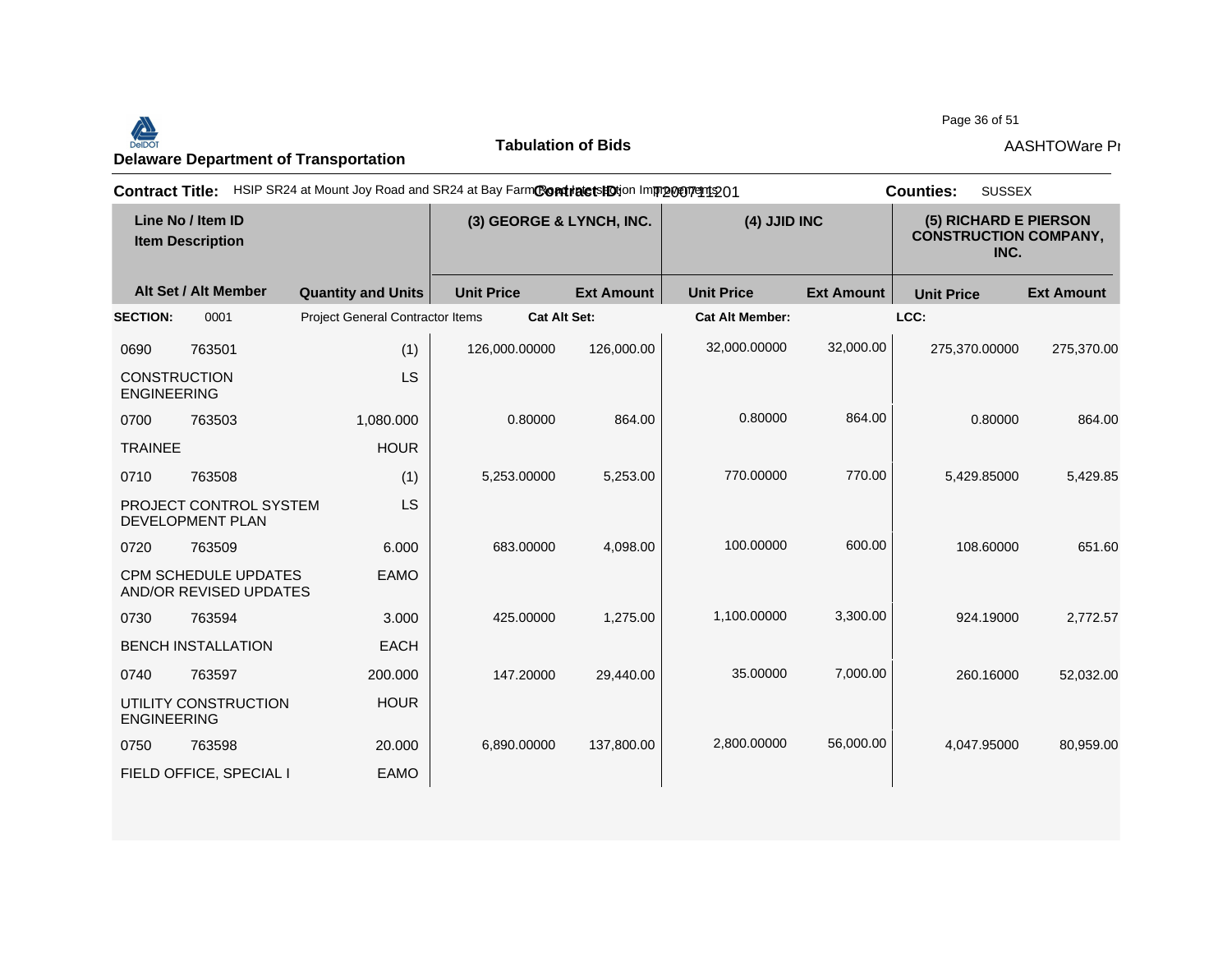**Tabulation of Bids** Page 37 of 51<br>Delaware Department of Transportation **AASHTOWare Properties AASHTOWare Properties**<br>Delaware Department of Transportation

Page 37 of 51

|                     |                                                                     | Contract Title: HSIP SR24 at Mount Joy Road and SR24 at Bay FarmContractsHDtion Imprograms 01 |                     |                                          |                        |                   | <b>SUSSEX</b><br><b>Counties:</b>                             |                   |
|---------------------|---------------------------------------------------------------------|-----------------------------------------------------------------------------------------------|---------------------|------------------------------------------|------------------------|-------------------|---------------------------------------------------------------|-------------------|
|                     | Line No / Item ID<br><b>Item Description</b>                        |                                                                                               |                     | (4) JJID INC<br>(3) GEORGE & LYNCH, INC. |                        |                   | (5) RICHARD E PIERSON<br><b>CONSTRUCTION COMPANY,</b><br>INC. |                   |
|                     | Alt Set / Alt Member                                                | <b>Quantity and Units</b>                                                                     | <b>Unit Price</b>   | <b>Ext Amount</b>                        | <b>Unit Price</b>      | <b>Ext Amount</b> | <b>Unit Price</b>                                             | <b>Ext Amount</b> |
| <b>SECTION:</b>     | 0001                                                                | Project General Contractor Items                                                              | <b>Cat Alt Set:</b> |                                          | <b>Cat Alt Member:</b> |                   | LCC:                                                          |                   |
| 0760                | 801000                                                              | (1)                                                                                           | 380,500.00000       | 380,500.00                               | 96,000.00000           | 96,000.00         | 155,377.26000                                                 | 155,377.26        |
|                     | MAINTENANCE OF TRAFFIC                                              | LS                                                                                            |                     |                                          |                        |                   |                                                               |                   |
| 0770                | 802003                                                              | 694.000                                                                                       | 26.52000            | 18,404.88                                | 17.00000               | 11,798.00         | 11.31000                                                      | 7,849.14          |
|                     | ARROW PANELS TYPE C                                                 | EADY                                                                                          |                     |                                          |                        |                   |                                                               |                   |
| 0780                | 803001                                                              | 84.000                                                                                        | 90.15000            | 7,572.60                                 | 72.00000               | 6,048.00          | 77.31000                                                      | 6,494.04          |
| <b>MESSAGE SIGN</b> | <b>FURNISH AND MAINTAIN</b><br>PORTABLE CHANGEABLE                  | EADY                                                                                          |                     |                                          |                        |                   |                                                               |                   |
| 0790                | 804001                                                              | 52.000                                                                                        | 138.20000           | 7,186.40                                 | 60.00000               | 3,120.00          | 54.58000                                                      | 2,838.16          |
| (FLOOD LIGHTS)      | <b>FURNISH AND MAINTAIN</b><br>PORTABLE LIGHT ASSEMBLY              | EADY                                                                                          |                     |                                          |                        |                   |                                                               |                   |
| 0800                | 805001                                                              | 25,470.000                                                                                    | 0.37000             | 9,423.90                                 | 0.83000                | 21,140.10         | 0.41000                                                       | 10,442.70         |
|                     | PLASTIC DRUMS                                                       | EADY                                                                                          |                     |                                          |                        |                   |                                                               |                   |
| 0810                | 806001                                                              | 2,176.000                                                                                     | 75.00000            | 163,200.00                               | 75.00000               | 163,200.00        | 75.00000                                                      | 163,200.00        |
|                     | <b>TRAFFIC OFFICERS</b>                                             | <b>HOUR</b>                                                                                   |                     |                                          |                        |                   |                                                               |                   |
| 0820                | 808002                                                              | 569.000                                                                                       | 230.30000           | 131,040.70                               | 25.00000               | 14,225.00         | 109.17000                                                     | 62,117.73         |
|                     | FURNISH AND MAINTAIN<br><b>TRUCK MOUNTED</b><br>ATTENUATOR, TYPE II | EADY                                                                                          |                     |                                          |                        |                   |                                                               |                   |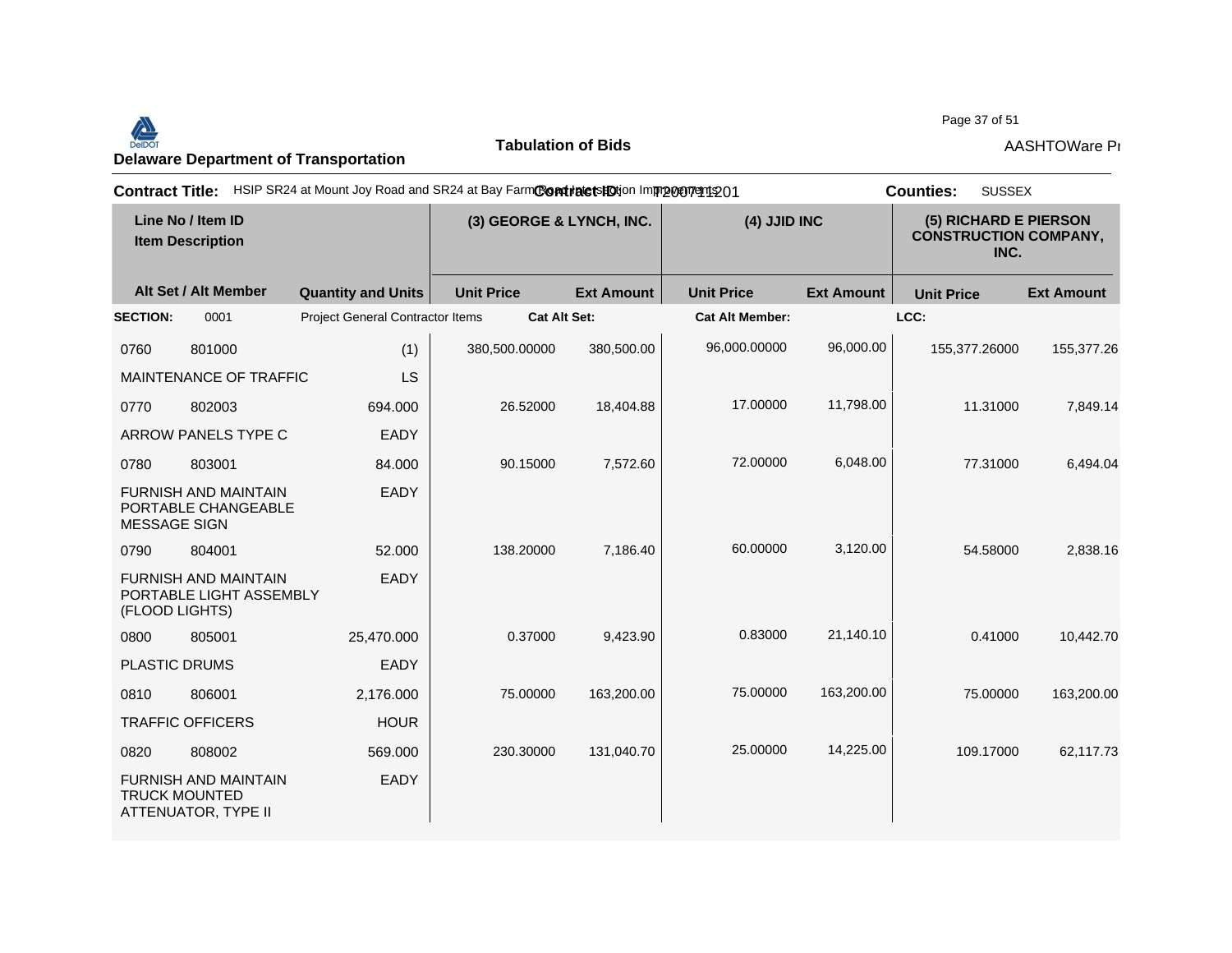Page 38 of 51<br>Delaware Department of Transportation **AASHTOWare Properties AASHTOWare Properties**<br>Delaware Department of Transportation

**Tabulation of Bids**

Page 38 of 51

| <b>Contract Title:</b> |                                                                       | HSIP SR24 at Mount Joy Road and SR24 at Bay FarmCondrate tshotion Improvement 201 |                   |                          |                        |                   | <b>SUSSEX</b><br><b>Counties:</b>                             |                   |
|------------------------|-----------------------------------------------------------------------|-----------------------------------------------------------------------------------|-------------------|--------------------------|------------------------|-------------------|---------------------------------------------------------------|-------------------|
|                        | Line No / Item ID<br><b>Item Description</b>                          |                                                                                   |                   | (3) GEORGE & LYNCH, INC. | (4) JJID INC           |                   | (5) RICHARD E PIERSON<br><b>CONSTRUCTION COMPANY,</b><br>INC. |                   |
|                        | Alt Set / Alt Member                                                  | <b>Quantity and Units</b>                                                         | <b>Unit Price</b> | <b>Ext Amount</b>        | <b>Unit Price</b>      | <b>Ext Amount</b> | <b>Unit Price</b>                                             | <b>Ext Amount</b> |
| <b>SECTION:</b>        | 0001                                                                  | <b>Project General Contractor Items</b>                                           |                   | <b>Cat Alt Set:</b>      | <b>Cat Alt Member:</b> |                   | LCC:                                                          |                   |
| 0840                   | 810001                                                                | 18,365.000                                                                        | 1.58000           | 29,016.70                | 1.65000                | 30,302.25         | 2.32000                                                       | 42,606.80         |
| <b>AND PLAQUES</b>     | <b>TEMPORARY WARNING SIGNS</b>                                        | EADY                                                                              |                   |                          |                        |                   |                                                               |                   |
| 0850                   | 811009                                                                | 3,112.000                                                                         | 62.05000          | 193,099.60               | 70.00000               | 217,840.00        | 65.99000                                                      | 205,360.88        |
| <b>FEDERAL</b>         | FLAGGER, SUSSEX COUNTY,                                               | <b>HOUR</b>                                                                       |                   |                          |                        |                   |                                                               |                   |
| 0860                   | 811018                                                                | 200.000                                                                           | 88.58000          | 17,716.00                | 100.00000              | 20,000.00         | 92.39000                                                      | 18,478.00         |
|                        | FLAGGER, SUSSEX COUNTY,<br>FEDERAL, OVERTIME                          | <b>HOUR</b>                                                                       |                   |                          |                        |                   |                                                               |                   |
| 0870                   | 813001                                                                | 6.960.000                                                                         | 0.29000           | 2.018.40                 | 0.22000                | 1,531.20          | 0.50000                                                       | 3,480.00          |
| <b>TYPE III</b>        | TEMPORARY BARRICADES,                                                 | <b>LFDY</b>                                                                       |                   |                          |                        |                   |                                                               |                   |
| 0880                   | 817002                                                                | 6,126.000                                                                         | 5.10000           | 31,242.60                | 6.65000                | 40,737.90         | 4.85000                                                       | 29,711.10         |
|                        | PERMANENT PAVEMENT<br>STRIPING, SYMBOL/LEGEND,<br>ALKYD-THERMOPLASTIC | <b>SF</b>                                                                         |                   |                          |                        |                   |                                                               |                   |
| 0890                   | 817003                                                                | 82,647.000                                                                        | 0.27000           | 22,314.69                | 0.35000                | 28,926.45         | 0.26000                                                       | 21,488.22         |
| PAINT, 4"              | TEMPORARY MARKINGS,                                                   | LF                                                                                |                   |                          |                        |                   |                                                               |                   |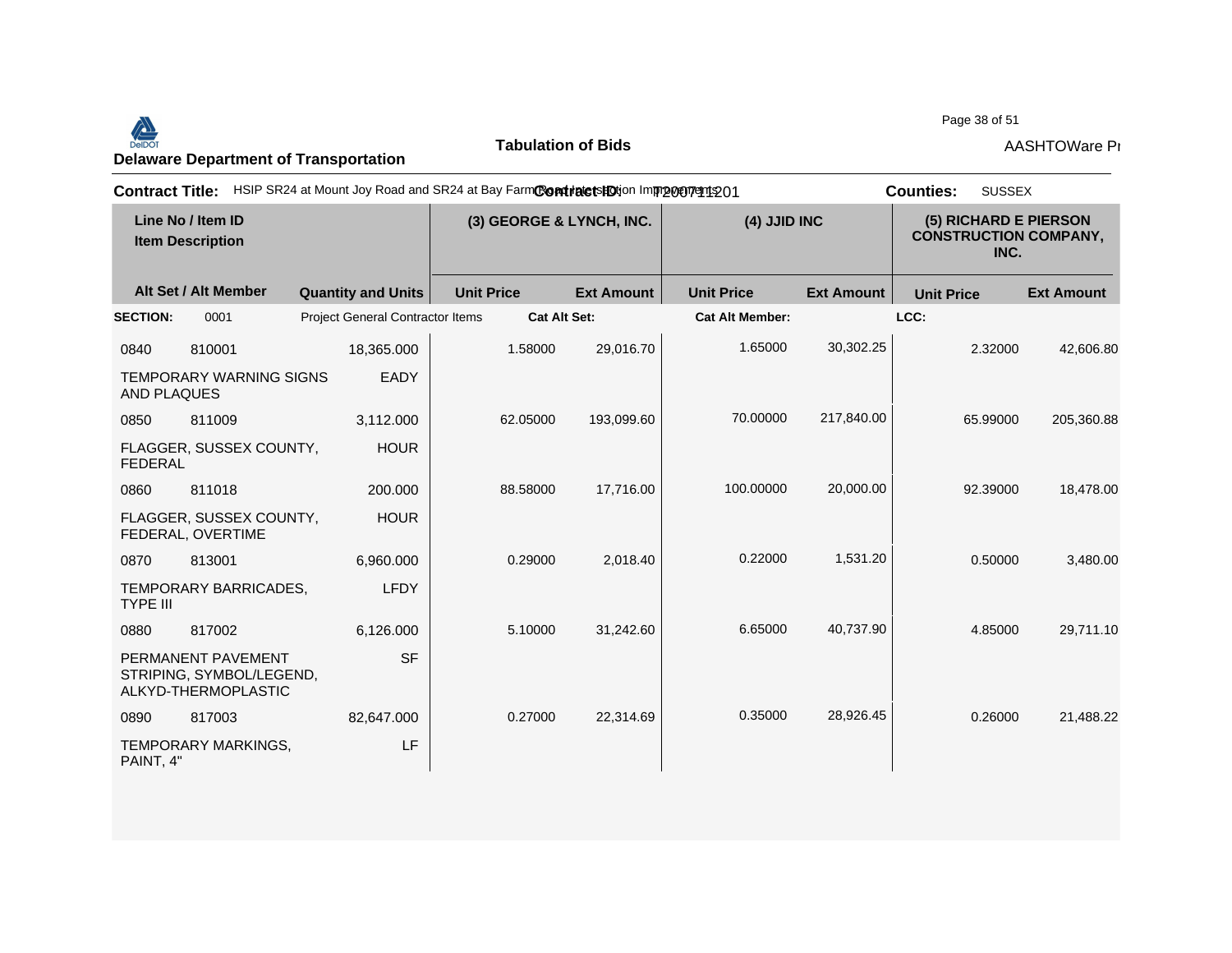## Page 39 of 51<br>Delaware Department of Transportation **AASHTOWare Properties AASHTOWare Properties**<br>Delaware Department of Transportation

**Tabulation of Bids**

Page 39 of 51

|                                        |                                                                             | Contract Title: HSIP SR24 at Mount Joy Road and SR24 at Bay FarmContractsHDtion Imprograms 01 |                          |                   |                        |                   | <b>SUSSEX</b><br><b>Counties:</b>                             |                   |
|----------------------------------------|-----------------------------------------------------------------------------|-----------------------------------------------------------------------------------------------|--------------------------|-------------------|------------------------|-------------------|---------------------------------------------------------------|-------------------|
|                                        | Line No / Item ID<br><b>Item Description</b>                                |                                                                                               | (3) GEORGE & LYNCH, INC. |                   | (4) JJID INC           |                   | (5) RICHARD E PIERSON<br><b>CONSTRUCTION COMPANY,</b><br>INC. |                   |
|                                        | Alt Set / Alt Member                                                        | <b>Quantity and Units</b>                                                                     | <b>Unit Price</b>        | <b>Ext Amount</b> | <b>Unit Price</b>      | <b>Ext Amount</b> | <b>Unit Price</b>                                             | <b>Ext Amount</b> |
| <b>SECTION:</b>                        | 0001                                                                        | <b>Project General Contractor Items</b>                                                       |                          | Cat Alt Set:      | <b>Cat Alt Member:</b> |                   | LCC:                                                          |                   |
| 0900                                   | 817004                                                                      | 1,112.000                                                                                     | 1.58000                  | 1,756.96          | 3.30000                | 3,669.60          | 1.15000                                                       | 1,278.80          |
|                                        | <b>TEMPORARY MARKINGS,</b><br>PAINT, SYMBOL/LEGEND                          | <b>SF</b>                                                                                     |                          |                   |                        |                   |                                                               |                   |
| 0910                                   | 817013                                                                      | 114,275.000                                                                                   | 0.63000                  | 71,993.25         | 0.55000                | 62,851.25         | 0.60000                                                       | 68,565.00         |
|                                        | PERMANENT PAVEMENT<br>STRIPING, EPOXY RESIN<br>PAINT, WHITE/YELLOW, 5"      | LF                                                                                            |                          |                   |                        |                   |                                                               |                   |
| 0920                                   | 817015                                                                      | 52,000                                                                                        | 357.20000                | 18,574.40         | 440.00000              | 22,880.00         | 340.00000                                                     | 17,680.00         |
| <b>PREFORMED</b><br><b>BIKE SYMBOL</b> | <b>RETROREFLECTIVE</b><br>THERMOPLASTIC MARKINGS,                           | <b>EACH</b>                                                                                   |                          |                   |                        |                   |                                                               |                   |
| 0930                                   | 817027                                                                      | 294.000                                                                                       | 51.50000                 | 15,141.00         | 33.00000               | 9,702.00          | 49.00000                                                      | 14,406.00         |
|                                        | RAISED/RECESSED<br>PAVEMENT MARKER                                          | <b>EACH</b>                                                                                   |                          |                   |                        |                   |                                                               |                   |
| 0940                                   | 817031                                                                      | 40,000.000                                                                                    | 1.73000                  | 69,200.00         | 2.15000                | 86,000.00         | 1.65000                                                       | 66,000.00         |
| <b>STRIPING</b>                        | <b>REMOVAL OF PAVEMENT</b>                                                  | <b>SF</b>                                                                                     |                          |                   |                        |                   |                                                               |                   |
| 0950                                   | 819018                                                                      | 305.000                                                                                       | 79.00000                 | 24,095.00         | 88,00000               | 26,840.00         | 114.00000                                                     | 34,770.00         |
|                                        | <b>INSTALLATION OR REMOVAL</b><br>OF TRAFFIC SIGN(S) ON<br>SINGLE SIGN POST | <b>EACH</b>                                                                                   |                          |                   |                        |                   |                                                               |                   |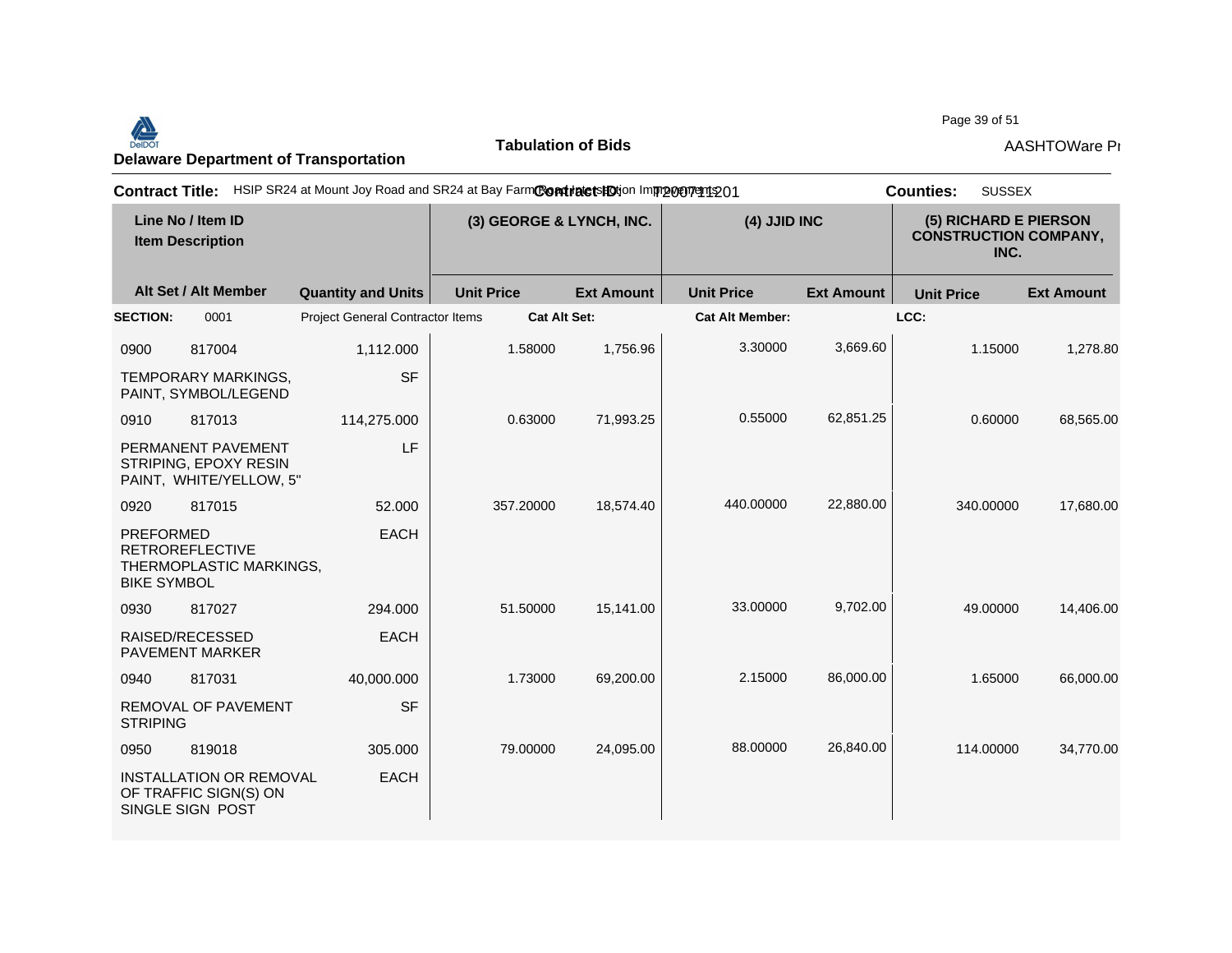Page 40 of 51<br>Delaware Department of Transportation **AASHTOWare Properties AASHTOWare Properties**<br>Delaware Department of Transportation

**Tabulation of Bids**

Page 40 of 51

|                 |                                                                                | Contract Title: HSIP SR24 at Mount Joy Road and SR24 at Bay FarmContracts EDijon Improgentering 01 |                          |                     |                        |                   | <b>SUSSEX</b><br><b>Counties:</b>                             |                   |
|-----------------|--------------------------------------------------------------------------------|----------------------------------------------------------------------------------------------------|--------------------------|---------------------|------------------------|-------------------|---------------------------------------------------------------|-------------------|
|                 | Line No / Item ID<br><b>Item Description</b>                                   |                                                                                                    | (3) GEORGE & LYNCH, INC. |                     | (4) JJID INC           |                   | (5) RICHARD E PIERSON<br><b>CONSTRUCTION COMPANY,</b><br>INC. |                   |
|                 | Alt Set / Alt Member                                                           | <b>Quantity and Units</b>                                                                          | <b>Unit Price</b>        | <b>Ext Amount</b>   | <b>Unit Price</b>      | <b>Ext Amount</b> | <b>Unit Price</b>                                             | <b>Ext Amount</b> |
| <b>SECTION:</b> | 0001                                                                           | Project General Contractor Items                                                                   |                          | <b>Cat Alt Set:</b> | <b>Cat Alt Member:</b> |                   | LCC:                                                          |                   |
| 0960            | 819019                                                                         | 156.000                                                                                            | 12.18000                 | 1,900.08            | 13.00000               | 2,028.00          | 16.00000                                                      | 2,496.00          |
|                 | <b>INSTALLATION OR REMOVAL</b><br>OF TRAFFIC SIGN(S) ON<br>MULTIPLE SIGN POSTS | <b>SF</b>                                                                                          |                          |                     |                        |                   |                                                               |                   |
| 0970            | 830001                                                                         | 30.000                                                                                             | 1,366.00000              | 40,980.00           | 1,440.00000            | 43,200.00         | 1,300.00000                                                   | 39,000.00         |
| <b>CONCRETE</b> | CONDUIT JUNCTION WELL,<br>TYPE 1, 20" X 20" PRECAST                            | <b>EACH</b>                                                                                        |                          |                     |                        |                   |                                                               |                   |
| 0980            | 830002                                                                         | 27.000                                                                                             | 2,291.00000              | 61,857.00           | 2,400.00000            | 64,800.00         | 2,180.00000                                                   | 58,860.00         |
|                 | CONDUIT JUNCTION WELL,<br>TYPE 4, 20" X 42-1/2"<br>PRECAST CONCRETE            | <b>EACH</b>                                                                                        |                          |                     |                        |                   |                                                               |                   |
| 0990            | 830004                                                                         | 4.000                                                                                              | 2,910.00000              | 11,640.00           | 3,060.00000            | 12,240.00         | 2,770.00000                                                   | 11,080.00         |
|                 | CONDUIT JUNCTION WELL,<br>TYPE 7, 36" X 60" PRECAST<br>POLYMER CONCRETE        | <b>EACH</b>                                                                                        |                          |                     |                        |                   |                                                               |                   |
| 1000            | 830010                                                                         | 13.000                                                                                             | 283.70000                | 3,688.10            | 300.00000              | 3,900.00          | 270.00000                                                     | 3,510.00          |
|                 | <b>REMOVAL OF EXISTING</b><br><b>JUNCTION WELL</b>                             | <b>EACH</b>                                                                                        |                          |                     |                        |                   |                                                               |                   |
| 1010            | 831514                                                                         | 20.000                                                                                             | 19.10000                 | 382.00              | 20.00000               | 400.00            | 18.15000                                                      | 363.00            |
| (TRENCH)        | FURNISH AND INSTALL 2-1/2"<br>SCHEDULE 80 PVC CONDUIT                          | LF                                                                                                 |                          |                     |                        |                   |                                                               |                   |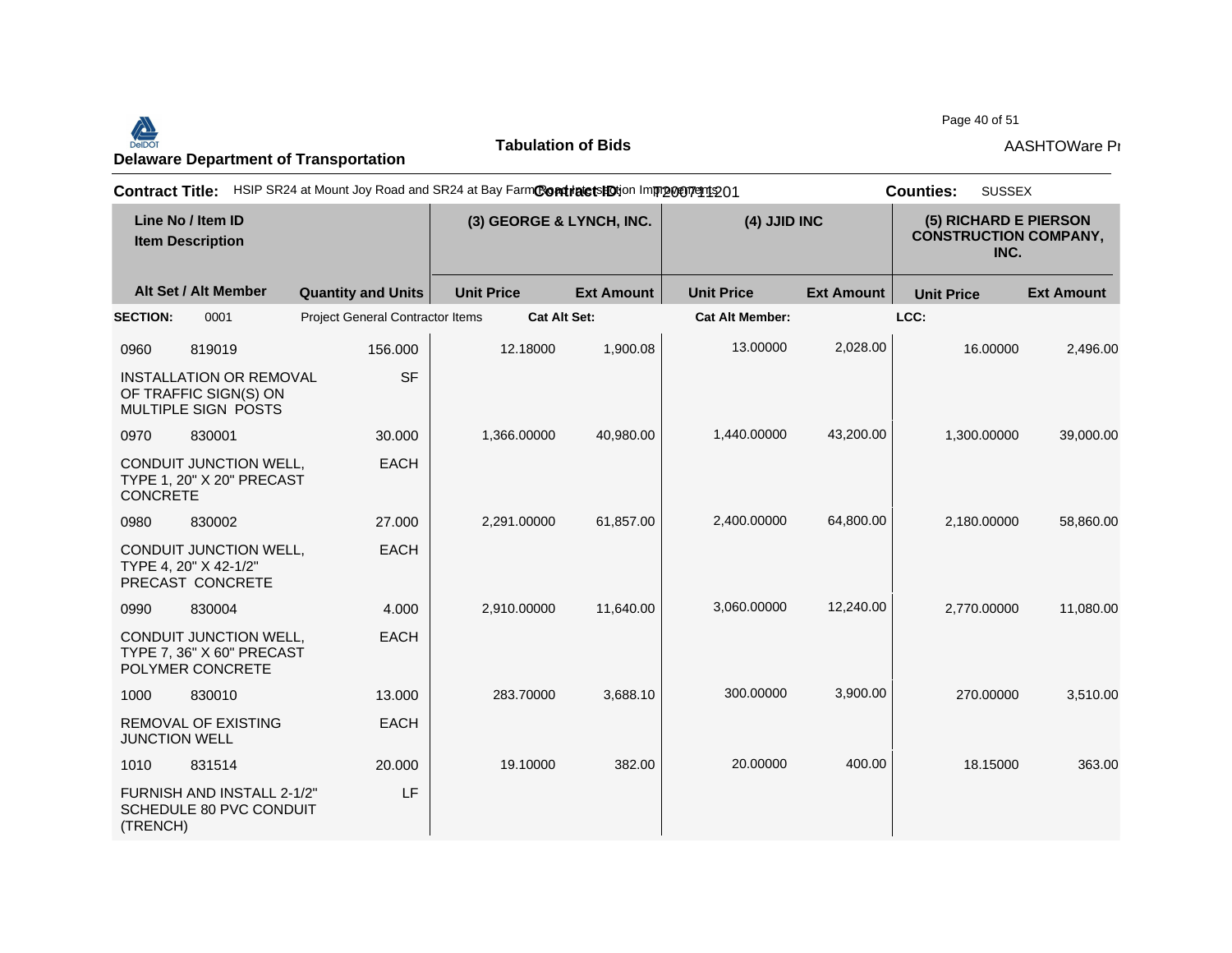Page 41 of 51<br>Delaware Department of Transportation **AASHTOWare Properties AASHTOWare Properties**<br>Delaware Department of Transportation

**Tabulation of Bids**

Page 41 of 51

| <b>Contract Title:</b> |                                                          | HSIP SR24 at Mount Joy Road and SR24 at Bay FarmContialetshighton Imprompt at 201 |                   |                                          |                        |                   | <b>SUSSEX</b><br><b>Counties:</b>                             |                   |  |
|------------------------|----------------------------------------------------------|-----------------------------------------------------------------------------------|-------------------|------------------------------------------|------------------------|-------------------|---------------------------------------------------------------|-------------------|--|
|                        | Line No / Item ID<br><b>Item Description</b>             |                                                                                   |                   | (4) JJID INC<br>(3) GEORGE & LYNCH, INC. |                        |                   | (5) RICHARD E PIERSON<br><b>CONSTRUCTION COMPANY,</b><br>INC. |                   |  |
|                        | Alt Set / Alt Member                                     | <b>Quantity and Units</b>                                                         | <b>Unit Price</b> | <b>Ext Amount</b>                        | <b>Unit Price</b>      | <b>Ext Amount</b> | <b>Unit Price</b>                                             | <b>Ext Amount</b> |  |
| <b>SECTION:</b>        | 0001                                                     | <b>Project General Contractor Items</b>                                           |                   | <b>Cat Alt Set:</b>                      | <b>Cat Alt Member:</b> |                   | LCC:                                                          |                   |  |
| 1020                   | 831515                                                   | 2,770.000                                                                         | 18.38000          | 50,912.60                                | 19.30000               | 53,461.00         | 17.50000                                                      | 48,475.00         |  |
| (TRENCH)               | <b>FURNISH AND INSTALL 3"</b><br>SCHEDULE 80 PVC CONDUIT | LF                                                                                |                   |                                          |                        |                   |                                                               |                   |  |
| 1030                   | 831516                                                   | 8,336.000                                                                         | 23.69000          | 197,479.84                               | 24.90000               | 207,566.40        | 22.55000                                                      | 187,976.80        |  |
| (TRENCH)               | <b>FURNISH AND INSTALL 4"</b><br>SCHEDULE 80 PVC CONDUIT | LF                                                                                |                   |                                          |                        |                   |                                                               |                   |  |
| 1040                   | 831523                                                   | 380,000                                                                           | 25.74000          | 9,781.20                                 | 27.00000               | 10,260.00         | 24.50000                                                      | 9,310.00          |  |
| (TRENCH)               | FURNISH AND INSTALL 2"<br><b>GALVANIZED CONDUIT</b>      | LF                                                                                |                   |                                          |                        |                   |                                                               |                   |  |
| 1050                   | 831543                                                   | 110,000                                                                           | 31.15000          | 3,426.50                                 | 33.00000               | 3,630.00          | 29.65000                                                      | 3,261.50          |  |
| (BORE)                 | FURNISH AND INSTALL 2-1/2"<br>HDPE SDR-13.5 CONDUIT      | LF                                                                                |                   |                                          |                        |                   |                                                               |                   |  |
| 1060                   | 831544                                                   | 350.000                                                                           | 31.52000          | 11,032.00                                | 33.20000               | 11,620.00         | 30.00000                                                      | 10,500.00         |  |
| (BORE)                 | <b>FURNISH AND IN STALL 3"</b><br>HDPE SDR-13.5 CONDUIT  | LF                                                                                |                   |                                          |                        |                   |                                                               |                   |  |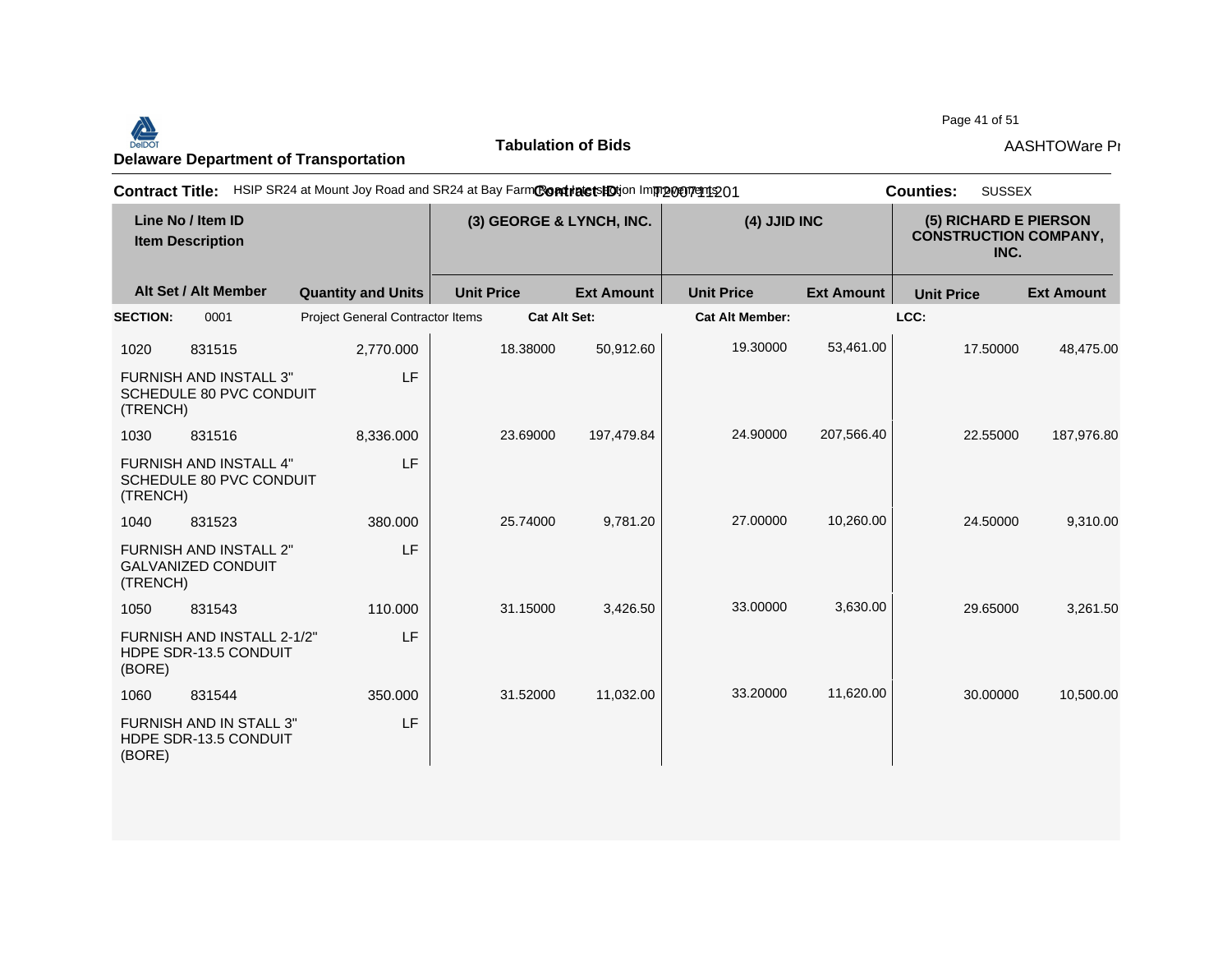Page 42 of 51<br>Delaware Department of Transportation **AASHTOWare Properties AASHTOWare Properties**<br>Delaware Department of Transportation

**Tabulation of Bids**

Page 42 of 51

| <b>Contract Title:</b> |                                                                                                                              | HSIP SR24 at Mount Joy Road and SR24 at Bay FarmContractshotion Improvement 201 |                   |                                          |                        |                   | <b>SUSSEX</b><br><b>Counties:</b>                             |                   |
|------------------------|------------------------------------------------------------------------------------------------------------------------------|---------------------------------------------------------------------------------|-------------------|------------------------------------------|------------------------|-------------------|---------------------------------------------------------------|-------------------|
|                        | Line No / Item ID<br><b>Item Description</b>                                                                                 |                                                                                 |                   | (4) JJID INC<br>(3) GEORGE & LYNCH, INC. |                        |                   | (5) RICHARD E PIERSON<br><b>CONSTRUCTION COMPANY,</b><br>INC. |                   |
|                        | Alt Set / Alt Member                                                                                                         | <b>Quantity and Units</b>                                                       | <b>Unit Price</b> | <b>Ext Amount</b>                        | <b>Unit Price</b>      | <b>Ext Amount</b> | <b>Unit Price</b>                                             | <b>Ext Amount</b> |
| <b>SECTION:</b>        | 0001                                                                                                                         | <b>Project General Contractor Items</b>                                         |                   | <b>Cat Alt Set:</b>                      | <b>Cat Alt Member:</b> |                   | LCC:                                                          |                   |
| 1070                   | 831545                                                                                                                       | 2,150.000                                                                       | 32.83000          | 70,584.50                                | 34.60000               | 74,390.00         | 31.25000                                                      | 67,187.50         |
| (BORE)                 | <b>FURNISH AND INSTALL 4"</b><br>HDPE SDR-13.5 CONDUIT                                                                       | LF                                                                              |                   |                                          |                        |                   |                                                               |                   |
| 1080                   | 831574                                                                                                                       | 116,000                                                                         | 18.92000          | 2,194.72                                 | 20.00000               | 2,320.00          | 18.00000                                                      | 2,088.00          |
| <b>OPEN CUT</b>        | <b>FURNISH AND INSTALL</b><br>SECOND AND SUBSEQUENT<br>ADDITIONAL 4" SCHEDULE 80<br>PVC CONDUIT IN TRENCH OR                 | LF                                                                              |                   |                                          |                        |                   |                                                               |                   |
| 1090                   | 831578                                                                                                                       | 41.000                                                                          | 7.62000           | 312.42                                   | 8.00000                | 328.00            | 7.25000                                                       | 297.25            |
|                        | <b>FURNISH AND INSTALL</b><br>SECOND AND SUBSEQUENT<br>ADDITIONAL 4" HDPE SDR-<br>13.5 CONDUIT IN<br><b>DIRECTIONAL BORE</b> | LF                                                                              |                   |                                          |                        |                   |                                                               |                   |
| 1100                   | 832006                                                                                                                       | 800,000                                                                         | 5.24000           | 4,192.00                                 | 5.50000                | 4,400.00          | 4.99000                                                       | 3,992.00          |
| USE-2                  | <b>FURNISH AND INSTALL 1-</b><br>CONDUCTOR #2 AWG<br>STRANDED COPPER, TYPE                                                   | LF                                                                              |                   |                                          |                        |                   |                                                               |                   |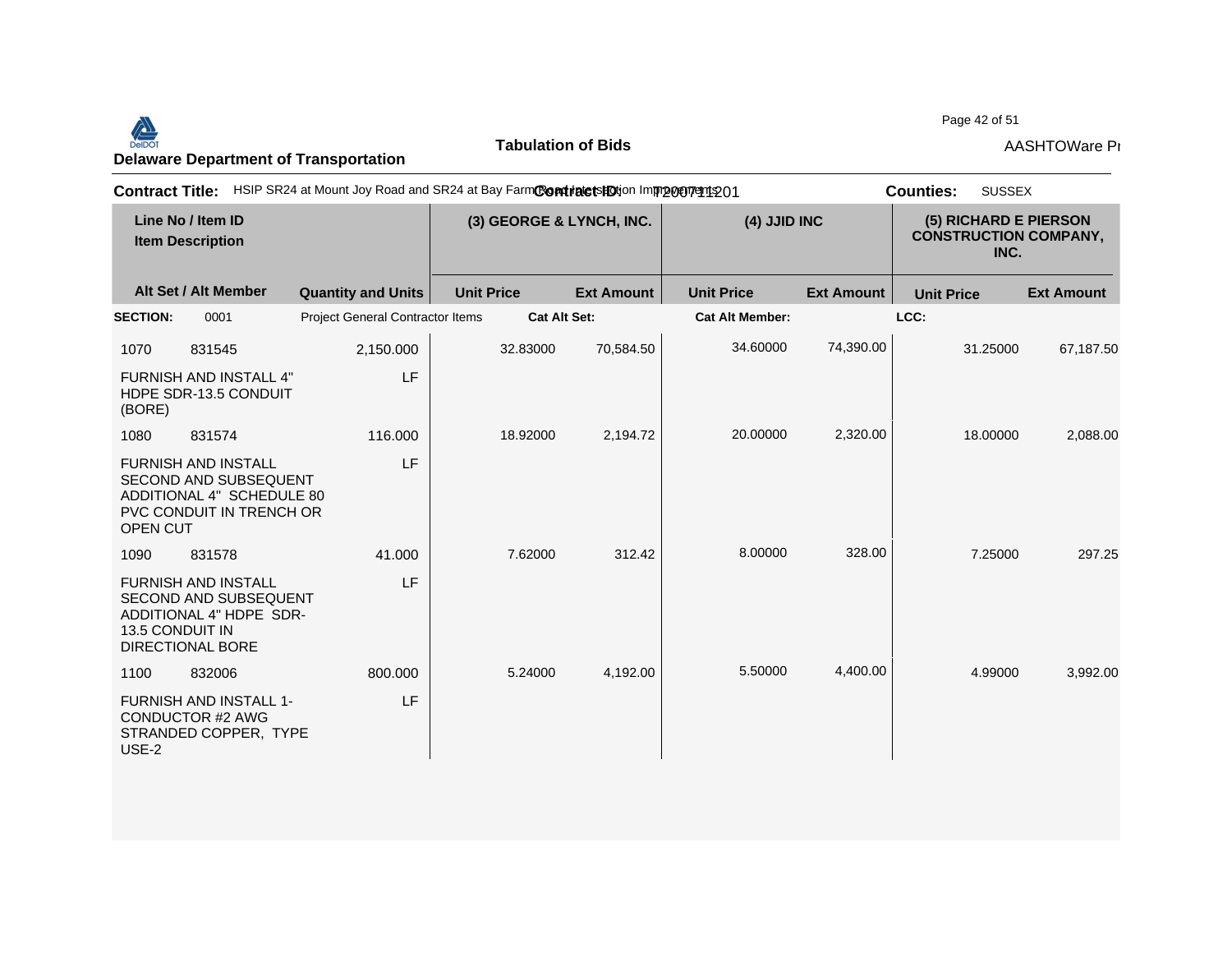Page 43 of 51<br>Delaware Department of Transportation **AASHTOWare Properties AASHTOWare Properties**<br>Delaware Department of Transportation

**Tabulation of Bids**

Page 43 of 51

|                                                                                     | Contract Title: HSIP SR24 at Mount Joy Road and SR24 at Bay FarmContractsHDtion Improment 201 |                   |                          |                        |                   | <b>SUSSEX</b><br><b>Counties:</b>                             |                   |
|-------------------------------------------------------------------------------------|-----------------------------------------------------------------------------------------------|-------------------|--------------------------|------------------------|-------------------|---------------------------------------------------------------|-------------------|
| Line No / Item ID<br><b>Item Description</b>                                        |                                                                                               |                   | (3) GEORGE & LYNCH, INC. | (4) JJID INC           |                   | (5) RICHARD E PIERSON<br><b>CONSTRUCTION COMPANY,</b><br>INC. |                   |
| Alt Set / Alt Member                                                                | <b>Quantity and Units</b>                                                                     | <b>Unit Price</b> | <b>Ext Amount</b>        | <b>Unit Price</b>      | <b>Ext Amount</b> | <b>Unit Price</b>                                             | <b>Ext Amount</b> |
| <b>SECTION:</b><br>0001                                                             | Project General Contractor Items                                                              |                   | <b>Cat Alt Set:</b>      | <b>Cat Alt Member:</b> |                   | LCC:                                                          |                   |
| 1110<br>832008                                                                      | 17,500.000                                                                                    | 2.42000           | 42,350.00                | 2.50000                | 43,750.00         | 2.30000                                                       | 40,250.00         |
| <b>FURNISH AND INSTALL 1-</b><br><b>CONDUCTOR #6 STRANDED</b><br>COPPER, TYPE USE-2 | LF                                                                                            |                   |                          |                        |                   |                                                               |                   |
| 1120<br>832025                                                                      | 2,100.000                                                                                     | 2.63000           | 5,523.00                 | 2.75000                | 5,775.00          | 2.50000                                                       | 5,250.00          |
| <b>FURNISH AND INSTALL 4-</b><br>CONDUCTOR #18 AWG<br>SHIELDED OPTICOM CABLE        | LF                                                                                            |                   |                          |                        |                   |                                                               |                   |
| 1130<br>832027                                                                      | 4.748.000                                                                                     | 2.21000           | 10,493.08                | 2.30000                | 10,920.40         | 2.10000                                                       | 9,970.80          |
| <b>FURNISH AND INSTALL 1-</b><br><b>CONDUCTOR #14 AWG</b><br>SHIELDED CABLE         | LF                                                                                            |                   |                          |                        |                   |                                                               |                   |
| 1140<br>832029                                                                      | 210,000                                                                                       | 6.04000           | 1,268.40                 | 6.35000                | 1,333.50          | 5.75000                                                       | 1,207.50          |
| FURNISH AND INSTALL #8/2<br>WIRE UF W/GROUND                                        | LF                                                                                            |                   |                          |                        |                   |                                                               |                   |
| 1150<br>832032                                                                      | 700.000                                                                                       | 2.58000           | 1,806.00                 | 2.70000                | 1,890.00          | 2.45000                                                       | 1,715.00          |
| FURNISH AND INSTALL 14/4<br><b>TRAFFIC CONTROL CABLE</b>                            | LF                                                                                            |                   |                          |                        |                   |                                                               |                   |
| 1160<br>832033                                                                      | 2,125.000                                                                                     | 3.62000           | 7,692.50                 | 3.80000                | 8,075.00          | 3.45000                                                       | 7,331.25          |
| <b>FURISH AND INSTALL 14/9</b><br><b>TRAFFIC CONTROL CABLE</b>                      | LF                                                                                            |                   |                          |                        |                   |                                                               |                   |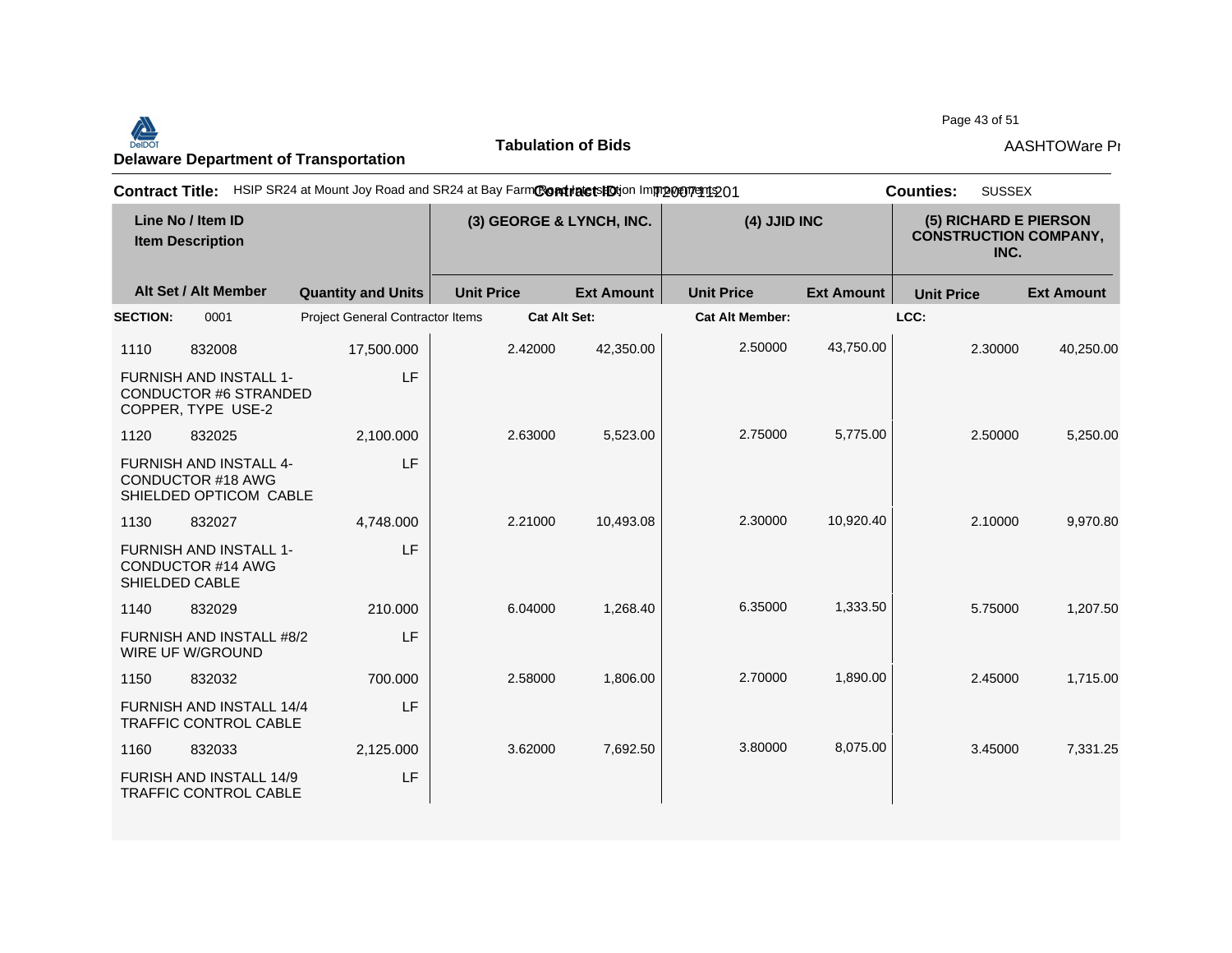# Page 44 of 51<br>Delaware Department of Transportation **AASHTOWare Properties AASHTOWare Properties**<br>Delaware Department of Transportation

**Tabulation of Bids**

Page 44 of 51

|                                              |                                                                      | Contract Title: HSIP SR24 at Mount Joy Road and SR24 at Bay FarmContractsHDtion Imprograms 01 |                   |                   |                        |                                                               | <b>SUSSEX</b><br><b>Counties:</b> |                   |
|----------------------------------------------|----------------------------------------------------------------------|-----------------------------------------------------------------------------------------------|-------------------|-------------------|------------------------|---------------------------------------------------------------|-----------------------------------|-------------------|
| Line No / Item ID<br><b>Item Description</b> |                                                                      | (3) GEORGE & LYNCH, INC.                                                                      |                   | (4) JJID INC      |                        | (5) RICHARD E PIERSON<br><b>CONSTRUCTION COMPANY,</b><br>INC. |                                   |                   |
|                                              | Alt Set / Alt Member                                                 | <b>Quantity and Units</b>                                                                     | <b>Unit Price</b> | <b>Ext Amount</b> | <b>Unit Price</b>      | <b>Ext Amount</b>                                             | <b>Unit Price</b>                 | <b>Ext Amount</b> |
| <b>SECTION:</b>                              | 0001                                                                 | Project General Contractor Items                                                              |                   | Cat Alt Set:      | <b>Cat Alt Member:</b> |                                                               | LCC:                              |                   |
| 1170                                         | 832034                                                               | 660,000                                                                                       | 4.58000           | 3,022.80          | 4.80000                | 3,168.00                                                      | 4.35000                           | 2,871.00          |
|                                              | FURISH AND INSTALL 14/16<br><b>TRAFFIC CONTROL CABLE</b>             | LF                                                                                            |                   |                   |                        |                                                               |                                   |                   |
| 1180                                         | 832035                                                               | 2,970.000                                                                                     | 1.21000           | 3,593.70          | 1.30000                | 3,861.00                                                      | 1.15000                           | 3,415.50          |
| <b>CONDUIT OR</b>                            | REMOVAL OF CABLE FROM<br><b>TRAFFIC /LIGHTING POLE</b>               | LF                                                                                            |                   |                   |                        |                                                               |                                   |                   |
| 1190                                         | 832507                                                               | 2,030.000                                                                                     | 2.89000           | 5,866.70          | 3.00000                | 6,090.00                                                      | 2.75000                           | 5,582.50          |
|                                              | FURNISH AND INSTALL 14/5<br>TRAFFIC CONTROL CABLE                    | LF                                                                                            |                   |                   |                        |                                                               |                                   |                   |
| 1200                                         | 834003                                                               | 8.000                                                                                         | 5,369.00000       | 42,952.00         | 5,600.00000            | 44,800.00                                                     | 5,110.00000                       | 40,880.00         |
|                                              | POLE BASE, TYPE 3B                                                   | <b>EACH</b>                                                                                   |                   |                   |                        |                                                               |                                   |                   |
| 1210                                         | 834005                                                               | 9.000                                                                                         | 783.00000         | 7,047.00          | 820.00000              | 7,380.00                                                      | 745.00000                         | 6,705.00          |
|                                              | POLE BASE, TYPE 4A                                                   | <b>EACH</b>                                                                                   |                   |                   |                        |                                                               |                                   |                   |
| 1220                                         | 834006                                                               | 30.000                                                                                        | 1,192.40000       | 35,772.00         | 1,250.00000            | 37,500.00                                                     | 1,135.00000                       | 34,050.00         |
|                                              | POLE BASE, TYPE 6                                                    | <b>EACH</b>                                                                                   |                   |                   |                        |                                                               |                                   |                   |
| 1230                                         | 834501                                                               | 2.100                                                                                         | 1,750.00000       | 3,675.00          | 1,840.00000            | 3,864.00                                                      | 1,665.00000                       | 3,496.50          |
|                                              | PARTIAL REMOVAL OF<br>CONCRETE POLE BASES AND<br>CABINET FOUNDATIONS | <b>CY</b>                                                                                     |                   |                   |                        |                                                               |                                   |                   |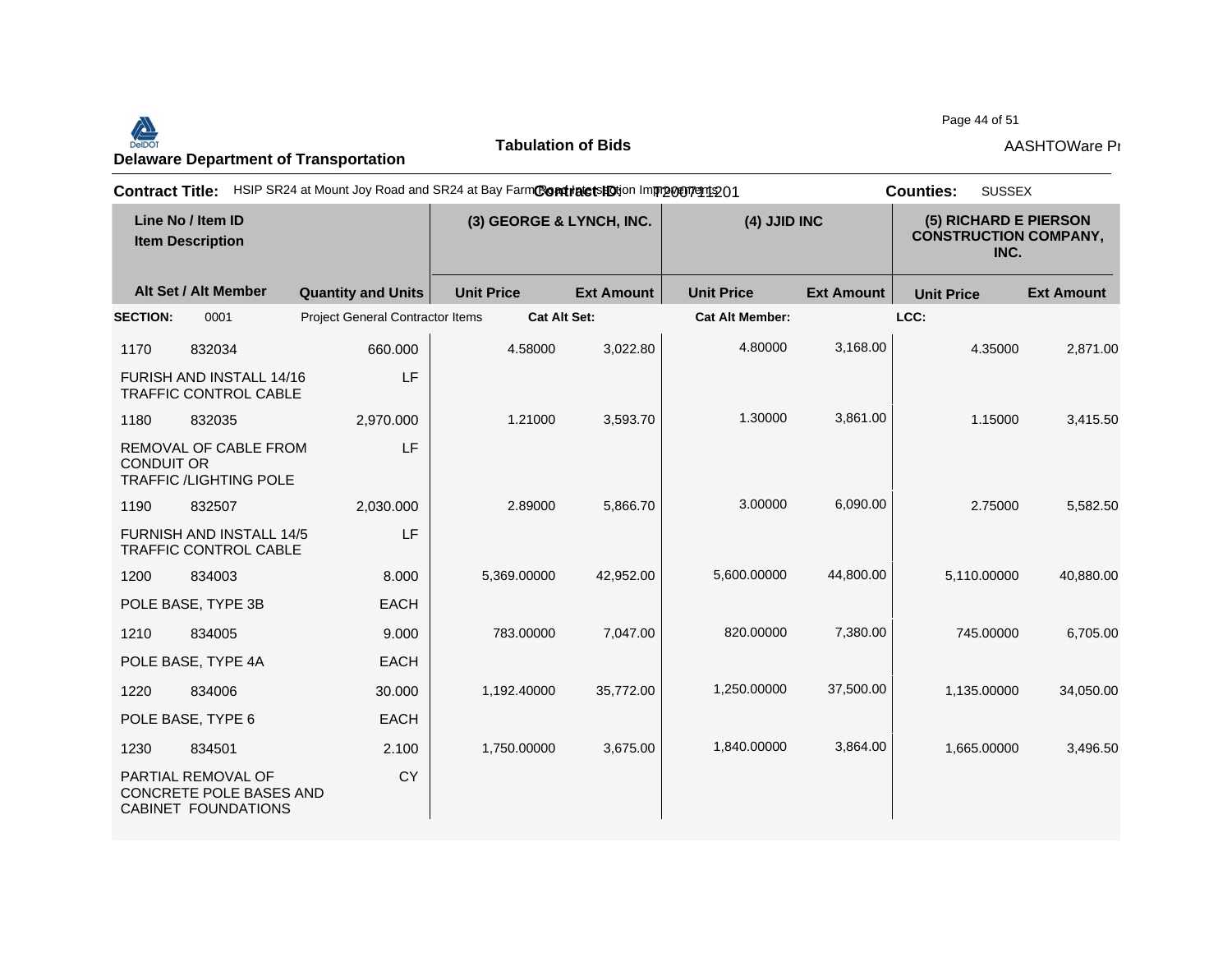Page 45 of 51<br>Delaware Department of Transportation **AASHTOWare Properties AASHTOWare Properties**<br>Delaware Department of Transportation

**Tabulation of Bids**

Page 45 of 51

| <b>Contract Title:</b>                       |                                                                                       | HSIP SR24 at Mount Joy Road and SR24 at Bay FarmContratetsHDtion Improceptedto1 |                          |                     |                        |                   | <b>SUSSEX</b><br><b>Counties:</b>                             |                   |
|----------------------------------------------|---------------------------------------------------------------------------------------|---------------------------------------------------------------------------------|--------------------------|---------------------|------------------------|-------------------|---------------------------------------------------------------|-------------------|
| Line No / Item ID<br><b>Item Description</b> |                                                                                       |                                                                                 | (3) GEORGE & LYNCH, INC. |                     | (4) JJID INC           |                   | (5) RICHARD E PIERSON<br><b>CONSTRUCTION COMPANY,</b><br>INC. |                   |
|                                              | Alt Set / Alt Member                                                                  | <b>Quantity and Units</b>                                                       | <b>Unit Price</b>        | <b>Ext Amount</b>   | <b>Unit Price</b>      | <b>Ext Amount</b> | <b>Unit Price</b>                                             | <b>Ext Amount</b> |
| <b>SECTION:</b>                              | 0001                                                                                  | <b>Project General Contractor Items</b>                                         |                          | <b>Cat Alt Set:</b> | <b>Cat Alt Member:</b> |                   | LCC:                                                          |                   |
| 1240                                         | 835003                                                                                | 2.000                                                                           | 1,650.00000              | 3,300.00            | 1,730.00000            | 3,460.00          | 1,570.00000                                                   | 3,140.00          |
|                                              | <b>CABINET BASE TYPE P</b>                                                            | <b>EACH</b>                                                                     |                          |                     |                        |                   |                                                               |                   |
| 1250                                         | 835004                                                                                | 2.000                                                                           | 1,670.00000              | 3,340.00            | 1,750.00000            | 3,500.00          | 1,590.00000                                                   | 3,180.00          |
|                                              | <b>CABINET BASE TYPE R</b>                                                            | <b>EACH</b>                                                                     |                          |                     |                        |                   |                                                               |                   |
| 1260                                         | 835500                                                                                | 4.000                                                                           | 2,364.00000              | 9,456.00            | 2,480.00000            | 9,920.00          | 2,250.00000                                                   | 9,000.00          |
| <b>SWITCH</b>                                | <b>FURNISH AND INSTALL</b><br>ADDITIONAL DISCONNECT                                   | <b>EACH</b>                                                                     |                          |                     |                        |                   |                                                               |                   |
| 1270                                         | 836502                                                                                | 9.000                                                                           | 941.00000                | 8,469.00            | 1,000.00000            | 9,000.00          | 895.00000                                                     | 8,055.00          |
|                                              | <b>FURNISH AND INSTALL</b><br>PEDESTAL POLE                                           | <b>EACH</b>                                                                     |                          |                     |                        |                   |                                                               |                   |
| 1280                                         | 836503                                                                                | 4.000                                                                           | 288.90000                | 1,155.60            | 300.00000              | 1,200.00          | 275.00000                                                     | 1,100.00          |
|                                              | REMOVE STEEL POLE (EQUAL<br>TO OR GREATER THAN 15<br>AND LESS THAN 40'                | <b>EACH</b>                                                                     |                          |                     |                        |                   |                                                               |                   |
| 1290                                         | 836504                                                                                | 6.000                                                                           | 1,760.00000              | 10,560.00           | 1,850.00000            | 11,100.00         | 1,675.00000                                                   | 10,050.00         |
| <b>UP TO 60'</b>                             | <b>INSTALLATION OF STEEL</b><br><b>MAST ARM POLE WITH</b><br>SINGLE OR TWIN MAST ARMS | <b>EACH</b>                                                                     |                          |                     |                        |                   |                                                               |                   |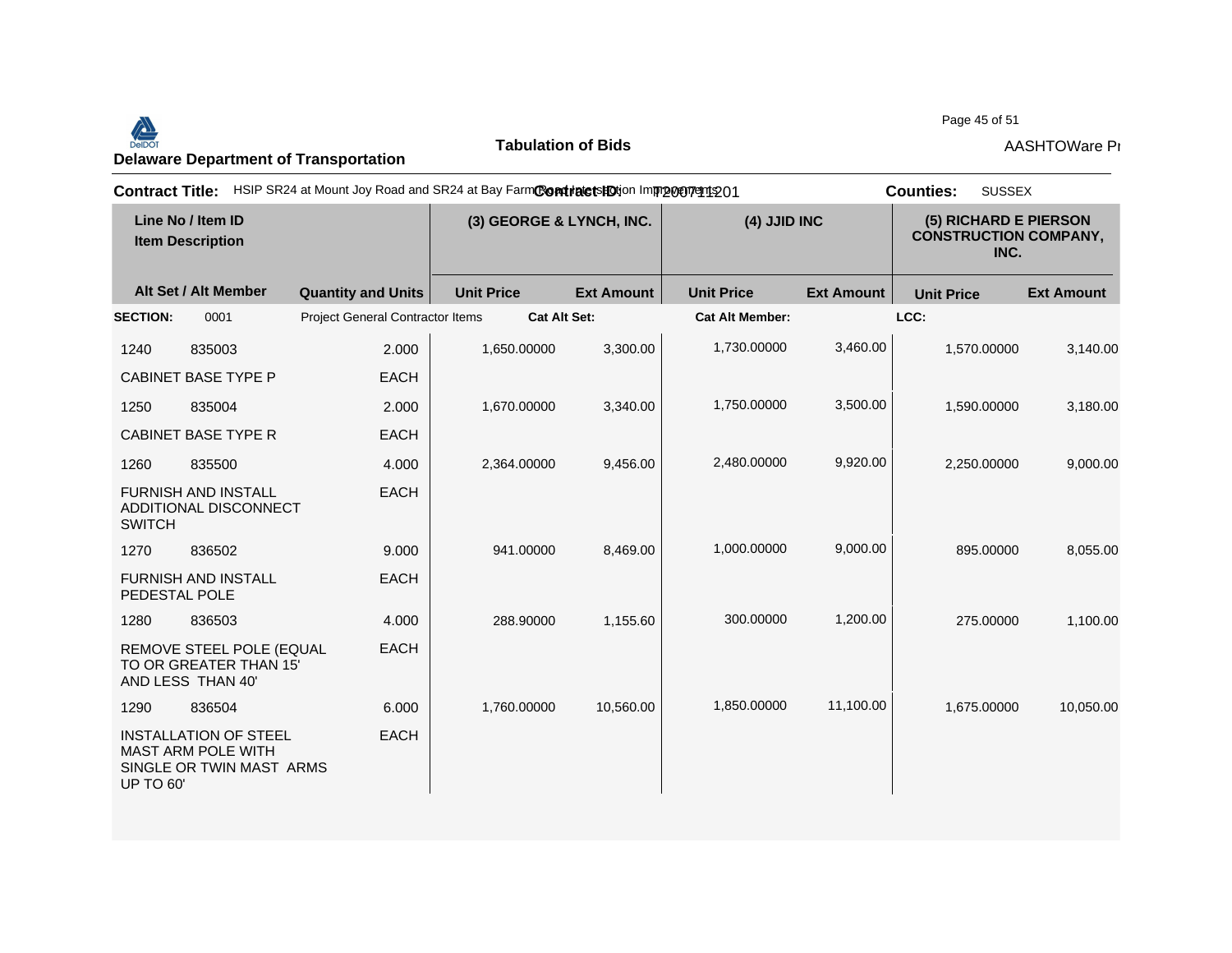Page 46 of 51<br>Delaware Department of Transportation **AASHTOWare Properties AASHTOWare Properties**<br>Delaware Department of Transportation

**Tabulation of Bids**

Page 46 of 51

| HSIP SR24 at Mount Joy Road and SR24 at Bay FarmContraters HDtion Improvement 201<br><b>Contract Title:</b><br><b>Counties:</b> |                                                                             |                                         |                   |                     |                        |                                                               |                   | <b>SUSSEX</b>     |
|---------------------------------------------------------------------------------------------------------------------------------|-----------------------------------------------------------------------------|-----------------------------------------|-------------------|---------------------|------------------------|---------------------------------------------------------------|-------------------|-------------------|
| Line No / Item ID<br><b>Item Description</b>                                                                                    |                                                                             | (3) GEORGE & LYNCH, INC.                |                   | (4) JJID INC        |                        | (5) RICHARD E PIERSON<br><b>CONSTRUCTION COMPANY,</b><br>INC. |                   |                   |
|                                                                                                                                 | Alt Set / Alt Member                                                        | <b>Quantity and Units</b>               | <b>Unit Price</b> | <b>Ext Amount</b>   | <b>Unit Price</b>      | <b>Ext Amount</b>                                             | <b>Unit Price</b> | <b>Ext Amount</b> |
| <b>SECTION:</b>                                                                                                                 | 0001                                                                        | <b>Project General Contractor Items</b> |                   | <b>Cat Alt Set:</b> | <b>Cat Alt Member:</b> |                                                               | LCC:              |                   |
| 1300                                                                                                                            | 837002                                                                      | 64.000                                  | 372.93000         | 23,867.52           | 390.00000              | 24,960.00                                                     | 355.00000         | 22,720.00         |
| <b>RIGID MOUNT</b>                                                                                                              | <b>FURNISH AND INSTALL 12"</b><br>LED SIGNAL HEAD SECTION,                  | <b>EACH</b>                             |                   |                     |                        |                                                               |                   |                   |
| 1310                                                                                                                            | 837007                                                                      | 16.000                                  | 288.90000         | 4,622.40            | 300.00000              | 4,800.00                                                      | 275.00000         | 4,400.00          |
|                                                                                                                                 | <b>FURNISH AND INSTALL</b><br>SIGNAL HEAD BACKPLATE                         | <b>EACH</b>                             |                   |                     |                        |                                                               |                   |                   |
| 1320                                                                                                                            | 837008                                                                      | 9.000                                   | 562.00000         | 5,058.00            | 590.00000              | 5,310.00                                                      | 535.00000         | 4,815.00          |
|                                                                                                                                 | <b>FURNISH AND INSTALL 16"</b><br><b>LED COUNTDOWN</b><br>PEDESTRIAN SIGNAL | <b>EACH</b>                             |                   |                     |                        |                                                               |                   |                   |
| 1330                                                                                                                            | 837010                                                                      | 9.000                                   | 323.60000         | 2,912.40            | 340.00000              | 3,060.00                                                      | 308.00000         | 2,772.00          |
| <b>WITH SIGN</b>                                                                                                                | <b>FURNISH AND INSTALL</b><br>PEDESTRIAN PUSHBUTTON                         | <b>EACH</b>                             |                   |                     |                        |                                                               |                   |                   |
| 1340                                                                                                                            | 837011                                                                      | 10.000                                  | 152,32000         | 1,523.20            | 160.00000              | 1,600.00                                                      | 145.00000         | 1,450.00          |
| <b>SIGNAL HEAD</b>                                                                                                              | <b>REALIGN OR SLIDE EXISTING</b>                                            | <b>EACH</b>                             |                   |                     |                        |                                                               |                   |                   |
| 1350                                                                                                                            | 838009                                                                      | 440.000                                 | 2.84000           | 1.249.60            | 3.00000                | 1,320.00                                                      | 2.70000           | 1,188.00          |
| <b>HARDWARE</b>                                                                                                                 | <b>REMOVAL OF MESSENGER</b><br>WIRE, CABLE AND                              | LF                                      |                   |                     |                        |                                                               |                   |                   |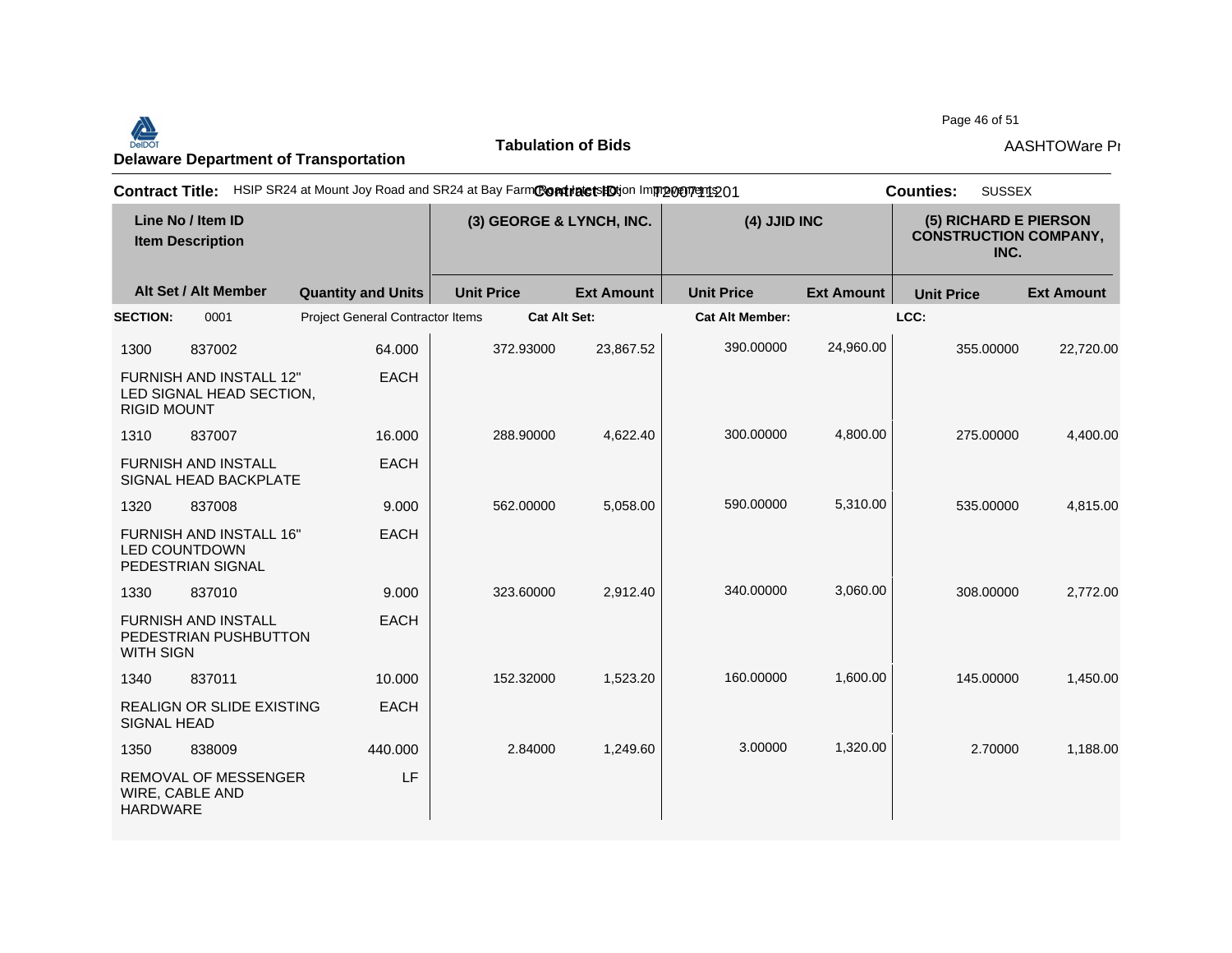Page 47 of 51<br>Delaware Department of Transportation **AASHTOWare Properties AASHTOWare Properties**<br>Delaware Department of Transportation

**Tabulation of Bids**

Page 47 of 51

| <b>Contract Title:</b>                       |                                                                                  | HSIP SR24 at Mount Joy Road and SR24 at Bay FarmContratetsHDtion Improcurent 201 |                   |                     |                        |                                                               | <b>SUSSEX</b><br><b>Counties:</b> |                   |
|----------------------------------------------|----------------------------------------------------------------------------------|----------------------------------------------------------------------------------|-------------------|---------------------|------------------------|---------------------------------------------------------------|-----------------------------------|-------------------|
| Line No / Item ID<br><b>Item Description</b> |                                                                                  | (3) GEORGE & LYNCH, INC.                                                         |                   | (4) JJID INC        |                        | (5) RICHARD E PIERSON<br><b>CONSTRUCTION COMPANY,</b><br>INC. |                                   |                   |
|                                              | Alt Set / Alt Member                                                             | <b>Quantity and Units</b>                                                        | <b>Unit Price</b> | <b>Ext Amount</b>   | <b>Unit Price</b>      | <b>Ext Amount</b>                                             | <b>Unit Price</b>                 | <b>Ext Amount</b> |
| <b>SECTION:</b>                              | 0001                                                                             | Project General Contractor Items                                                 |                   | <b>Cat Alt Set:</b> | <b>Cat Alt Member:</b> |                                                               | LCC:                              |                   |
| 1360                                         | 838500                                                                           | 4.000                                                                            | 167.00000         | 668.00              | 175.00000              | 700.00                                                        | 159.00000                         | 636.00            |
| <b>ATTACHMENT</b>                            | <b>REMOVAL OF SPAN WIRE</b>                                                      | <b>EACH</b>                                                                      |                   |                     |                        |                                                               |                                   |                   |
| 1370                                         | 838504                                                                           | 24.000                                                                           | 47.30000          | 1,135.20            | 50.00000               | 1,200.00                                                      | 45.00000                          | 1,080.00          |
| <b>ARM</b>                                   | REMOVAL OF SIGNAL HEAD<br>OR OPTICOM DETECTOR<br>FROM SPAN WIRE OR MAST          | <b>EACH</b>                                                                      |                   |                     |                        |                                                               |                                   |                   |
| 1380                                         | 842005                                                                           | 2.000                                                                            | 1,156.00000       | 2,312.00            | 1,200.00000            | 2,400.00                                                      | 1,100.00000                       | 2,200.00          |
| <b>METAL POLE</b>                            | <b>REMOVAL OF ELECTRIC</b><br>SERVICE ON WOOD OR                                 | <b>EACH</b>                                                                      |                   |                     |                        |                                                               |                                   |                   |
| 1390                                         | 842501                                                                           | 2.000                                                                            | 3,415.00000       | 6,830.00            | 3,600.00000            | 7,200.00                                                      | 3,250.00000                       | 6,500.00          |
| AMP)                                         | <b>FURNISH AND INSTALL</b><br>ELECTRIC UTILITY SERVICE<br>EQUIPMENT 120/240 (100 | <b>EACH</b>                                                                      |                   |                     |                        |                                                               |                                   |                   |
| 1400                                         | 842502                                                                           | 2.000                                                                            | 3,415.00000       | 6,830.00            | 3,600.00000            | 7,200.00                                                      | 3,250.00000                       | 6,500.00          |
| AMP)                                         | <b>FURNISH AND INSTALL</b><br>ELECTRIC UTILITY SERVICE<br>EQUIPMENT 120/240 (200 | <b>EACH</b>                                                                      |                   |                     |                        |                                                               |                                   |                   |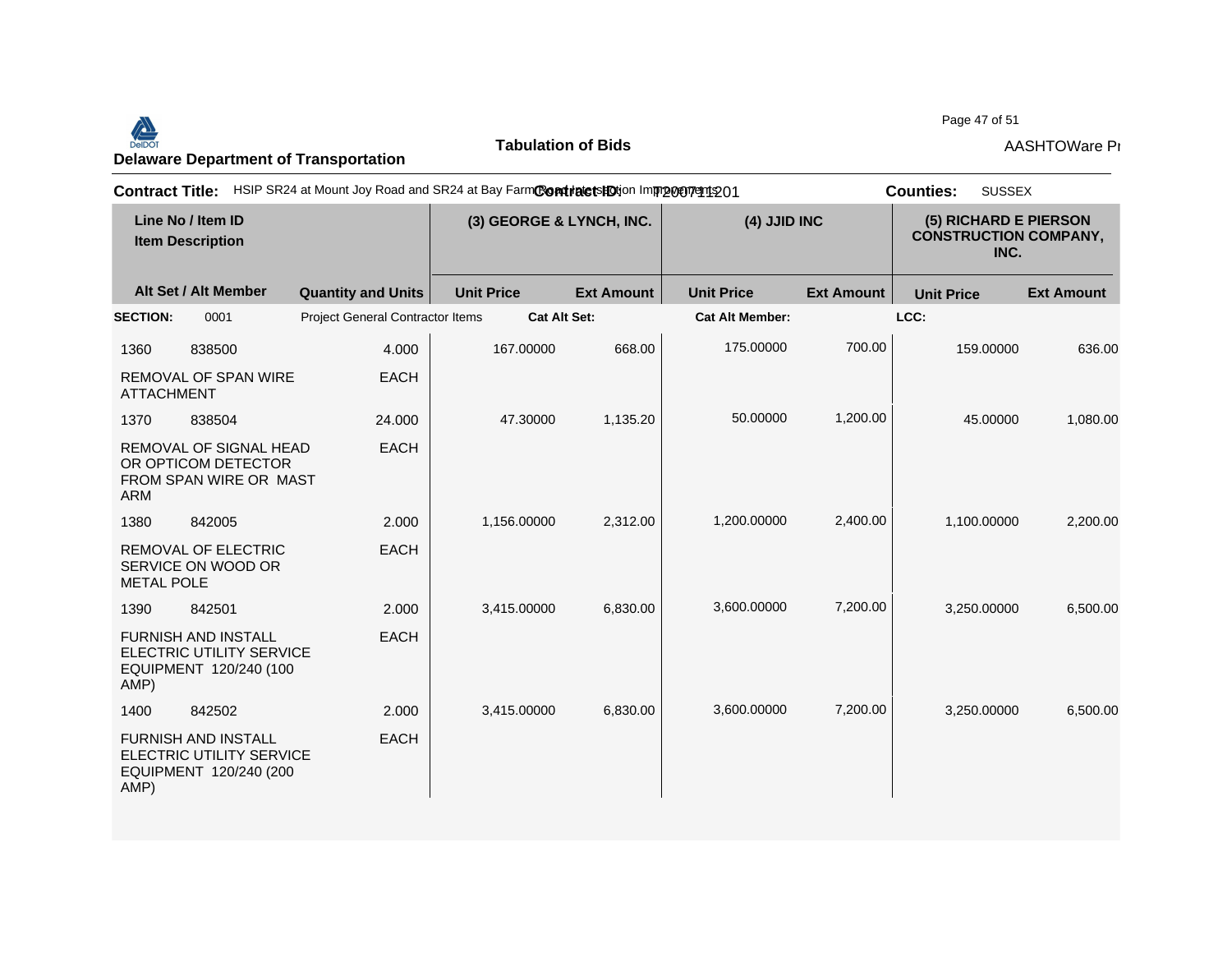Page 48 of 51<br>Delaware Department of Transportation **AASHTOWare Properties AASHTOWare Properties**<br>Delaware Department of Transportation

**Tabulation of Bids**

Page 48 of 51

| <b>Contract Title:</b>                       |                                                                                                                    | HSIP SR24 at Mount Joy Road and SR24 at Bay FarmContialetshotion Improvement 201 |                   |                     |                        |                                                               | <b>SUSSEX</b><br><b>Counties:</b> |                   |
|----------------------------------------------|--------------------------------------------------------------------------------------------------------------------|----------------------------------------------------------------------------------|-------------------|---------------------|------------------------|---------------------------------------------------------------|-----------------------------------|-------------------|
| Line No / Item ID<br><b>Item Description</b> |                                                                                                                    | (3) GEORGE & LYNCH, INC.                                                         |                   | (4) JJID INC        |                        | (5) RICHARD E PIERSON<br><b>CONSTRUCTION COMPANY,</b><br>INC. |                                   |                   |
|                                              | Alt Set / Alt Member                                                                                               | <b>Quantity and Units</b>                                                        | <b>Unit Price</b> | <b>Ext Amount</b>   | <b>Unit Price</b>      | <b>Ext Amount</b>                                             | <b>Unit Price</b>                 | <b>Ext Amount</b> |
| <b>SECTION:</b>                              | 0001                                                                                                               | <b>Project General Contractor Items</b>                                          |                   | <b>Cat Alt Set:</b> | <b>Cat Alt Member:</b> |                                                               | LCC:                              |                   |
| 1410                                         | 844001                                                                                                             | 8.000                                                                            | 1,077.00000       | 8,616.00            | 1,130.00000            | 9,040.00                                                      | 1,025.00000                       | 8,200.00          |
|                                              | FURNISH AND INSTALL<br><b>OPTICOM EMERGENCY</b><br>PREEMPTION DETECTOR                                             | <b>EACH</b>                                                                      |                   |                     |                        |                                                               |                                   |                   |
| 1420                                         | 846001                                                                                                             | 1,960.000                                                                        | 18.38000          | 36,024.80           | 19.30000               | 37,828.00                                                     | 17.50000                          | 34,300.00         |
| <b>SAWCUT</b>                                | <b>FURNISH AND INSTALL LOOP</b><br>WIRE 1-CONDUCTOR #14<br>AWG ENCASED IN 1/4"<br><b>FLEXIBLE TUBING IN A LOOP</b> | LF                                                                               |                   |                     |                        |                                                               |                                   |                   |
| 1430                                         | 846002                                                                                                             | 110.000                                                                          | 18.75000          | 2,062.50            | 19.70000               | 2,167.00                                                      | 17.85000                          | 1,963.50          |
|                                              | FURNISH AND INSTALL A 1-1/2<br><b>INCH GALVANIZED RIGID</b><br>METAL CONDUIT DETECTOR<br>SLEEVE WITH LOOP WIRE     | LF                                                                               |                   |                     |                        |                                                               |                                   |                   |
| 1440                                         | 847001                                                                                                             | 1.000                                                                            | 248.00000         | 248.00              | 260.00000              | 260.00                                                        | 235.75000                         | 235.75            |
| <b>CABINET</b>                               | INSTALL OR REMOVAL OF<br>POLE OR POST MOUNTED                                                                      | <b>EACH</b>                                                                      |                   |                     |                        |                                                               |                                   |                   |
| 1450                                         | 847002                                                                                                             | 3.000                                                                            | 380.30000         | 1,140.90            | 400.00000              | 1,200.00                                                      | 362.00000                         | 1,086.00          |
| <b>CABINET</b>                               | INSTALL OR REMOVAL OF<br><b>BASE OR PAD MOUNTED</b>                                                                | <b>EACH</b>                                                                      |                   |                     |                        |                                                               |                                   |                   |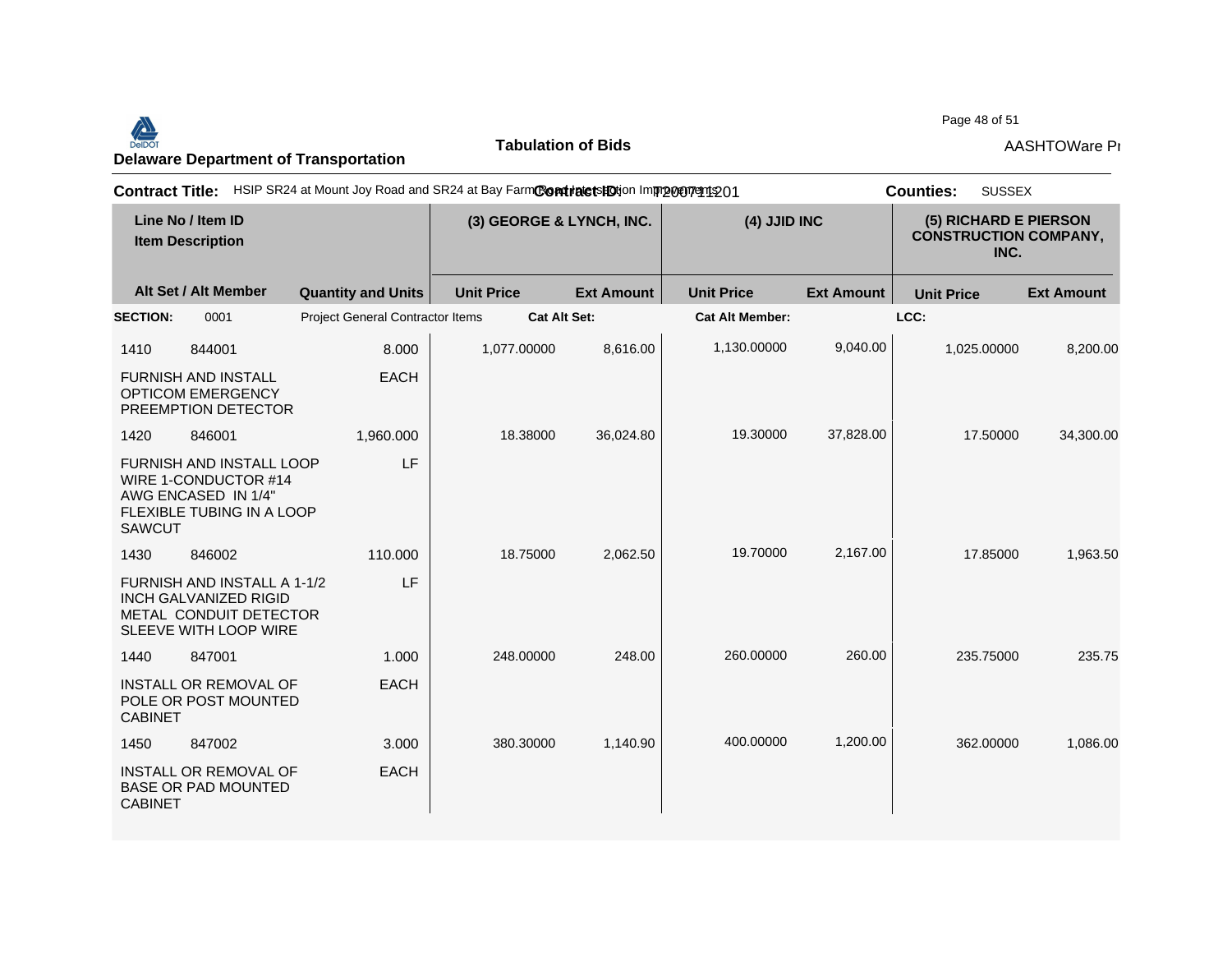Page 49 of 51<br>Delaware Department of Transportation **AASHTOWare Properties AASHTOWare Properties**<br>Delaware Department of Transportation

**Tabulation of Bids**

Page 49 of 51

| HSIP SR24 at Mount Joy Road and SR24 at Bay FarmContinute tshotion Improvement 201<br><b>Contract Title:</b> | <b>SUSSEX</b><br><b>Counties:</b> |                   |                          |                        |                   |                   |                                                               |
|--------------------------------------------------------------------------------------------------------------|-----------------------------------|-------------------|--------------------------|------------------------|-------------------|-------------------|---------------------------------------------------------------|
| Line No / Item ID<br><b>Item Description</b>                                                                 |                                   |                   | (3) GEORGE & LYNCH, INC. |                        | (4) JJID INC      |                   | (5) RICHARD E PIERSON<br><b>CONSTRUCTION COMPANY,</b><br>INC. |
| Alt Set / Alt Member                                                                                         | <b>Quantity and Units</b>         | <b>Unit Price</b> | <b>Ext Amount</b>        | <b>Unit Price</b>      | <b>Ext Amount</b> | <b>Unit Price</b> | <b>Ext Amount</b>                                             |
| <b>SECTION:</b><br>0001                                                                                      | Project General Contractor Items  |                   | <b>Cat Alt Set:</b>      | <b>Cat Alt Member:</b> |                   | LCC:              |                                                               |
| 1460<br>847004                                                                                               | 2.000                             | 10,400.00000      | 20,800.00                | 10,900.00000           | 21,800.00         | 9,900.00000       | 19,800.00                                                     |
| <b>LIGHTING CONTROL AND</b><br><b>DISTRIBUTION ENCLOSURE</b><br>$(120/240;100$ AMP)                          | <b>EACH</b>                       |                   |                          |                        |                   |                   |                                                               |
| 1470<br>850500                                                                                               | 30.000                            | 499.00000         | 14,970.00                | 525.00000              | 15,750.00         | 475.00000         | 14,250.00                                                     |
| LUMINAIRE (LED), 250 WATTS                                                                                   | <b>EACH</b>                       |                   |                          |                        |                   |                   |                                                               |
| 1480<br>851001                                                                                               | 30.000                            | 3,986.70000       | 119,601.00               | 4,200.00000            | 126,000.00        | 3,795.00000       | 113,850.00                                                    |
| <b>ALUMINUM LIGHTING</b><br><b>STANDARD WITH SINGLE</b><br>DAVIT ARM, 30' POLE                               | <b>EACH</b>                       |                   |                          |                        |                   |                   |                                                               |
| 1490<br>905001                                                                                               | 23,177.000                        | 1.52000           | 35,229.04                | 1.65000                | 38,242.05         | 2.20000           | 50,989.40                                                     |
| <b>SILT FENCE</b>                                                                                            | LF                                |                   |                          |                        |                   |                   |                                                               |
| 1500<br>905004                                                                                               | 12.000                            | 121.00000         | 1,452.00                 | 210.00000              | 2,520.00          | 250.00000         | 3,000.00                                                      |
| INLET SEDIMENT CONTROL,<br><b>DRAINAGE INLET</b>                                                             | <b>EACH</b>                       |                   |                          |                        |                   |                   |                                                               |
| 1510<br>905005                                                                                               | 69.000                            | 109.20000         | 7,534.80                 | 220.00000              | 15,180.00         | 250.00000         | 17,250.00                                                     |
| <b>INLET SEDIMENT CONTROL,</b><br><b>CURB INLET</b>                                                          | <b>EACH</b>                       |                   |                          |                        |                   |                   |                                                               |
| 1520<br>907017                                                                                               | 984.000                           | 11.74000          | 11,552.16                | 8.90000                | 8,757.60          | 8.65000           | 8,511.60                                                      |
| <b>COMPOST FILTER LOGS</b>                                                                                   | LF                                |                   |                          |                        |                   |                   |                                                               |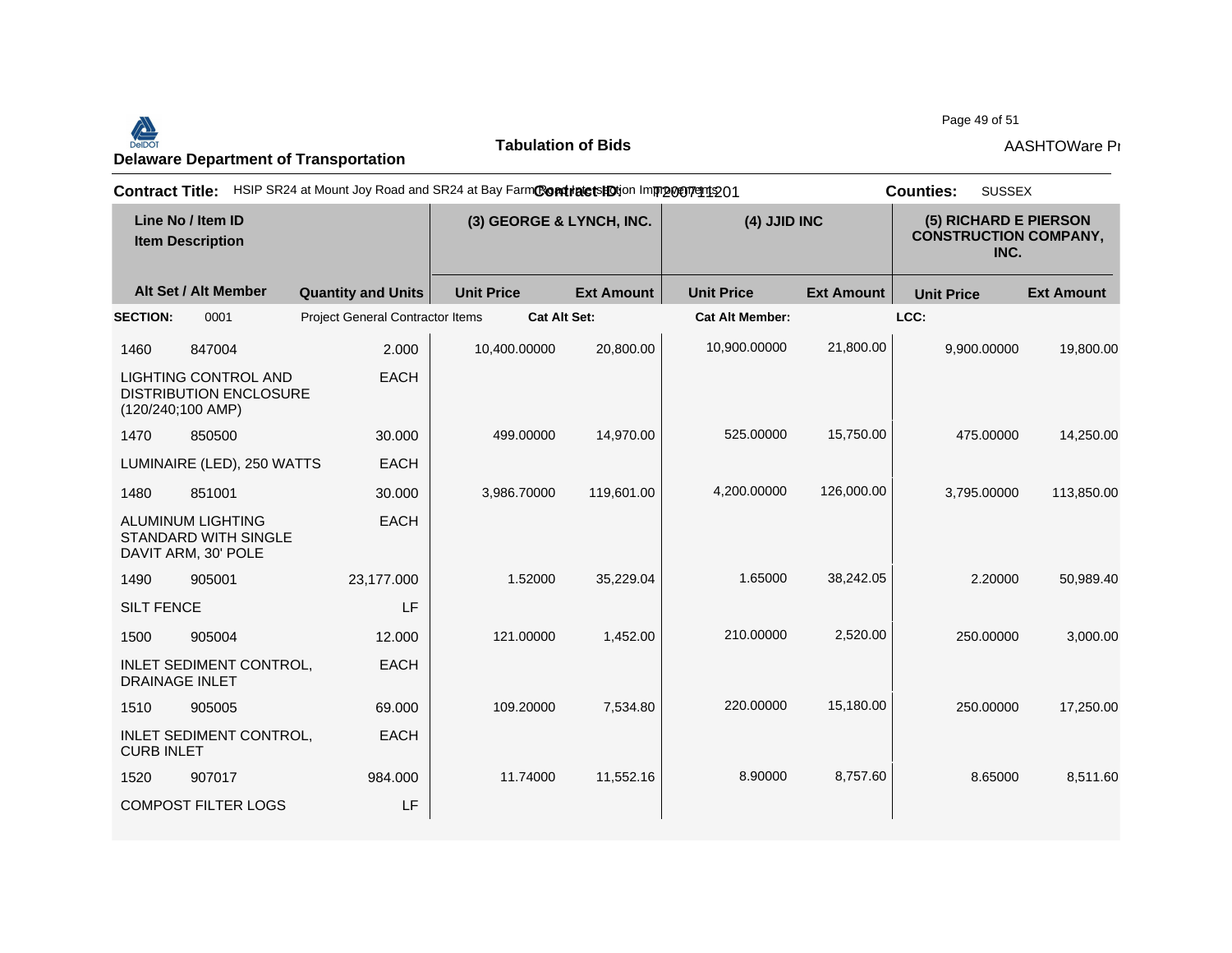## Page 50 of 51<br>Delaware Department of Transportation **AASHTOWare Properties AASHTOWare Properties**<br>Delaware Department of Transportation

**Tabulation of Bids**

Page 50 of 51

| <b>Contract Title:</b>                       |                                               | HSIP SR24 at Mount Joy Road and SR24 at Bay FarmCondinate to HO in mp or proton 201 |                   |                     |                        |                                                               | <b>SUSSEX</b><br><b>Counties:</b> |                   |
|----------------------------------------------|-----------------------------------------------|-------------------------------------------------------------------------------------|-------------------|---------------------|------------------------|---------------------------------------------------------------|-----------------------------------|-------------------|
| Line No / Item ID<br><b>Item Description</b> |                                               | (3) GEORGE & LYNCH, INC.                                                            |                   | (4) JJID INC        |                        | (5) RICHARD E PIERSON<br><b>CONSTRUCTION COMPANY,</b><br>INC. |                                   |                   |
|                                              | Alt Set / Alt Member                          | <b>Quantity and Units</b>                                                           | <b>Unit Price</b> | <b>Ext Amount</b>   | <b>Unit Price</b>      | <b>Ext Amount</b>                                             | <b>Unit Price</b>                 | <b>Ext Amount</b> |
| <b>SECTION:</b>                              | 0001                                          | Project General Contractor Items                                                    |                   | <b>Cat Alt Set:</b> | <b>Cat Alt Member:</b> |                                                               | LCC:                              |                   |
| 1530                                         | 908004                                        | 25,409.000                                                                          | 7.94000           | 201,747.46          | 9.21000                | 234,016.89                                                    | 6.95000                           | 176,592.55        |
|                                              | TOPSOIL, 6" DEPTH                             | SY                                                                                  |                   |                     |                        |                                                               |                                   |                   |
| 1540                                         | 908014                                        | 93,390.000                                                                          | 0.78000           | 72,844.20           | 1.05000                | 98,059.50                                                     | 0.70000                           | 65,373.00         |
|                                              | PERMANENT GRASS<br>SEEDING, DRY GROUND        | SY                                                                                  |                   |                     |                        |                                                               |                                   |                   |
| 1550                                         | 908017                                        | 93,390.000                                                                          | 0.56000           | 52,298.40           | 0.72000                | 67,240.80                                                     | 0.50000                           | 46,695.00         |
| <b>SEEDING</b>                               | <b>TEMPORARY GRASS</b>                        | SY                                                                                  |                   |                     |                        |                                                               |                                   |                   |
| 1560                                         | 908020                                        | 11,104.000                                                                          | 2.88000           | 31,979.52           | 2.15000                | 23,873.60                                                     | 2.50000                           | 27,760.00         |
| <b>MULCH</b>                                 | <b>EROSION CONTROL BLANKET</b>                | SY                                                                                  |                   |                     |                        |                                                               |                                   |                   |
| 1570                                         | 908021                                        | 477.000                                                                             | 11.75000          | 5,604.75            | 5.50000                | 2,623.50                                                      | 15.00000                          | 7,155.00          |
|                                              | <b>TURF REINFORCEMENT</b><br>MATTING, TYPE 1  | SY                                                                                  |                   |                     |                        |                                                               |                                   |                   |
| 1580                                         | 910009                                        | 8,140.000                                                                           | 197.00000         | 1,603,580.00        | 240.00000              | 1,953,600.00                                                  | 230.00000                         | 1,872,200.00      |
|                                              | <b>INFILTRATION TRENCH</b>                    | <b>CY</b>                                                                           |                   |                     |                        |                                                               |                                   |                   |
| 1590                                         | 705009                                        | 772.000                                                                             | 45.44000          | 35,079.68           | 45.00000               | 34,740.00                                                     | 38.65000                          | 29,837.80         |
|                                              | PEDESTRIAN CONNECTION,<br>TYPE 2, 3, AND/OR 4 | <b>SF</b>                                                                           |                   |                     |                        |                                                               |                                   |                   |